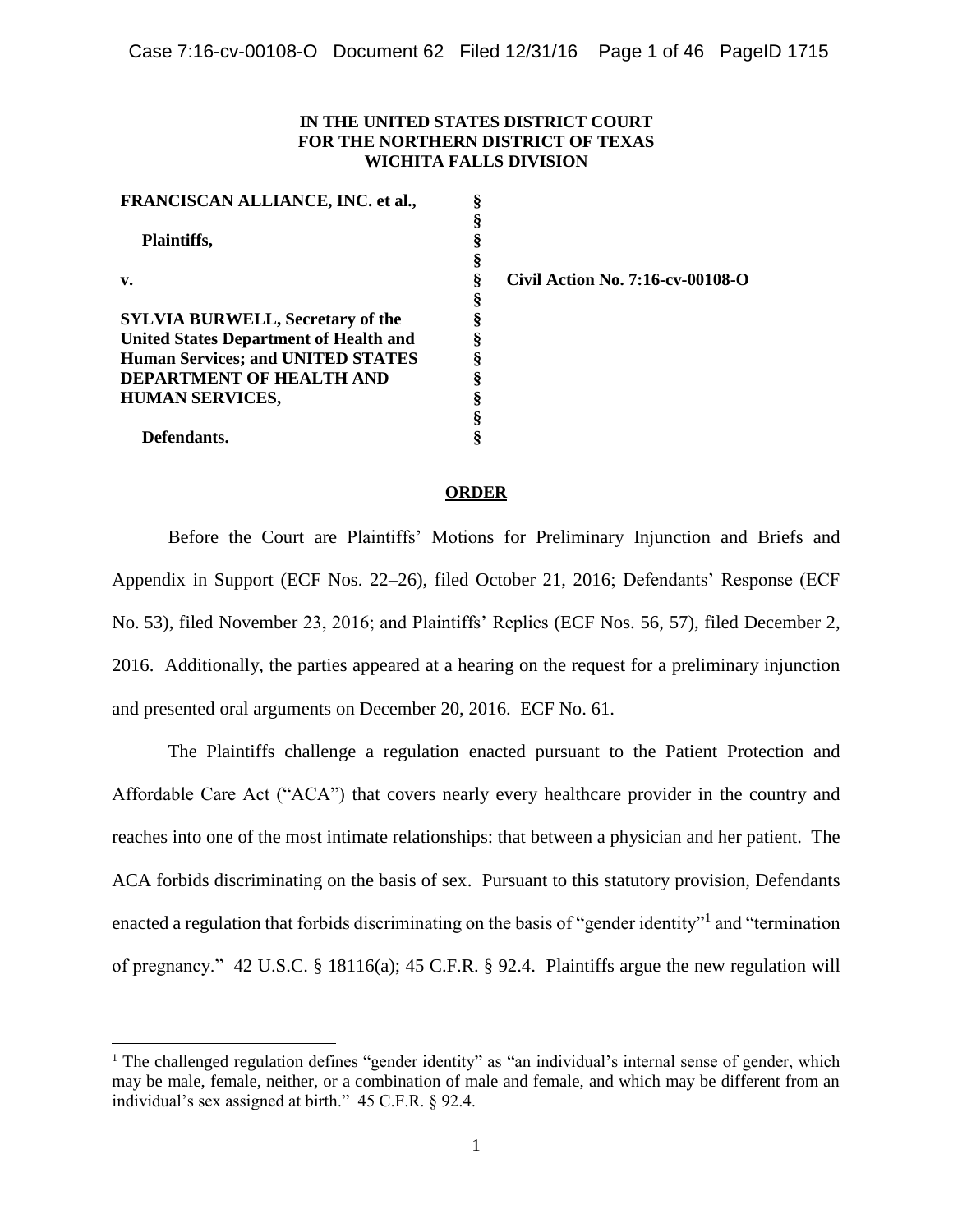### Case 7:16-cv-00108-O Document 62 Filed 12/31/16 Page 2 of 46 PageID 1716

require them to perform and provide insurance coverage for gender transitions and abortions, regardless of their contrary religious beliefs or medical judgment. *See* Am. Compl., ECF No. 21. While this lawsuit involves many issues of great importance—state sovereignty, expanded healthcare coverage, anti-discrimination protections, and medical judgment—ultimately, the question before the Court is whether Defendants exceeded their authority under the ACA in the challenged regulations' interpretation of sex discrimination and whether the regulation violates the Religious Freedom Restoration Act as applied to Private Plaintiffs. Before reaching this question however, the Court is obligated to determine whether it has authority to hear the matter.

For the following reasons, the Court concludes that jurisdiction is proper, the regulation violates the Administrative Procedure Act ("APA") by contradicting existing law and exceeding statutory authority, and the regulation likely violates the Religious Freedom Restoration Act ("RFRA") as applied to Private Plaintiffs. Accordingly, Plaintiffs' Motions for Preliminary Injunction should be and are hereby **GRANTED**.

### **I. BACKGROUND**

l

The following factual recitation is taken from Plaintiffs' First Amended Complaint (ECF No. 21) unless stated otherwise.<sup>2</sup> Plaintiffs are composed of eight states (collectively "State Plaintiffs")<sup>3</sup> and three private healthcare providers, Franciscan Alliance, Inc. ("Franciscan"), its wholly owned entity Specialty Physicians of Illinois, LLC ("Specialty Physicians"), and the Christian Medical & Dental Society ("CMDA"), doing business as the Christian Medical & Dental

<sup>&</sup>lt;sup>2</sup> Page numbers cited throughout the Court's Order refer to the page numbers assigned by the Court's electronic docket.

 $3$  State Plaintiffs include: (1) the State of Texas; (2) the State of Wisconsin; (3) the State of Nebraska; (4) the State of Kansas; (5) the State of Louisiana; (6) the State of Arizona; (7) the Commonwealth of Kentucky, by and through Governor Matthew G. Bevin; and (8) the State of Mississippi, by and through Governor Phil Bryant. Am. Compl. 4–6, ECF No. 21.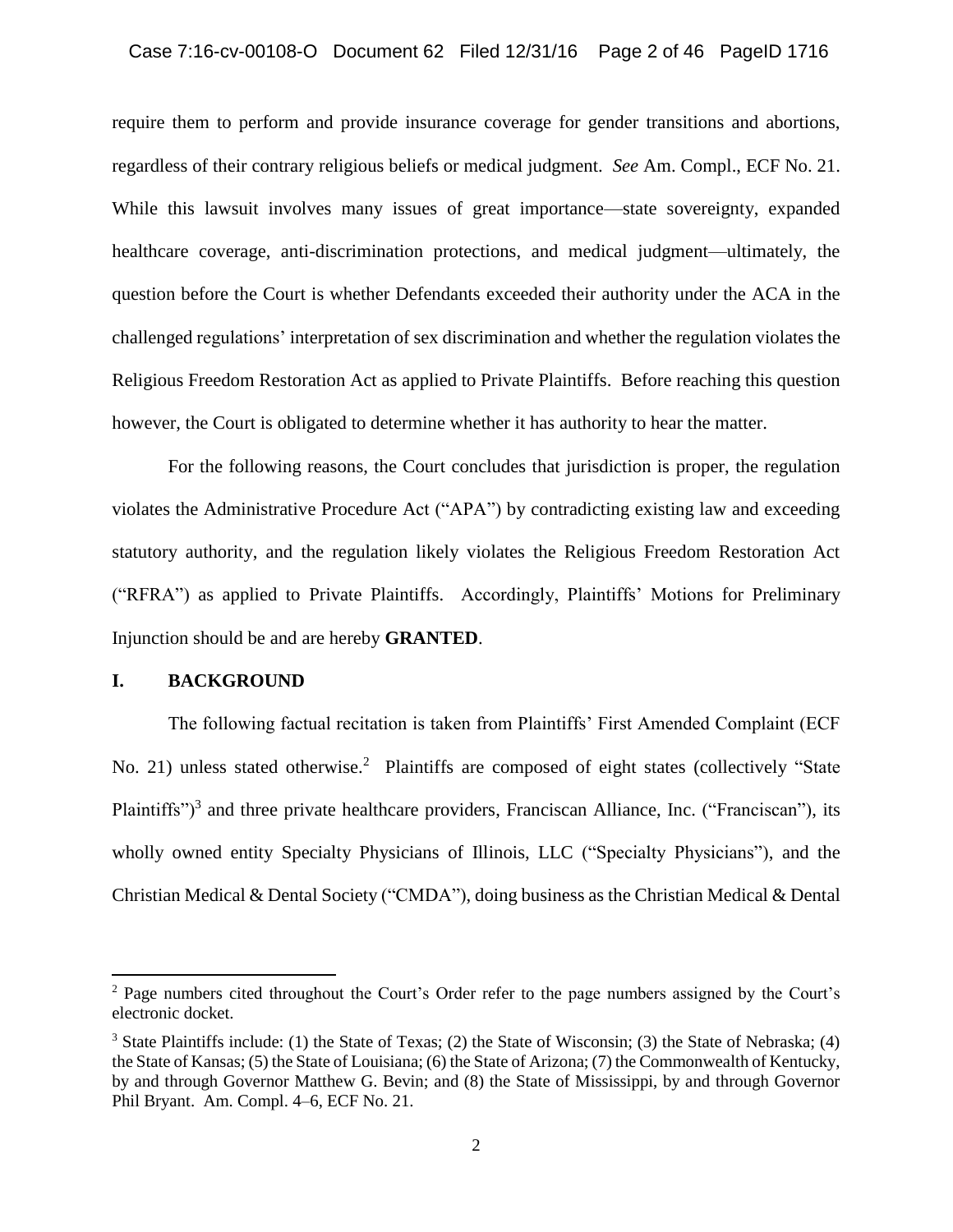Associations (collectively "Private Plaintiffs"). Am. Compl. 4–8, ECF No. 21. They have sued the U.S. Department of Health and Human Services ("HHS"), and HHS Secretary Sylvia Burwell ("Burwell") (collectively "Defendants"), challenging a new rule issued by HHS entitled Nondiscrimination in Health Programs & Activities (the "Rule"). 81 Fed. Reg. 31376–31473, (May 18, 2016) (codified at 45 C.F.R. § 92).

The Rule implements Section 1557 of the ACA ("Section 1557"), which prohibits discrimination by any health program or activity receiving federal financial assistance on the grounds prohibited under four federal nondiscrimination statutes incorporated by Section 1557. 45 C.F.R. § 92.1. The ground at issue in this case is Section 1557's incorporation of the prohibited sex discrimination under Title IX of the Education Amendments of 1972 ("Title IX"). Plaintiffs challenge the Rule's interpretation of discrimination "on the basis of sex" under Title IX as encompassing "gender identity" and "termination of pregnancy." 45 C.F.R. § 92.4; State Pls.' Br. 10, ECF No. 23. Plaintiffs argue that because Section 1557 incorporates the statutory prohibition of sex discrimination in Title IX, its scope should be limited by Title IX's unambiguous definition of "sex" as the immutable, biological differences between males and females "as acknowledged at or before birth." *Id.* at 13, 27. The Plaintiffs also assert that the Rule's definition of sex does not apply to them because the text of Section 1557 incorporates the religious and abortion exemptions of Title IX, and the Rule's failure to incorporate those exemptions renders it contrary to law. *See* Priv. Pls.' Br. 31–34, ECF No. 25.

On October 21, 2016, Plaintiffs moved for partial summary judgment, or in the alternative, a preliminary injunction. ECF Nos. 22, 24. To resolve the matter before the Rule's insurance provision goes into effect on January 1, 2017, at which time Plaintiffs would be forced to "make significant, expensive changes to their insurance plans," the Court set an expedited briefing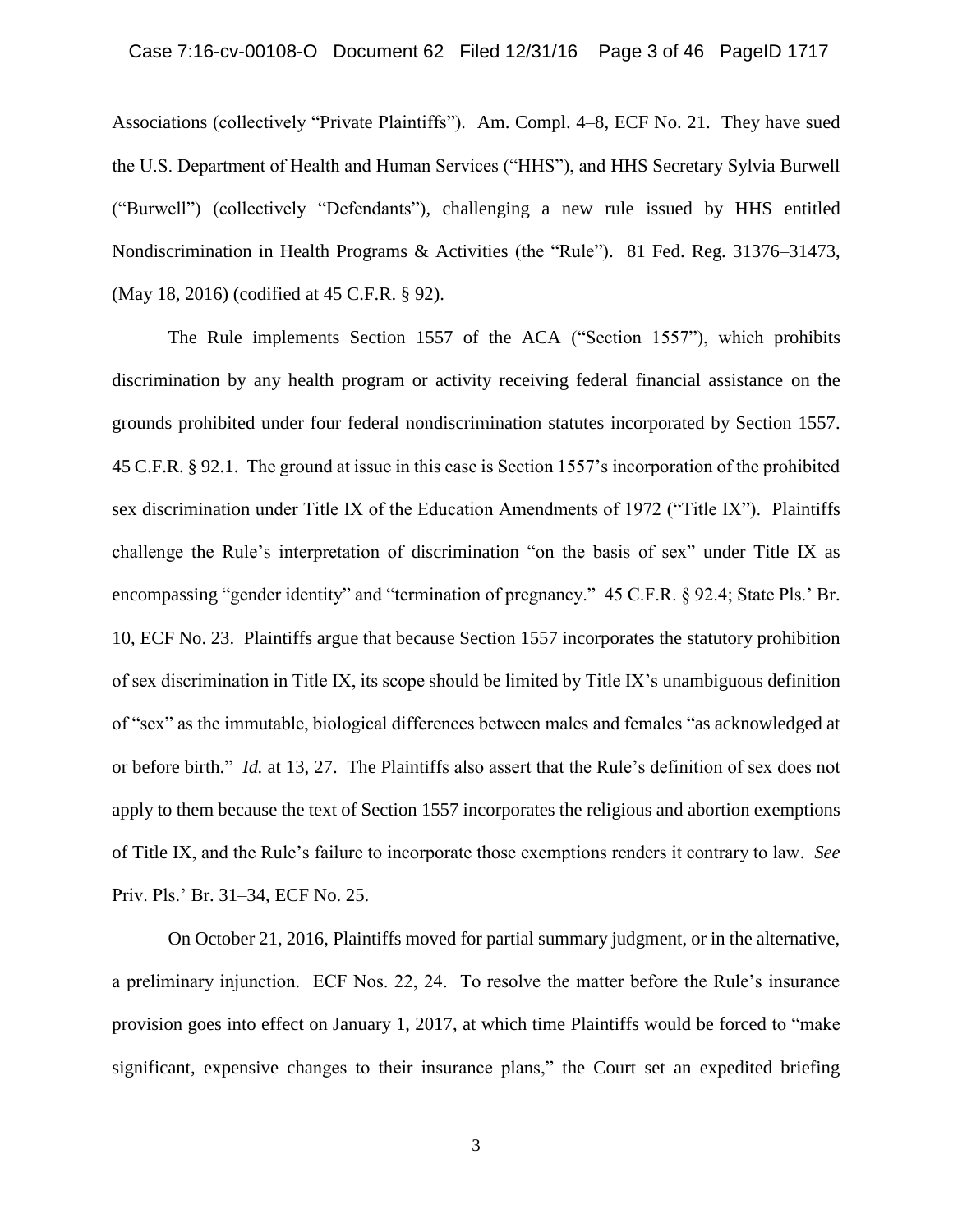schedule and held a hearing on the preliminary injunction motions on December 20, 2016. Priv. Pls.' Mot. 2, ECF No. 24; Nov. 1, 2016 Order 7, ECF No. 32; ECF No. 61. Plaintiffs' motions for preliminary injunction are now ripe for review.

### **A. The Rule**

The challenged Rule was first proposed on September 8, 2015, pursuant to HHS's authority to implement Section 1557 of the ACA. Am. Compl. 10–11, ECF No. 21. After notice and comment, the final Rule was published on May 18, 2016. *Id.* The Rule took partial effect on July 18, 2016, and the insurance provisions will be effective on January 1, 2017. 81 Fed. Reg. at 31376. The Rule purports to implement Section 1557 which provides:

[A]n individual shall not, *on the ground prohibited under* title VI of the Civil Rights Act of 1964 (42 U.S.C. 2000d et seq.) ["Title VI"], title IX of the Education Amendments of 1972 (20 U.S.C. 1681 et seq.) ["Title IX"], the Age Discrimination Act of 1975 (42 U.S.C. 6101 et seq.) ["ADA"], or section 504 of the Rehabilitation Act of 1973 (29 U.S.C. 794) ["Section 504"], be excluded from participation in, be denied the benefits of, or be subjected to discrimination under, any health program or activity, any part of which is receiving Federal financial assistance . . . .

42 U.S.C. § 18116(a) (emphasis added). Section 1557 does not create new bases of prohibited discrimination, but rather incorporates the grounds of four longstanding federal nondiscrimination statutes: Title VI, Title IX, the ADA, and Section 504. 42 U.S.C. § 18116(a). The implementing Rule claims to merely "clarif[y] and codif[y] *existing* nondiscrimination requirements," incorporated in Section 1557. 81 Fed. Reg. at 31376 (emphasis added). A substantial portion of the Rule deals with discrimination on the basis of disability, but Plaintiffs limit their challenge to the Rule's definition of discrimination on the basis of sex. Priv. Pls.' Br. 24, ECF No. 25.

When implementing the Title IX portion of Section 1557, HHS defined discrimination "on the basis of sex" to include "termination of pregnancy" and "gender identity." 45 C.F.R. § 92.4. The Rule does not define termination of pregnancy but defines gender identity as "an individual's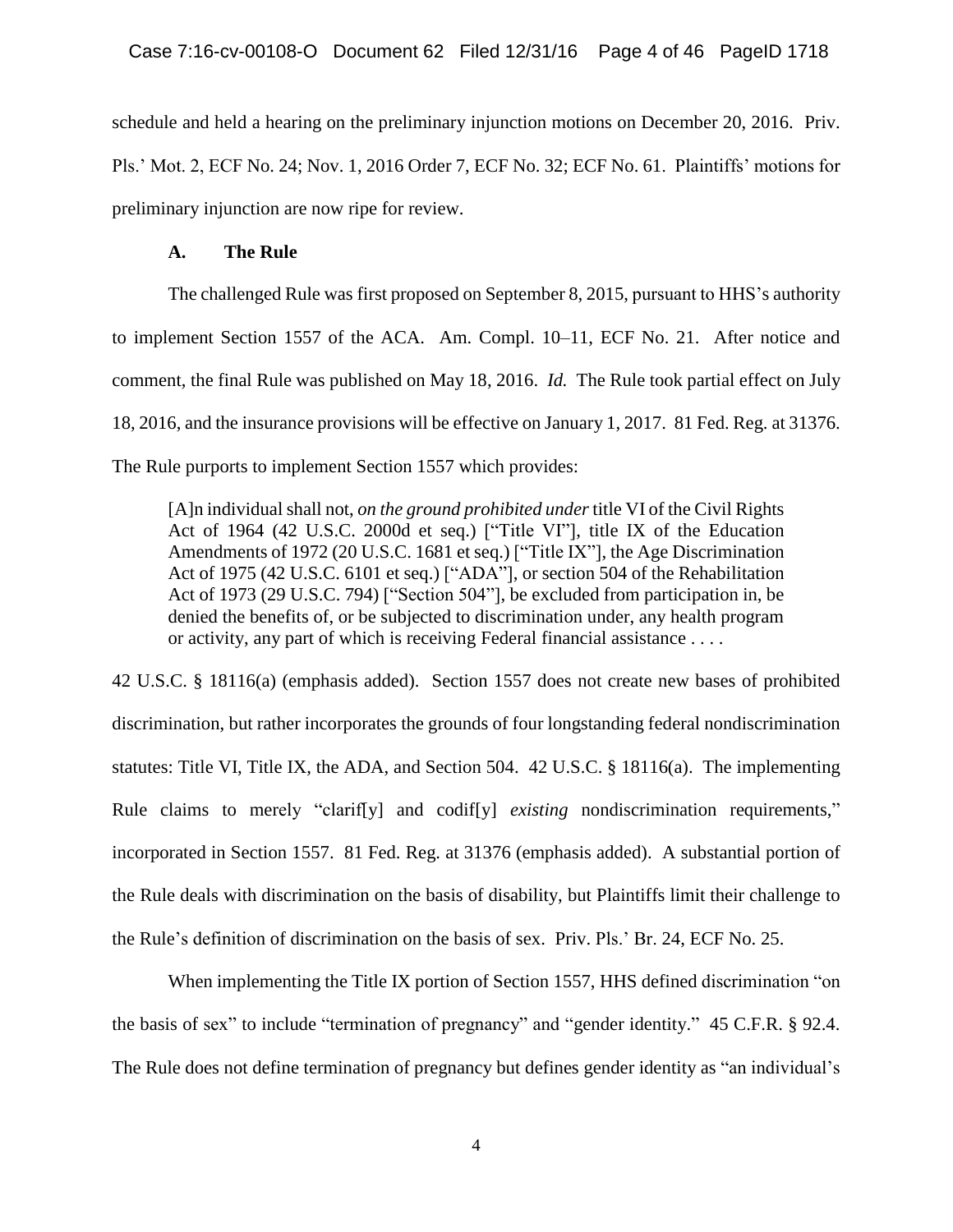### Case 7:16-cv-00108-O Document 62 Filed 12/31/16 Page 5 of 46 PageID 1719

internal sense of gender, which may be male, female, neither, or a combination of male and female, and which may be different from an individual's sex assigned at birth." *Id.* The Rule explains that the "gender identity spectrum includes an array of possible gender identities beyond male and female." 81 Fed. Reg. at 31392.

Plaintiffs claim the Rule's interpretation of sex discrimination pressures doctors to deliver healthcare in a manner that violates their religious freedom and thwarts their independent medical judgment and will require burdensome changes to their health insurance plans on January 1, 2017. Priv. Pls.' Mot. 1–2, ECF No. 24; State Pls.' Br. 31–33, ECF No. 23. Plaintiffs argue that Defendants define prohibited sex discrimination to include: (1) refusing to provide abortion-related services and health insurance coverage of abortion-related services; and (2) refusing to provide transition-related services and health insurance coverage of transition-related services. *See* Am. Compl., ECF No. 21. Defendants claim the Rule does not mandate any particular procedure, rather it requires only that covered entities provide nondiscriminatory health services and health insurance in a nondiscriminatory manner. Defs.' Resp. 35, ECF No. 50; Hr'g Tr. 49:25–50:3, Dec. 20, 2016.

#### **1. Health Coverage**

One of the "discriminatory actions prohibited" under the Rule is "hav[ing] or implement[ing] a categorical [insurance] coverage exclusion or limitation for all health services related to gender transition." 45 C.F.R. § 92.207(b). The Rule declares that categorizations of all transition-related treatment as cosmetic or experimental are now "outdated and not based on current standards of care." 81 Fed. Reg. at 31429. The "range of transition-related services"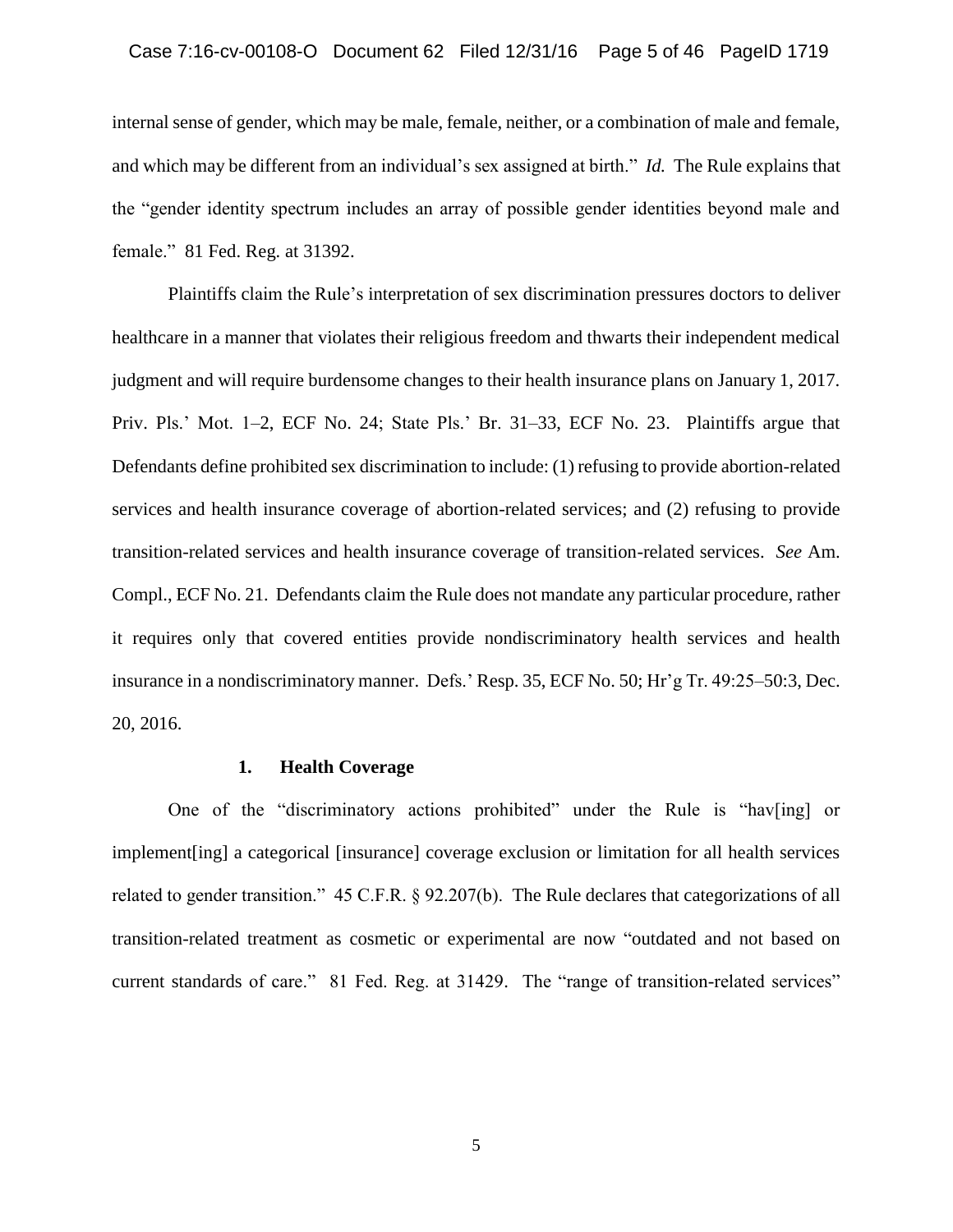contemplated by the Rule includes treatment for gender dysphoria<sup>4</sup> and is "not limited to surgical treatments and may include, but is not limited to, services such as hormone therapy and psychotherapy, which may occur over the lifetime of the individual." 81 Fed. Reg. at 31435–36.

Because the Rule contains no age limitation, Plaintiffs are concerned it may require health insurance coverage of transitions for children and they note that transition-related procedures are viewed by many in the medical community as harmful, including HHS's own medical experts.<sup>5</sup> Priv. Pls.' Br. 40, ECF No. 25. They argue the Rule prohibits covered entities from categorically excluding transition-related procedures from insurance coverage plans even though TRICARE, the military's insurance program, categorically excludes all coverage of surgical transition procedures and widespread debate about the medical risks and ethics associated with transition procedures continues within the medical community. *Id.* at 40–42.

### **2. Health Services**

 $\overline{a}$ 

Plaintiffs also allege the Rule requires doctors or healthcare providers to perform (or refer patients for) transition-related procedures if the entity provides an analogous service in a different context. Am. Compl. 12–13, ECF No. 21. For example, the Rule's preamble explains that "[a] provider specializing in gynecological services that previously declined to provide a medically necessary hysterectomy [removal of the uterus] for a transgender man would have to revise its

<sup>4</sup> Gender dysphoria is defined as "a distressed state arising from conflict between a person's gender identity and the sex the person has or was identified as having at birth." MERRIAM-WEBSTER MEDICAL DICTIONARY (2016) https://www.merriam-webster.com/medical/gender%20dysphoria.

<sup>5</sup> *See* Priv. Pls.' App. 648, ECF No. 26; Centers for Medicare & Medicaid Services, Proposed Decision Memo for Gender Dysphoria and Gender Reassignment Surgery (June 2, 2016) ("Based on a thorough review of the clinical evidence available at this time, there is not enough evidence to determine whether gender reassignment surgery improves health outcomes for Medicare beneficiaries with gender dysphoria. There were conflicting (inconsistent) study results—of the best designed studies, some reported benefits while others reported harms.").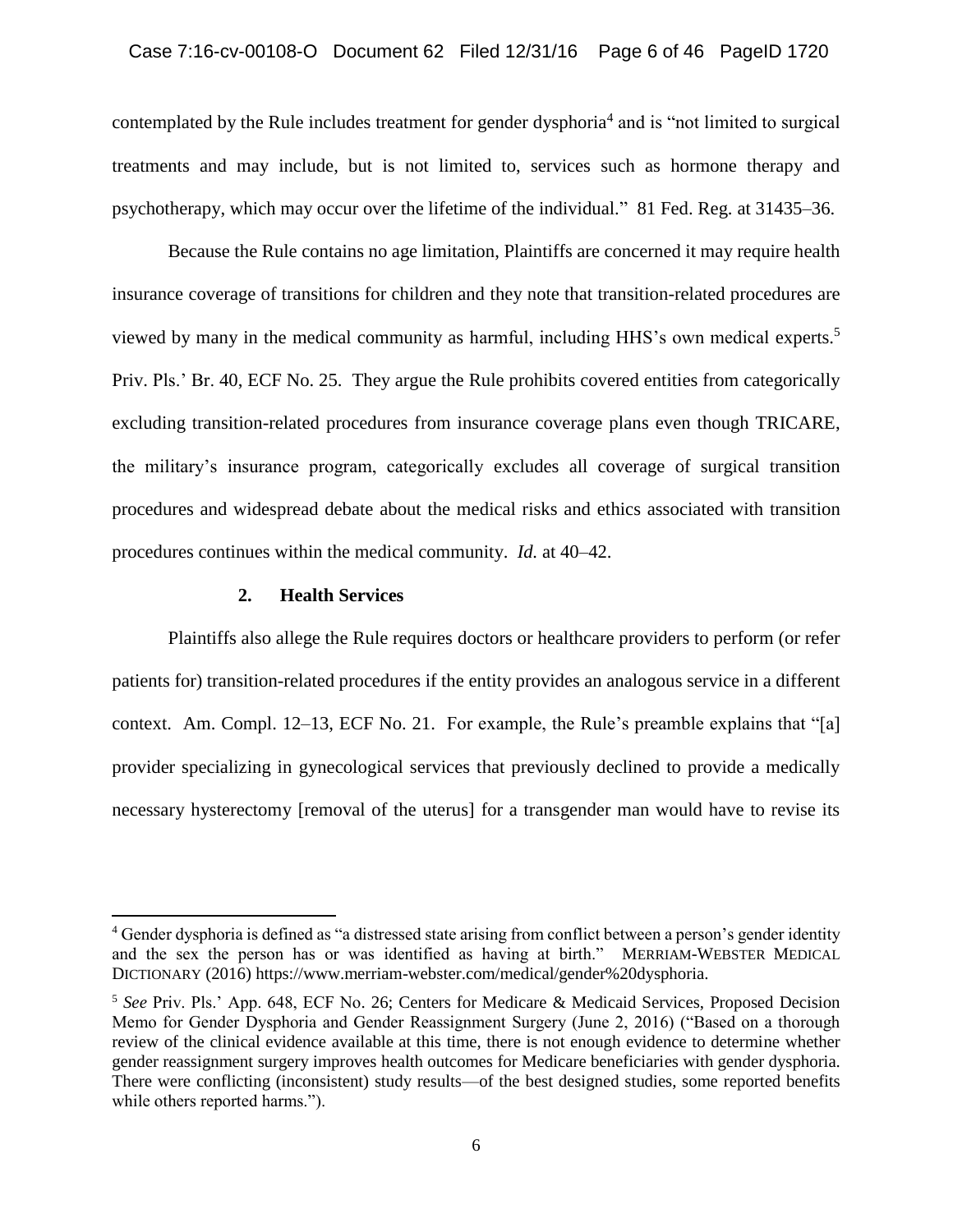policy to provide the procedure for transgender individuals in the same manner it provides the procedure for other individuals." 81 Fed. Reg. at 31455.

HHS stressed that some procedures "related to gender transition" may be required even if not "strictly identified as medically necessary or appropriate." *Id.* at 31435. Plaintiffs interpret this to mean that if a doctor performs mastectomies as part of a medically necessary treatment for breast cancer, he would be forced to perform the same procedure for a gender transition, even if the doctor believed removing healthy breast tissue was contrary to the patient's medical interest. Am. Compl. 14, ECF No. 21. Private Plaintiffs also perform certain procedures for a miscarriage (such as dilation and curettage) and they fear the Rule will require them to perform those procedures for abortions to avoid discrimination on the basis of "termination of pregnancy." Am. Compl. 33, 38–39, ECF No. 21.

Plaintiffs claim the Rule pressures covered entities to perform and provide insurance coverage for abortion- and transition-related procedures. Priv. Pls.' Br. 18–19, ECF No. 25. But Defendants argue the Rule does not require the performance or insurance coverage of any procedure, but merely prohibits policies from "operating in a discriminatory manner, both in design and implementation." Defs.' Resp. 27, ECF No. 50. Defendants claim that "neutral nondiscriminatory application of evidence-based criteria" can be used to "make medical necessity or coverage determinations" and that "a legitimate nondiscriminatory reason" can justify a limitation of services. Defs.' Resp. 55, 24–25, ECF No. 50. At the hearing on this matter however, Defendants' Counsel argued it would be "very difficult to imag[in]e" *any* medical justification for a categorical exclusion of health services or coverage of *all* transition-related procedures. Hr'g Tr. 75:9–12.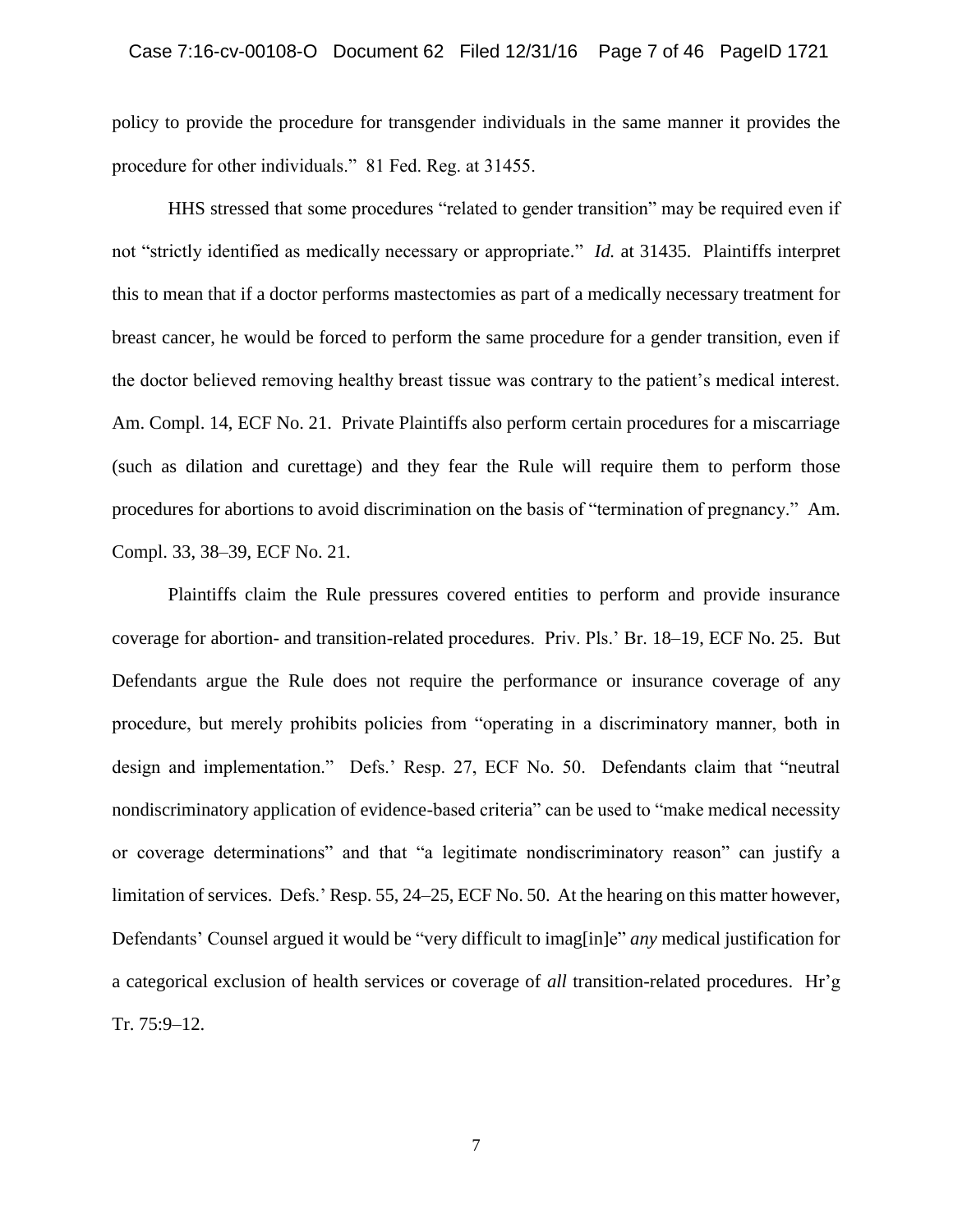## **3. Enforcement**

Although Title IX provides the grounds of prohibited sex discrimination, covered entities who violate the Rule's prohibition of sex discrimination are subject to the penalties associated with a violation of Title VI of the Civil Rights Act of 1964. 45 C.F.R. § 92.302(a). Those in violation of the Rule face the loss of federal funding, debarment from doing business with the government, and false claims liability.<sup>6</sup> 45 C.F.R. §§ 92.301, 92.302. Covered entities are required to record and submit compliance reports upon request to HHS's Office of Civil Rights ("OCR") and post public notices of compliance. 45 C.F.R. § 92.8; 81 Fed. Reg. at 31439. The Rule also provides for enforcement proceedings by the Department of Justice ("DOJ") and private lawsuits for damages and attorney's fees. 81 Fed. Reg. at 31440–41.

### **4. Plaintiffs**

 $\overline{a}$ 

Franciscan and CMDA's members are covered entities under the Rule because they both receive federal financial assistance and provide employee health insurance.<sup>7</sup> Franciscan is a Roman Catholic faith-based hospital system founded by a Roman Catholic order, the Sisters of St. Francis of Perpetual Adoration. Am. Compl. 7, ECF No. 21. Healthcare and religion have been inextricably intertwined in the delivery of their services since their first hospital building opened, serving as both a convent and a hospital. *Id.* Since opening their doors in 1875, they have been focused on serving the most vulnerable of society with the values of the Sisters of St. Francis,

<sup>6</sup> Franciscan would risk losing \$900 million in federal funds; Texas would risk losing more than \$42.4 billion in federal funds; and CMDA members would risk losing a significant amount of federal funds. Am. Compl. 7–8, ECF No. 21; Am. Compl. 28–29, ECF No. 21; *See* Hr'g Tr. 89:10–20, Dec. 20, 2016.

<sup>7</sup> The Rule applies to "every health program or activity, any part of which receives Federal financial assistance provided or made available by the Department; every health program or activity administered by the Department; and every health program or activity administered by a Title I entity." 45 C.F.R. § 92.2(a). HHS estimated the Rule would "likely cover almost all licensed physicians because they accept Federal financial assistance . . . ." 81 Fed. Reg. at 31445.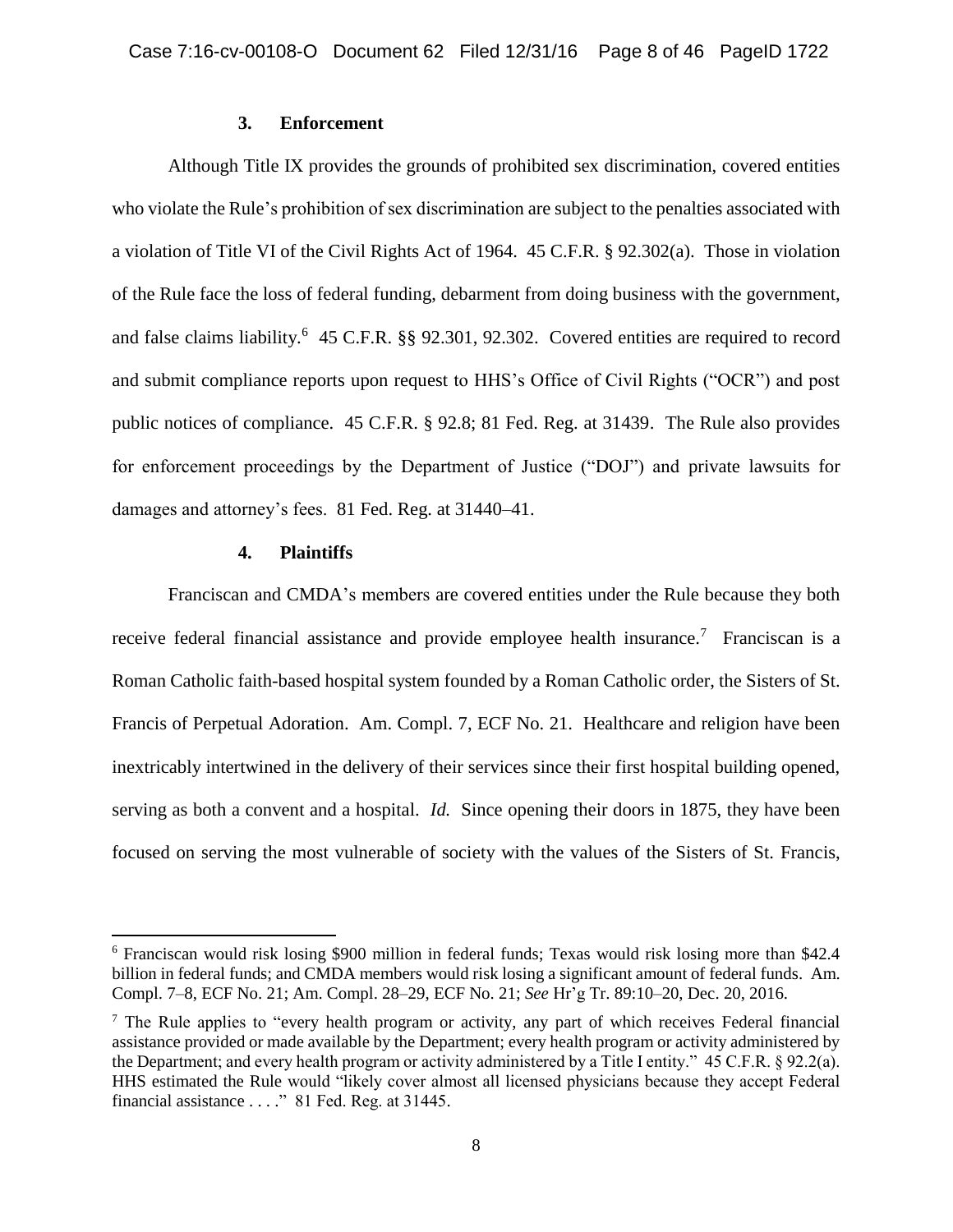including: respect for life, fidelity to Franciscan's mission, compassionate concern, and Christian stewardship. *Id.* at 7, 35. Franciscan's hospitals provide many resources to accommodate the spiritual needs of their employees, patients, and their families—including daily Mass and 24-hour access to a chapel for individuals of all faith to pray and meditate. *Id.* at 34. Franciscan now provides \$900 million in Medicare and Medicaid services annually to the poor, disabled, and elderly; and stands to lose that funding and significantly more if federal funding is withdrawn. *Id.* at 7–8.

Franciscan provides all of its standard medical services to every individual, including those who identify as transgender. Am. Compl. 36, ECF No. 21. But Franciscan's religious beliefs do not allow them to perform or cover transition-related procedures. *Id.* at 3.

Franciscan holds religious beliefs that sexual identity is an objective fact rooted in nature as male or female persons. Like the Catholic Church it serves, Franciscan believes that a person's sex is ascertained biologically, and not by one's beliefs, desires, or feelings. Franciscan believes that part of the image of God is an organic part of every man and woman, and that women and men reflect God's image in unique, and uniquely dignified, ways.

Am. Compl. 37, ECF No. 21. Indeed, Franciscan tailors care according to the biological differences between men and women and credits this approach as part of the success behind its award-winning heart-health treatment program.<sup>8</sup> *Id.* Franciscan does not believe transition-related procedures are *ever* in the best interests of its patients and providing or covering *any* transitionrelated service would violate their deeply held religious beliefs. *Id.* at 37–38.

CMDA is the nation's largest faith-based organization of doctors, including nearly 18,000 members who sign a statement of faith to join and rely on CMDA to advocate on behalf of their

 $\overline{a}$ 

<sup>8</sup> Franciscan believes that "optimal patient care—including in patient education, diagnosis, and treatment requires taking account of the biological differences between men and women" and that "optimal prevention of and treatment for heart disease in women requires monitoring for different warning signs, accounting for different risk factors, and providing different counseling than it would for men." Am. Compl. 37, ECF No. 21.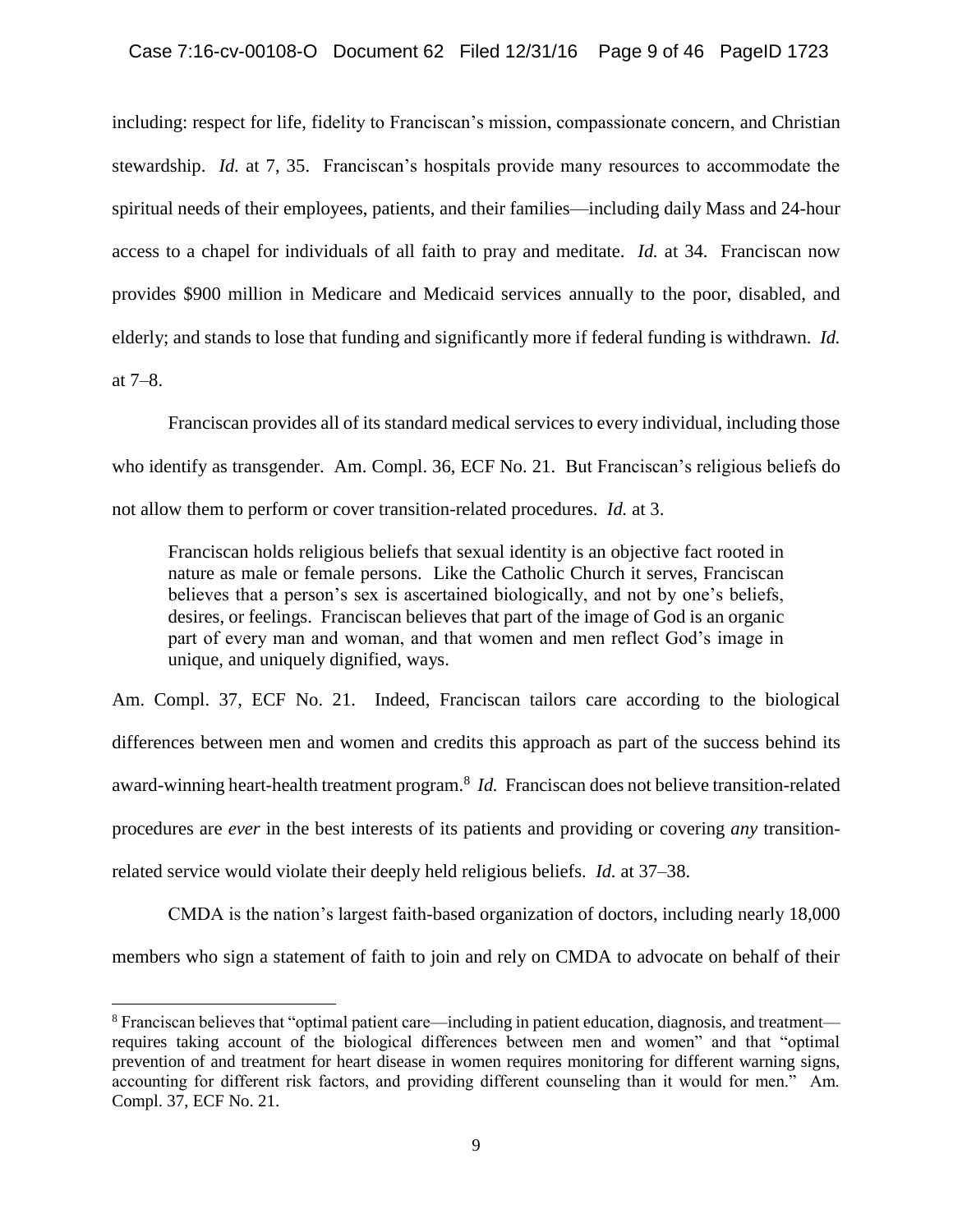religious beliefs and medical judgments in the public square. Am. Compl. 29–30, ECF No. 21; App. 17, Dr. Stevens' Decl., ECF No. 26. Accordingly, CMDA is bringing suit on behalf of its members. Am. Compl. 6–7, ECF No. 21.<sup>9</sup> CMDA members hold values similar to Franciscan and CMDA's approved Ethics Statement affirms the "obligation of Christian healthcare professionals to care for patients struggling with gender identity with sensitivity and compassion" but states clear opposition to medical assistance with gender transition and abortion. *Id.* at 30. CMDA members treat transgender individuals for health issues ranging from the common cold to cancer, and several members have already received requests for transition-related procedures that they cannot provide without violating their religious beliefs. App. 25, Dr. Stevens' Decl., ECF No. 26. Like Franciscan, CMDA members tailor care according to biological sex phenotype and believe that "[t]ransgender designations may conceal biological sex differences relevant to medical risk factors, recognition of which is important for effective healthcare and disease prevention." Am. Compl. 31, ECF No. 21. Private Plaintiffs provide a variety of services specifically and exclusively for women (e.g., obstetrics and gynecology; hysterectomies; hormone treatments; reconstructive surgery) that the Rule requires they "demonstrate an exceedingly persuasive justification" to maintain. Am. Compl. 36, ECF No. 21; 45 C.F.R. § 92.101(b)(3)(iv).<sup>10</sup>

Private Plaintiffs' religious beliefs also prevent them from being able to participate in, refer for, or cover elective sterilizations or abortion-related procedures. Am. Compl. 33, 38–39, ECF No. 21. Because the Rule prohibits discrimination on the basis of "termination of pregnancy" and

<sup>&</sup>lt;sup>9</sup> Although the Amended Complaint stated CMDA was bringing suit on behalf of itself and its members, Private Plaintiffs indicated at the December 20, 2016 hearing that CMDA is not a covered entity and is bringing suit on behalf of its members only. Am. Compl. 6–7, ECF No. 21; Hr'g Tr. 89:10–20.

<sup>&</sup>lt;sup>10</sup> "A covered entity may operate a sex-specific health program or activity  $\iint$  only if the covered entity can demonstrate an exceedingly persuasive justification, that is, that the sex-specific health program or activity is substantially related to the achievement of an important health-related or scientific objective." 45 C.F.R.  $§ 92.101(b)(3)(iv).$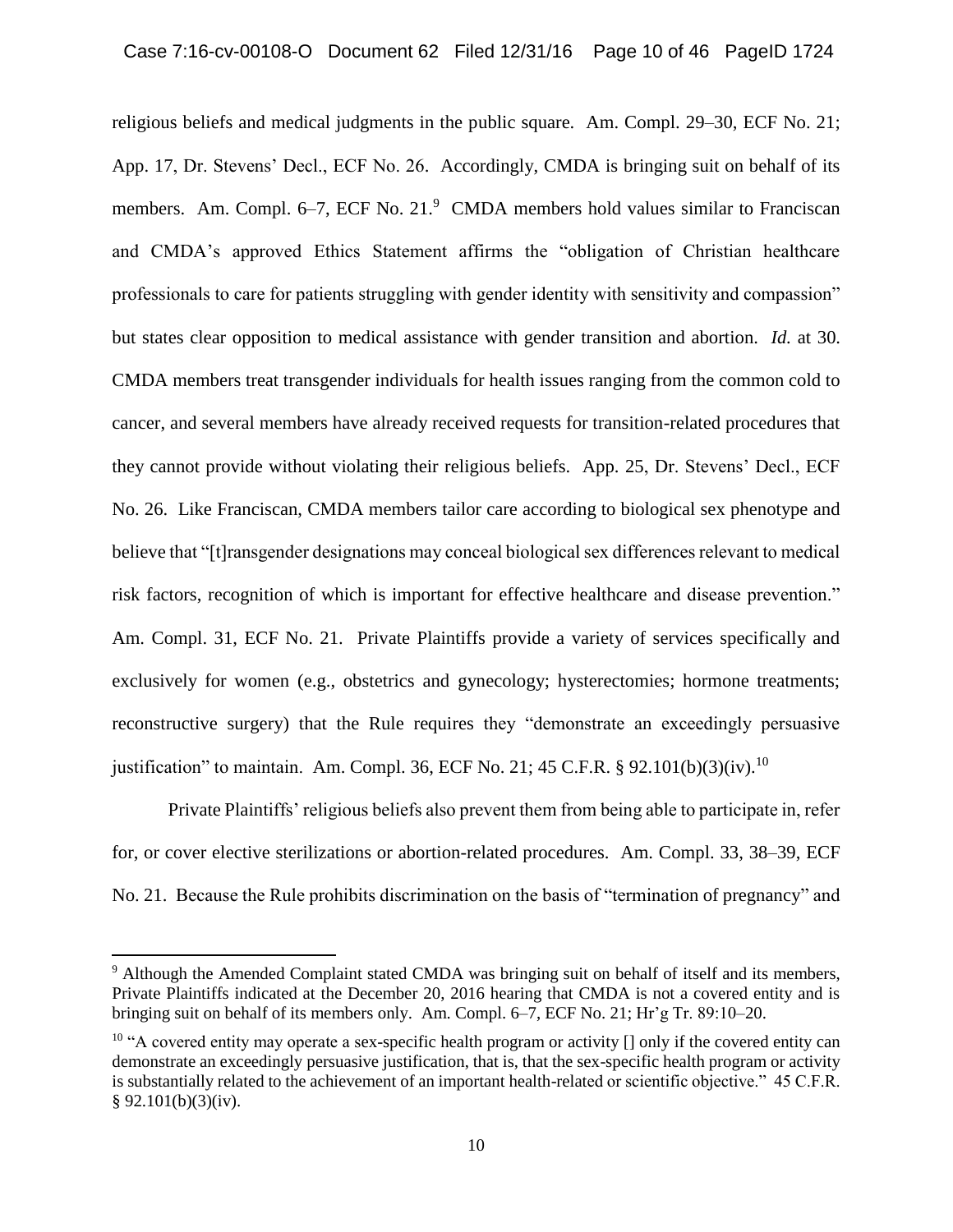fails to incorporate the blanket religious and abortion exemptions of Title IX, Private Plaintiffs are concerned that their blanket exclusion of abortion or elective sterilization services and coverage of such procedures puts them at risk of losing federal funding and facing civil liability. *See* Priv. Pls.' Br. 31, ECF No. 25.<sup>11</sup>

Franciscan and CMDA's members also provide health insurance coverage for their employees in accordance with their religious beliefs. *See* Am. Compl., ECF No. 21. For example, both groups exclude coverage for services related to gender transition, sterilizations, and abortions. *Id.* at 34, 39. Franciscan's employee health benefit plan specifically excludes coverage for any "[t]reatment, drugs, medicines, services, and supplies related to gender transition; sterilizations; abortions." Am. Compl. 39, ECF No. 21; Am. Compl. 34, ECF No. 21 ("CMDA has members who currently provide healthcare coverage for employees, coverage which excludes medical transition procedures."). Private Plaintiffs sincerely believe that participating in, referring for, or providing insurance coverage of gender transitions, sterilizations, or abortions would constitute "impermissible material cooperation with evil." Am. Compl. 39, 33, ECF No. 21.

The State Plaintiffs receive billions in federal financial assistance each year, and are subject to the Rule as providers of both health care and health insurance. *See id.* at 4–6. State Plaintiffs prohibit insurance coverage for abortions and gender transition procedures, but to comply with the Rule, State Plaintiffs must rescind these categorical exclusions. *See* State Pls.' Reply 17, ECF No. 56. Texas, one of the named State Plaintiffs, is already being forced to comply with an investigation by HHS's Office of Civil Rights and stands to lose more than \$42.4 billion in federal healthcare funding—jeopardizing the availability of healthcare for the nation's most vulnerable

 $\overline{a}$ 

<sup>&</sup>lt;sup>11</sup> The Rule cites to federal religious protections outside of Title IX and they are discussed at length below. 45 C.F.R. § 92.2(b)(2).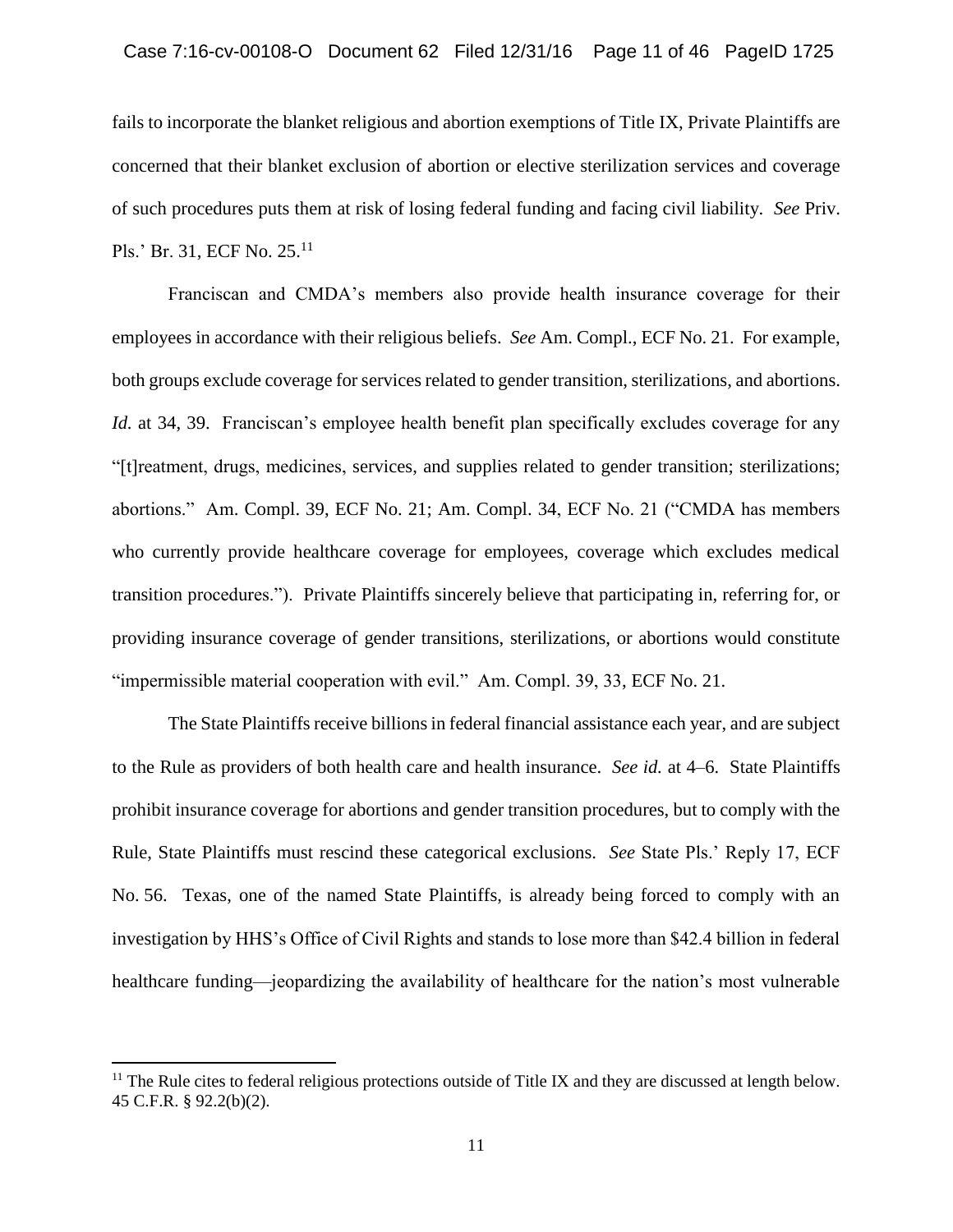citizens if it does not change its policies. State Pls.' Reply 16–17, ECF No. 56; Am. Compl. 4, ECF No. 21. State Plaintiffs claim the Rule "undermines the longstanding sovereign power of the States to regulate healthcare, ensure appropriate standards of medical judgment, and protect its citizens' constitutional and civil rights." Am. Compl. 3, ECF No. 21. State Plaintiffs also argue the Rule forces them to incur significant costs to post required notices of compliance, train personnel, adjust insurance coverage, and increase service offerings to include transition-related procedures. *Id.* at 27–28. HHS estimates that states will need to contribute \$17.8 million to train 7,637,306 state workers under the new Rule. 81 Fed. Reg. at 31465, 31449.

Together, Plaintiffs claim the Rule violates the Administrative Procedure Act ("APA") because its definition of prohibited sex discrimination is contrary to law and arbitrary and capricious. *See* Am. Compl., ECF No. 21. Accordingly, the Court begins with the law governing APA claims and the relevant standards in considering a preliminary injunction.

#### **II. LEGAL STANDARDS**

### **A. The Administrative Procedure Act**

"The APA authorizes suit by '[a] person suffering legal wrong because of agency action, or adversely affected or aggrieved by agency action within the meaning of a relevant statute.'" *Norton v. S. Utah Wilderness All.*, 542 U.S. 55, 61 (2004) (quoting 5 U.S.C. § 702). "Where no other statute provides a private right of action, the 'agency action' complained of must be *final* agency action." *Id.* at 61–62 (quoting 5 U.S.C. § 704). An administrative action is "final agency action" under the APA if: (1) the agency's action is the "consummation of the agency's decision making process"; and (2) "the action [is] one by which 'rights or obligations have been determined,' or from which 'legal consequences will flow.'" *Bennett v. Spear*, 520 U.S. 154, 177– 78 (1997) (quoting *Chicago & Southern Air Lines, Inc. v. Waterman S.S. Corp.*, 333 U.S. 103, 113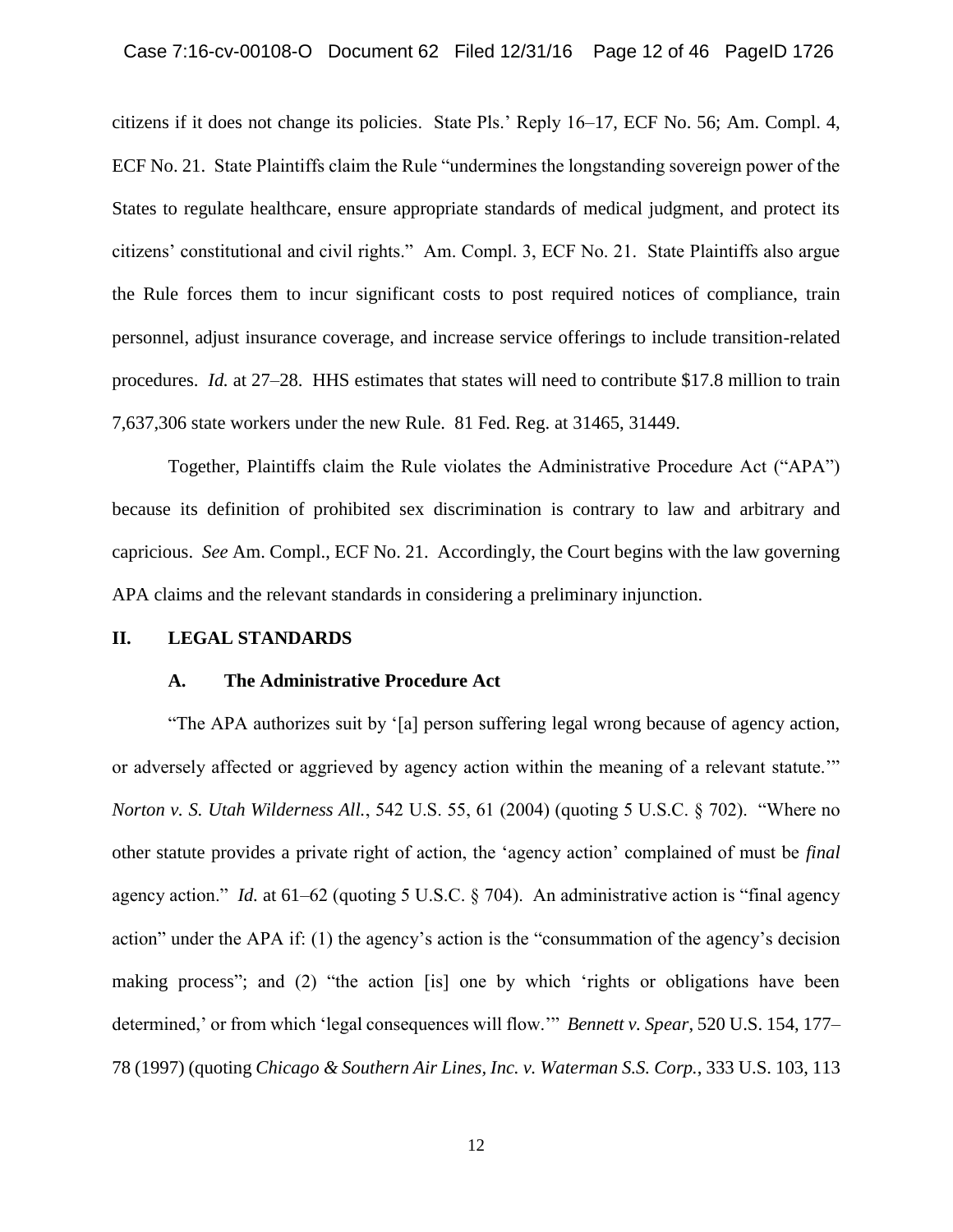(1948); and *Port of Boston Marine Terminal Assn. v. Rederiaktiebolaget Transatlantic*, 400 U.S. 62, 71 (1970)). "In evaluating whether a challenged agency action meets these two conditions, this court is guided by the Supreme Court's interpretation of the APA's finality requirement as 'flexible' and 'pragmatic.'" *Qureshi v. Holder*, 663 F.3d 778, 781 (5th Cir. 2011) (quoting *Abbott Labs. v. Gardner*, 387 U.S. 136, 149–50 (1967)). When final agency actions are presented for judicial review, the APA provides that reviewing courts should "hold unlawful and set aside agency action" that is "arbitrary, capricious, an abuse of discretion, or otherwise not in accordance with [the] law." 5 U.S.C. § 702(2).

### **B. Preliminary Injunction**

The Fifth Circuit set out the requirements for a preliminary injunction in *Canal Authority of State of Florida v. Callaway*, 489 F.2d 567, 572 (5th Cir. 1974). To prevail on a preliminary injunction, the movant must show: (1) a substantial likelihood that the movant will ultimately prevail on the merits; (2) a substantial threat that the movant will suffer irreparable injury if the injunction is not granted; (3) that the threatened injury to the movant outweighs whatever damage the proposed injunction may cause the opposing party; and (4) that granting the injunction is not adverse to the public interest. *Id.*; *see also Nichols v. Alcatel USA, Inc.*, 532 F.3d 364, 372 (5th Cir. 2008).

To qualify for a preliminary injunction, the movant must clearly carry the burden of persuasion with respect to all four requirements. *Karaha Bodas Co. v. Perusahaan Pertambangan Minyak Dan Gas Bumi Negara*, 335 F.3d 357, 363 (5th Cir. 2003). If the movant fails to establish any one of the four prerequisites to injunctive relief, relief will not be granted. *Women's Med. Ctr. of Nw. Hous. v. Bell*, 248 F.3d 411, 419 n.15 (5th Cir. 2001). A movant who obtains a preliminary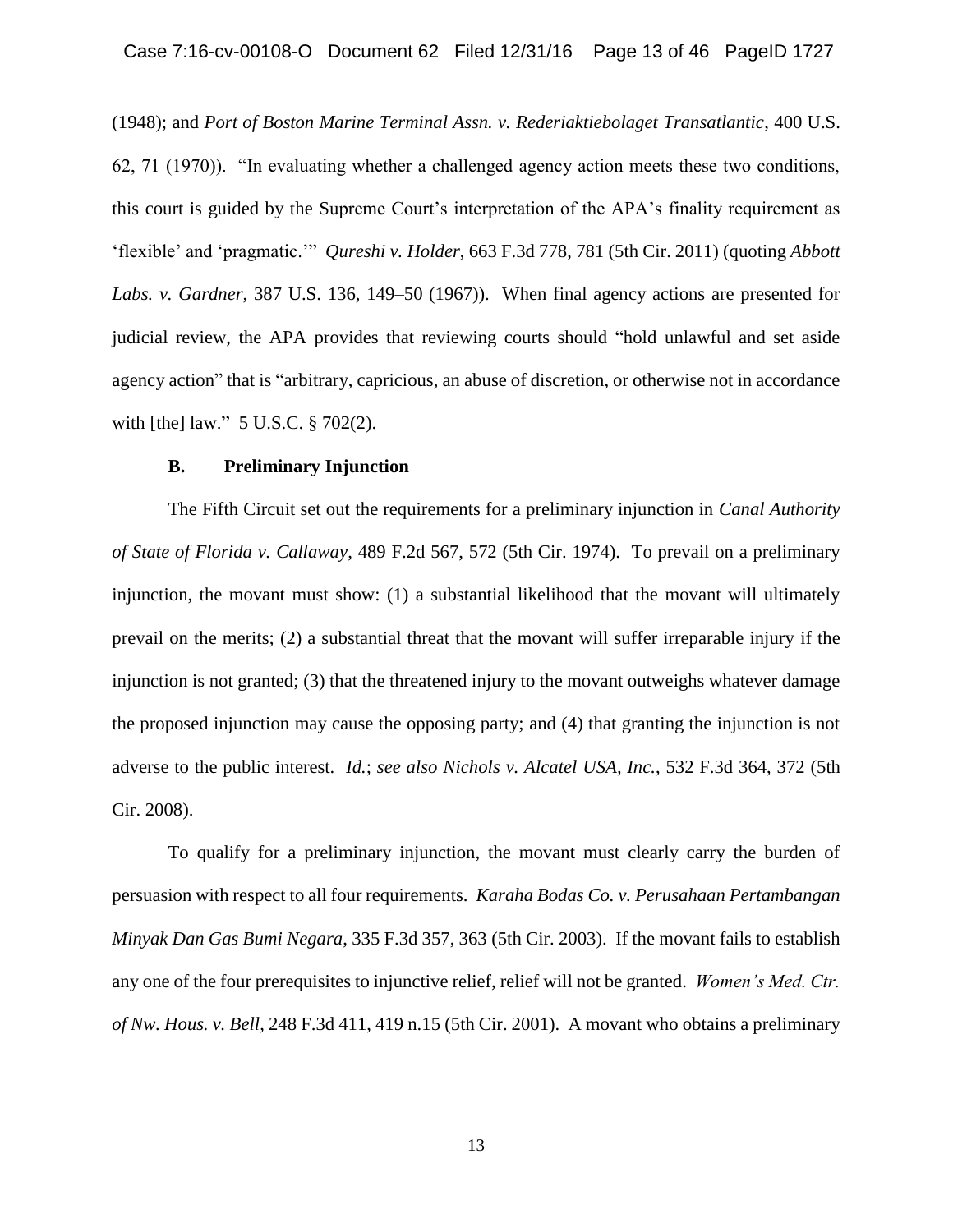injunction must post a bond to secure the non-movant against any wrongful damages it suffers as a result of the injunction. Fed. R. Civ. P. 65(c).

The decision to grant or deny preliminary injunctive relief is left to the sound discretion of the district court. *Miss. Power & Light Co. v. United Gas Pipe Line Co.*, 760 F.2d 618, 621 (5th Cir. 1985) (citing *Canal*, 489 F.2d at 572). A preliminary injunction "is an extraordinary and drastic remedy, not to be granted routinely, but only when the movant, by a clear showing, carries the burden of persuasion." *White v. Carlucci*, 862 F.2d 1209, 1211 (5th Cir. 1989) (quoting *Holland Am. Ins. Co. v. Succession of Roy*, 777 F.2d 992, 997 (5th Cir. 1985)). Even when a movant satisfies each of the four *Canal* factors, the decision whether to grant or deny a preliminary injunction remains discretionary with the district court. *Miss. Power & Light*, 760 F.2d at 621.

### **III. ANALYSIS**

Plaintiffs argue the Rule should be enjoined because it violates: (1) the Administrative Procedure Act; (2) the Religious Freedom Restoration Act; (3) the First Amendment's Free Speech Clause; and (4) the Spending Clause of Article I. *See* Priv. Pls.' Mot., ECF No. 25.

Defendants contend that Plaintiffs are not entitled to a preliminary injunction because they are unlikely to succeed, arguing: (1) the Court lacks jurisdiction; (2) the Rule is entitled to *Chevron* deference; (3) the Rule does not compel or curtail speech; (4) Plaintiffs failed to assert a sufficient facial pre-enforcement vagueness challenge; and (5) Plaintiffs failed to assert a sufficient substantive due process claim. *See* Defs.' Resp., ECF No. 50. Defendants also argue Plaintiffs are not entitled to a preliminary injunction because (1) Plaintiffs failed to establish irreparable injury and (2) the balance of equities and public interest favor denying injunctive relief. *Id.*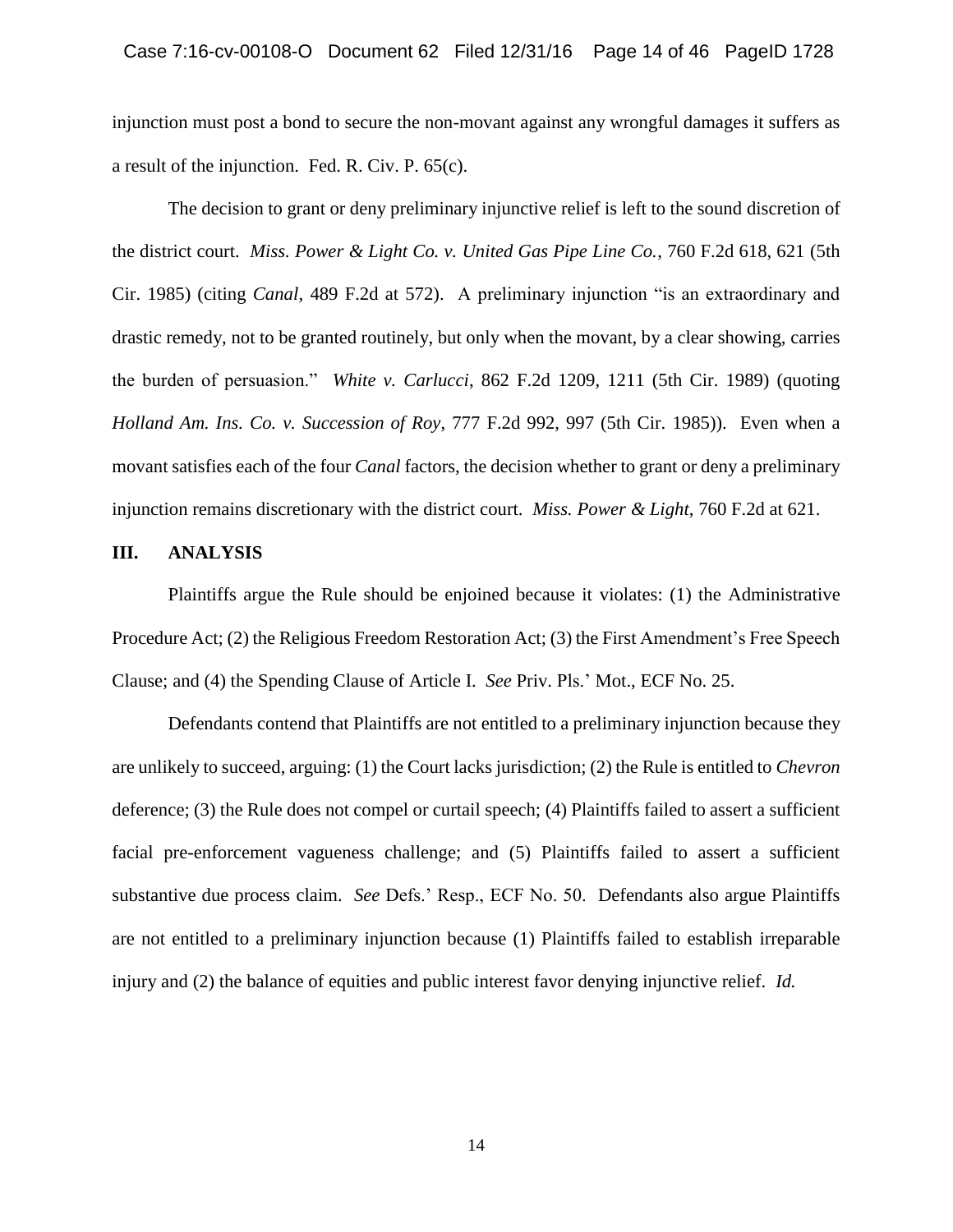# **A. Jurisdiction**

The Court must first assess jurisdiction, for "without proper jurisdiction, a court cannot proceed at all." *Steel Co. v. Citizens for a Better Env't*, 523 U.S. 83, 84 (1998).<sup>12</sup> Defendants argue the Court lacks jurisdiction because (1) Plaintiffs lack standing; (2) Plaintiffs' claims are not ripe; and (3) Section 1557 requires Plaintiffs adhere to its specified mechanisms for administrative and judicial review. Defs.' Resp. 36–37, ECF No. 50. The Court addresses each of these arguments in turn.

Article III confines the federal judicial power to actual "cases" and "controversies." U.S. CONST. art. III, § 2. The case-or-controversy requirement plays a critical role in ensuring the federal judiciary respects "the proper—and properly limited—role of the courts in a democratic society." *DaimlerChrysler Corp. v. Cuno*, 547 U.S. 332, 335 (2006) (quoting *Allen v. Wright*, 468 U.S. 737, 750 (1984)). Article III standing enforces the case-or-controversy requirement and must be established by the party invoking federal jurisdiction as to each claim asserted. *DaimlerChrysler*, 547 U.S. at 342 (citing *Elk Grove Unified School Dist. v. Newdow*, 542 U.S. 1, 11 (2004)).

# 1. Standing

l

To establish standing Plaintiffs must show: (1) an injury in fact; (2) fairly traceable to Defendants' challenged conduct; and (3) likely to be redressed by a favorable judicial decision. *Lujan v. Defs. of Wildlife*, 504 U.S. 555, 560–61 (1992). A plaintiff must support each standing element "with the manner and degree of evidence required at the successive stages of the

 $12$  It is undisputed that this case presents a federal question, giving the Court subject matter jurisdiction pursuant to 28 U.S.C. § 1331. It is also undisputed the Court has authority to review administrative actions pursuant to 5 U.S.C. § 702 of the APA and authority to grant injunctive relief pursuant to Federal Rule of Civil Procedure 65.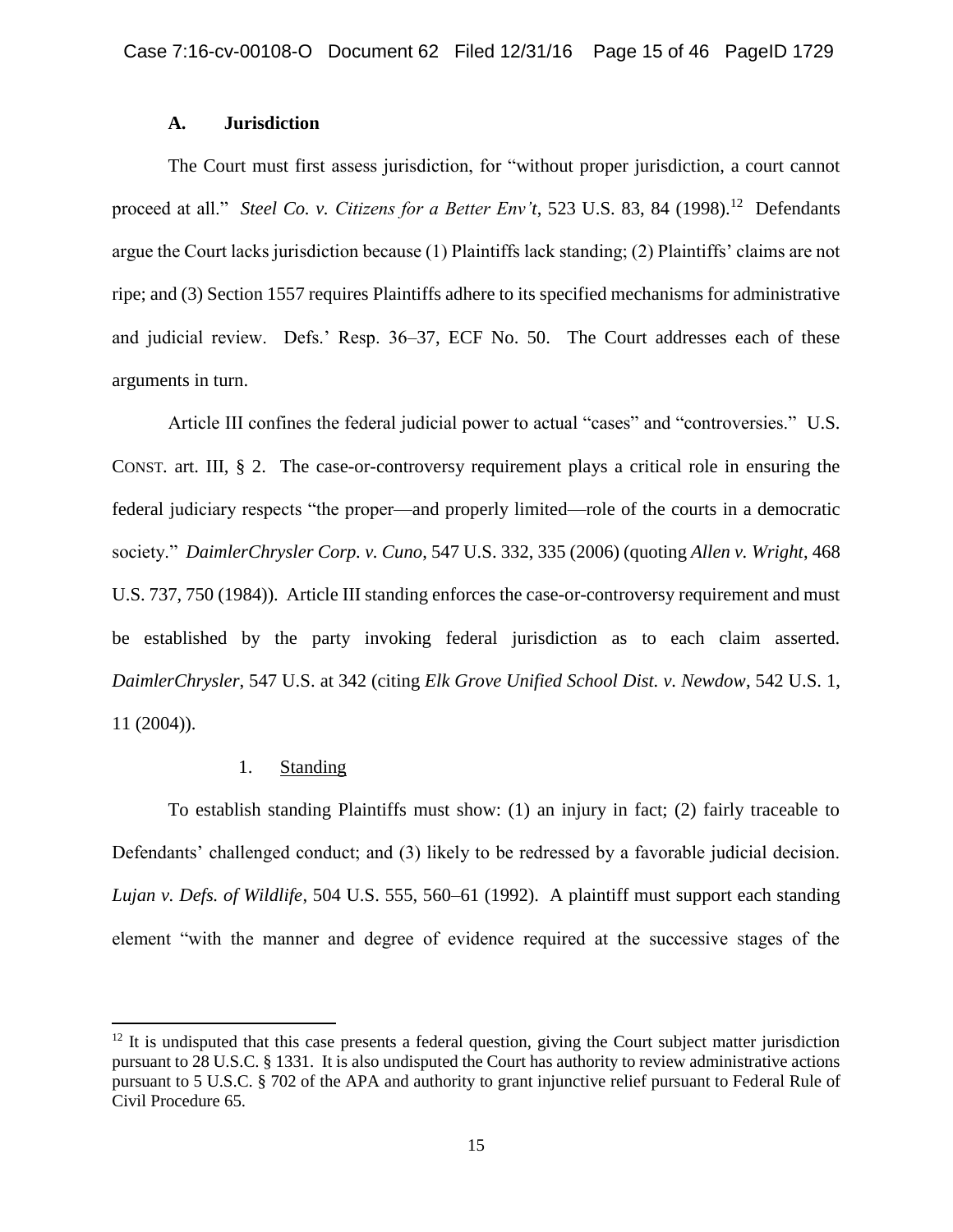litigation." *Lujan*, 504 U.S. at 561. But it is not necessary for all Plaintiffs to demonstrate standing; rather, "one party with standing is sufficient to satisfy Article III's case-or-controversy requirement." *Texas v. United States*, 809 F.3d 134, 151 (quoting *Rumsfeld v. Forum for Acad. & Institutional Rights, Inc.*, 547 U.S. 47, 52 n.2 (2006)).

To establish injury in fact, a plaintiff must show that he or she suffered "an invasion of a legally protected interest" that is "concrete and particularized" and "actual or imminent, not conjectural or hypothetical." *Spokeo, Inc. v. Robbins*, 136 S. Ct. 1540, 1548 (2016) (quoting *Lujan*, 504 U.S. at 560). For an injury to be particularized it must "affect the plaintiff in a personal and individual way." *Spokeo*, 136 S. Ct. at 1548. In this case, the Rule will affect each of the Plaintiffs in different ways and varying degrees, but each will be required to make changes to their health insurance coverage (to rescind their current categorical exclusion of transitions) or risk the loss of federal funding and face potential civil liability.<sup>13</sup>

Defendants argue Plaintiffs failed to satisfy the first element of standing because their alleged injuries are conjectural and hypothetical. Defs.' Resp. 39–40, ECF No. 50. Defendants also contend CMDA lacks associational standing to sue on behalf of its members because CMDA members would not have standing to sue in their own right and the claims asserted require their individual participation. *Id.* at 40–42.

Here, the injuries alleged by Plaintiffs are particularized because they distinctly affect each Plaintiff. For example, the Rule will affect how CMDA members communicate with patients, what insurance coverage they offer to their employees, and their hiring prospects because the Rule

<sup>&</sup>lt;sup>13</sup> While the Rule cites "[f]ederal statutory protections for religious freedom and conscience" potentially available to Plaintiffs, Defendants refused to agree the protections would apply to Private Plaintiffs or that Private Plaintiffs would be able to maintain their current categorical exclusions. 45 C.F.R. § 92.2(b)(2); *see* Hr'g Tr. 70:10–71:13. Accordingly, Private Plaintiffs must remove their categorical exclusion the Rule declares is "unlawful on its face" or roll the dice and risk the withdrawal of federal funding and civil liability. 81 Fed. Reg. at 31429.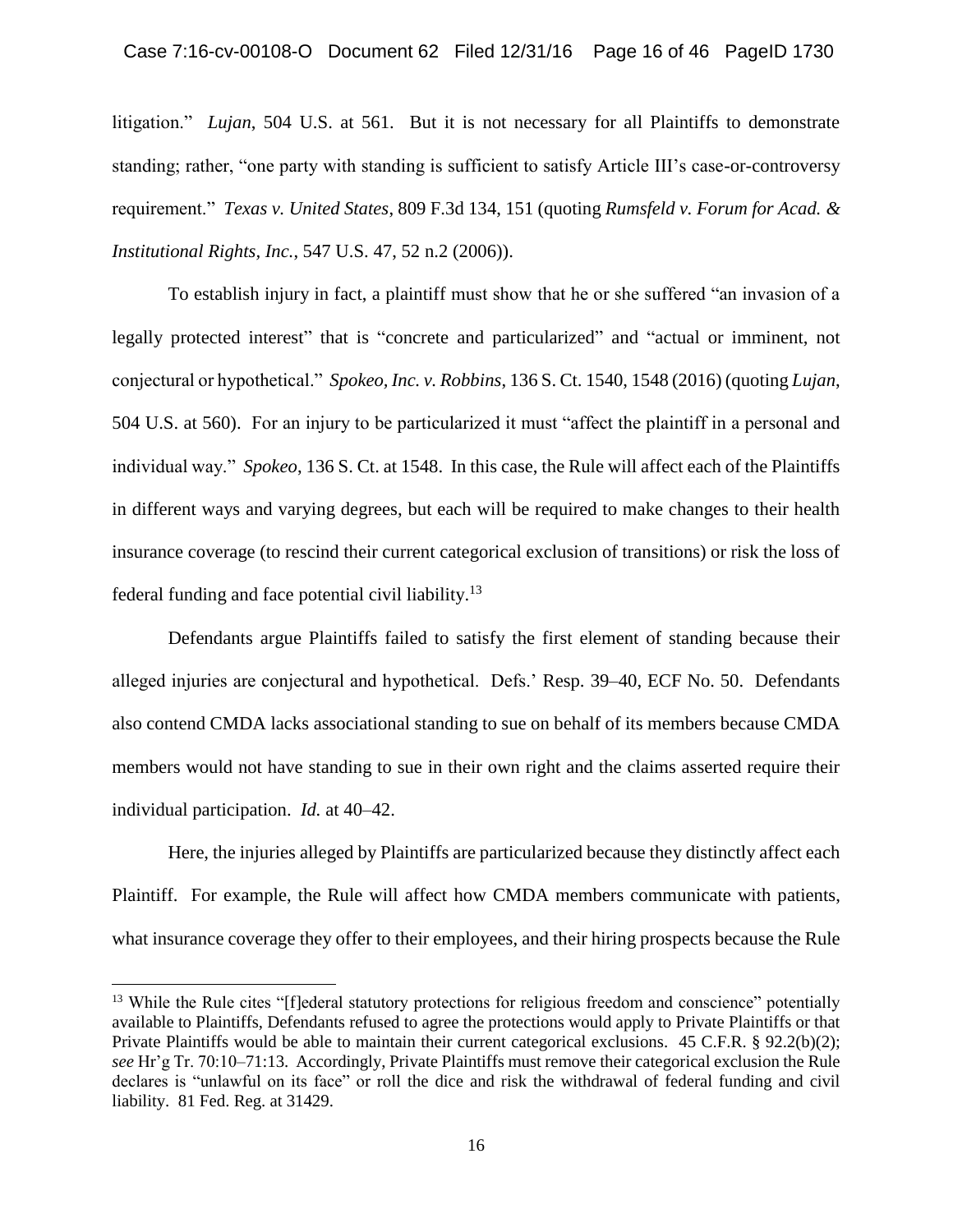imposes potential liability on hospitals for a doctor's discrimination. Priv. Pls.' Br. 44–49, 19, ECF No. 25; 81 Fed. Reg. at 31384. The Rule will affect Franciscan's ability to continue operations because with no assurance that they will be exempt from the Rule's provisions that contradict their religious beliefs, Franciscan must either maintain their current insurance coverage plan that violates the Rule and risk debilitating consequences or violate their religious beliefs. *See* Priv. Pls.' Br. 22–23, ECF No. 25. Because State Plaintiffs enforce categorical exclusions of transition-related procedures, and have no religious defense to assert, the Rule mandates revision of their policies and forces State Plaintiffs to conduct individualized inquiries into whether a particular transition procedure is medically necessary. *See* State Pls.' Reply 17, ECF No. 56. The Rule also forces State Plaintiffs to cooperate with ongoing investigations, expend millions on training personnel under the Rule, and adjust physical facilities to accommodate what the Rule describes as "an array of possible gender identities." 81 Fed. Reg. at 31392; *see* State Pls.' Reply 20, ECF No. 56.

To satisfy the injury in fact requirement, the injury must also be concrete. *Spokeo*, 136 S. Ct. at 1548. The Supreme Court has emphasized that a concrete injury "must actually exist," meaning it is "real" and "not abstract." *Id.* When seeking a preliminary injunction, in addition to past injury, a plaintiff must show he or she faces "an imminent threat of future injury." *See Adarand Constructors, Inc. v. Peña*, 515 U.S. 200, 210–11 (1995). For example, in *Los Angeles v. Lyons*, the Supreme Court held the plaintiff lacked standing to seek an injunction against a police chokehold policy because he faced "no realistic threat" from the policy. 461 U.S. 95 (1983). The Supreme Court noted that "[t]he reasonableness of [plaintiff's] fear is dependent upon the likelihood of a recurrence of the allegedly unlawful conduct." *Id.* at 107 n.8.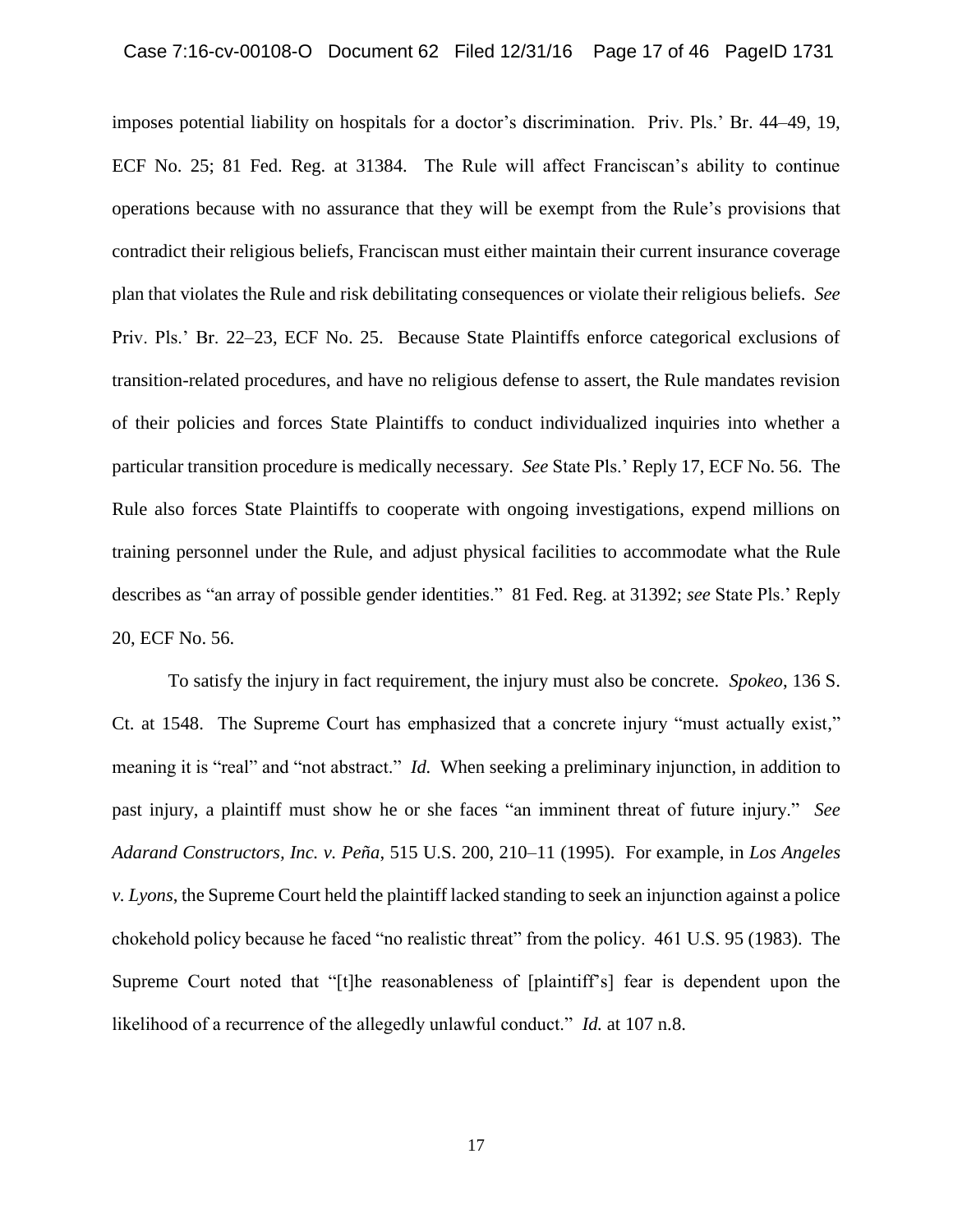### Case 7:16-cv-00108-O Document 62 Filed 12/31/16 Page 18 of 46 PageID 1732

Here, Plaintiffs' fear of being subjected to penalties under the challenged Rule is reasonable given they are all covered entities whose insurance plans include a categorical exclusion of transition-related procedures that is forbidden by the Rule.<sup>14</sup> Further, the likelihood that Plaintiffs will suffer further harm from the Rule is strengthened by the current HHS investigation into some of the Plaintiffs' potential noncompliance.<sup>15</sup> State Pls.' Reply 16–17, ECF No. 56. Accordingly, Plaintiffs have presented concrete evidence to support their fears that they will be subject to enforcement under the Rule.

The second and third elements of standing, causation and redressability, are easily established here because the Plaintiffs are themselves the subject of the challenged government action. *Lujan*, 504 U.S. at 561–62 (stating that when a plaintiff challenges the legality of government action or inaction, and is himself an object of the action at issue, "there is ordinarily little question that the action or inaction has caused him injury, and that a judgment preventing or requiring the action will redress it").

Because Plaintiffs bring claims under the APA, in addition to Article III standing requirements, "the interest [they] assert[] must be 'arguably within the zone of interests to be protected or regulated by the statute' that [they] say[] was violated." *Match-E-Be-Nash-She-Wish Band of Pottawatomi Indians v. Patchak*, 132 S. Ct. 2199, 2210 (2012) (quoting *Ass'n of Data Processing Serv. Orgs., Inc. v. Camp*, 397 U.S. 150, 153 (1970)). As covered entities required to make expensive changes to their insurance coverage plans, Plaintiffs' asserted interests fall

 $14$  45 C.F.R. § 92.207(b)(4).

<sup>&</sup>lt;sup>15</sup> HHS's Office for Civil Rights ("OCR") contacted Texas's Health and Human Services Commission on September 29, 2016 to investigate a complaint concerning the Texas Medicaid Program and is currently investigating whether Texas covers "sex change therapy," who determines the "medical necessity" for such therapy, and whether there is a different process for determining medical necessity criteria for hormonal fertility treatment and cosmetic surgery. State Pls.' Reply 16, ECF No. 56 (quoting Decl. of Dana Williamson Ex. 1, Dec. 2, 2016).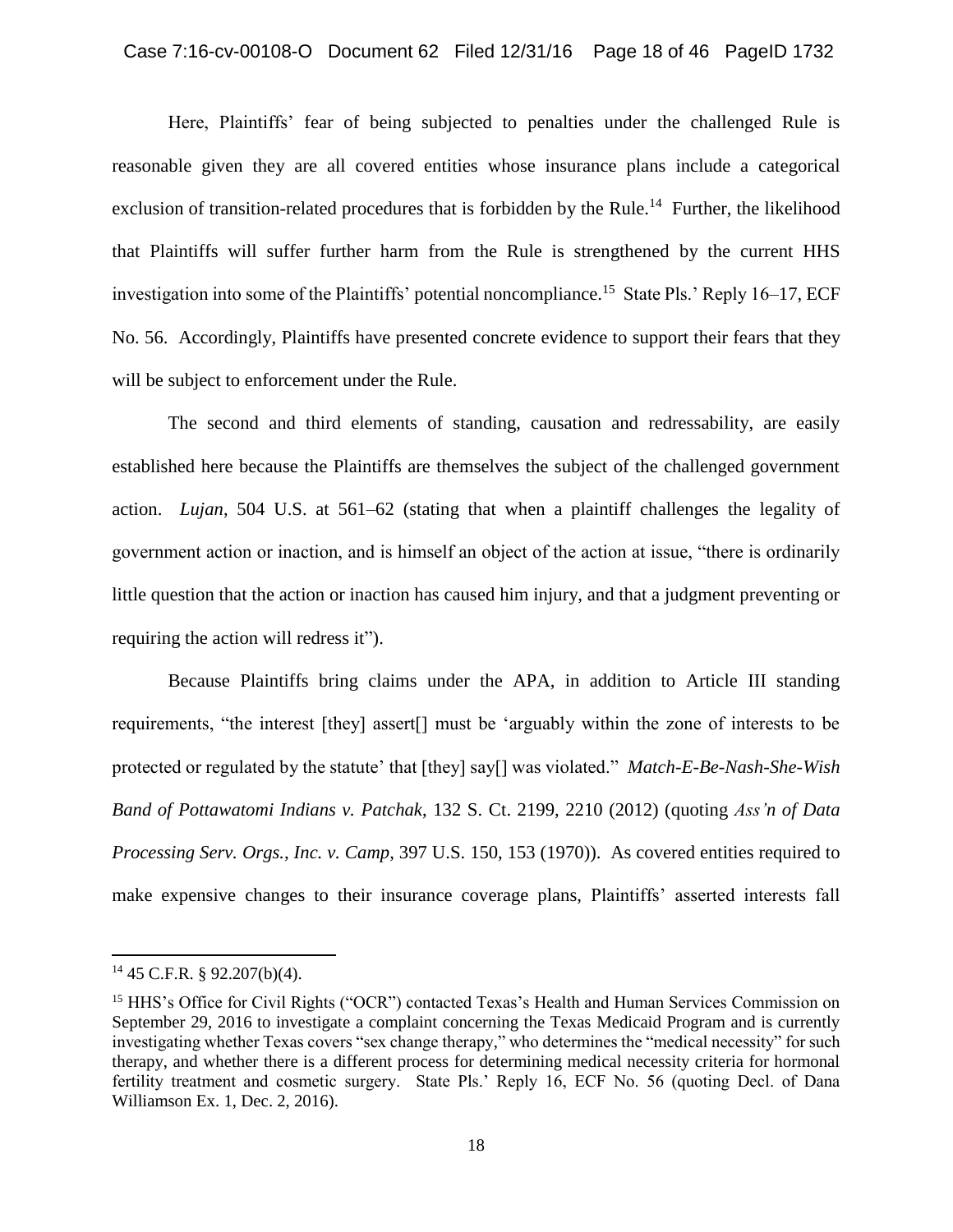squarely within the zone of interests regulated by the Rule. Accordingly, Private Plaintiffs and State Plaintiffs have standing to pursue this lawsuit.

CMDA also asserts associational standing on behalf of its 18,000 members. Am. Compl. 6–7, 59, ECF No. 21. It is well established that an association is permitted to bring suit on behalf of its members when: (a) its members would otherwise have standing to sue in their own right; (b) the interests it seeks to protect are germane to the organization's purpose; and (c) neither the claim asserted nor the relief requested requires the participation of individual members in the lawsuit. *Hunt v. Wash. State Apple Adver. Comm'n*, 432 U.S. 333, 343 (1977). An organization lacks standing if it fails to adequately allege that there is a threat of injury to any individual member of the association and thus fails to identify even one individual member with standing. *Funeral Consumers Alliance, Inc. v. Serv. Corp. Intern.*, 695 F.3d 330, 344 (5th Cir. 2012) (citing *Nat'l Treasury Emps. Union v. U.S. Dep't of Treasury*, 25 F.3d 237, 242 (5th Cir. 1994)). The Supreme Court has held that standing cannot be established by "accepting the organization's self-description of the activities of its members" and determining that "there is a statistical probability that some of those members are threatened with concrete injury." *Summers v. Earth Island Inst.*, 555 U.S. 488, 497 (2009). Plaintiff-organizations must make specific allegations establishing that at least one identified member has suffered or would suffer harm. *Id.* at 498.

As to the first prong, Defendants argue CMDA lacks associational standing because its members have not established their "religious or conscience-based objections to performing [transition or abortion] services." Defs.' Resp. 40, ECF No. 50. But a plaintiff-organization need only establish that one member would suffer harm under the Rule, and CMDA has satisfied that requirement by providing the declaration of Dr. Hoffman. Priv. Pls.' App. 467–70, Hoffman Decl., ECF No. 26. Dr. Hoffman declared that "CMDA's ethical statements are consistent with my own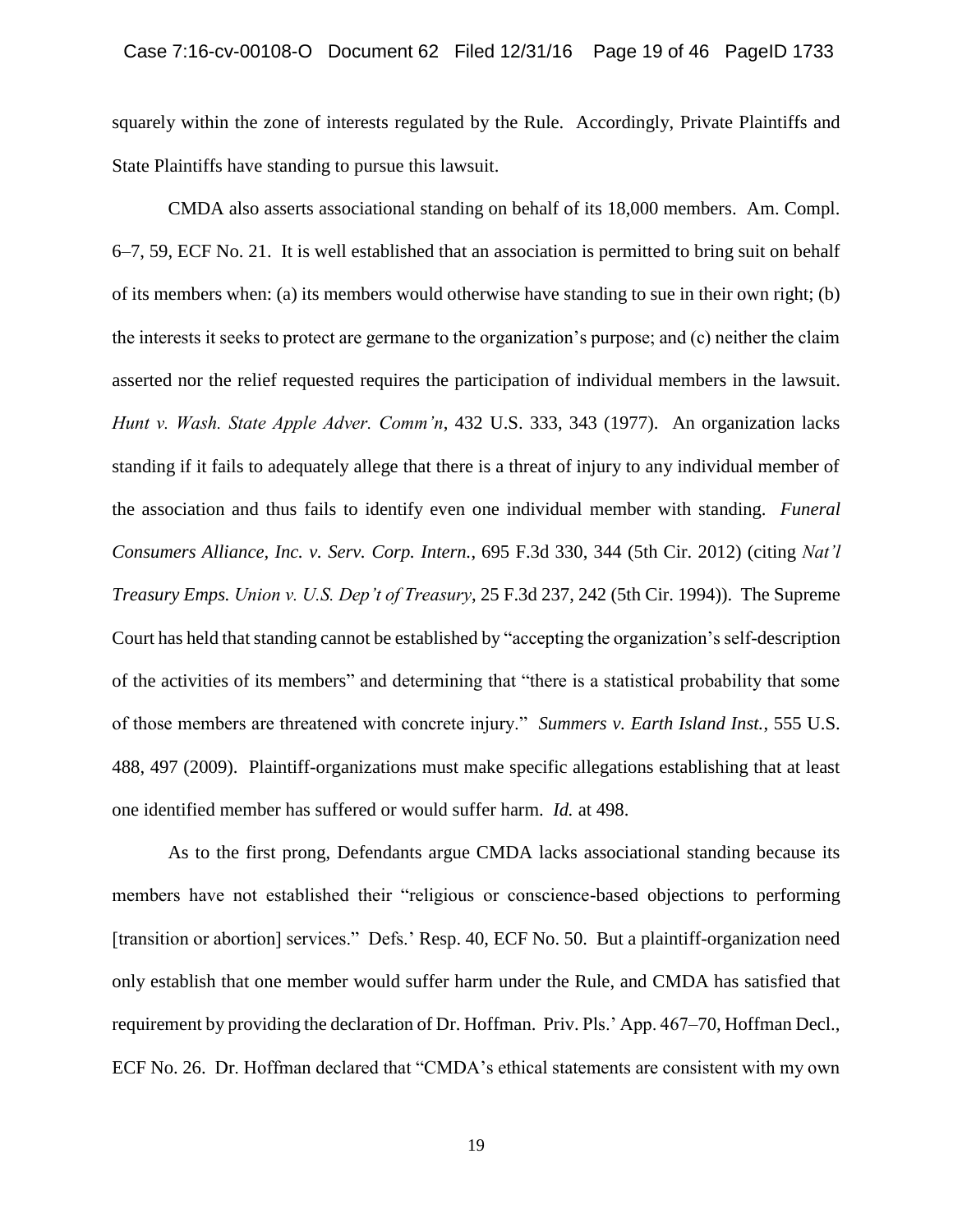medical and religious beliefs." App. 468, ECF No. 26. Dr. Hoffman currently provides standard medical services to transgender patients and performs a variety of procedures that could be used in connection with a gender transition but that, in light of his medical judgment and religious beliefs, he would not offer for that purpose. *Id.* at 468–69.

Defendants take no issue with the second prong, and the Court finds that the interests CMDA seeks to protect in this suit are germane to its purpose. Am. Compl. 29, ECF No. 21. As to the third prong, Defendants argue CMDA lacks associational standing as to the asserted RFRA claim because it would require the participation of individual members. Defs.' Resp. 41, ECF No. 50. CMDA is not required to detail the specific religious views of each member however, and the record is sufficiently developed from Dr. Hoffman's Declaration, CMDA's Ethics Statement, and Private Plaintiffs' briefing, to consider the RFRA claim at the preliminary injunction stage. Because CMDA alleges there is a real and immediate threat that one of its members will be injured by the Rule, it has established standing on behalf of its members.

### 2. Ripeness

Defendants also argue this suit is not ripe because Plaintiffs' injuries are speculative, Plaintiffs face no significant hardship in the absence of review, and the issues presented would be significantly aided by further factual development. Defs.' Resp. 37–39, ECF No. 50.

The Court looks primarily at two considerations in determining whether a case is ripe for judicial review: (1) fitness of the issues for judicial decision; and (2) hardship to the parties of withholding court consideration. *Abbott Labs.*, 387 U.S. at 149. In the same vein, a challenge to administrative regulations is fit for review if (1) the questions presented are "purely legal one[s]," (2) the challenged regulations constitute "final agency action," and (3) further factual development would not "significantly advance [the court's] ability to deal with the legal issues presented."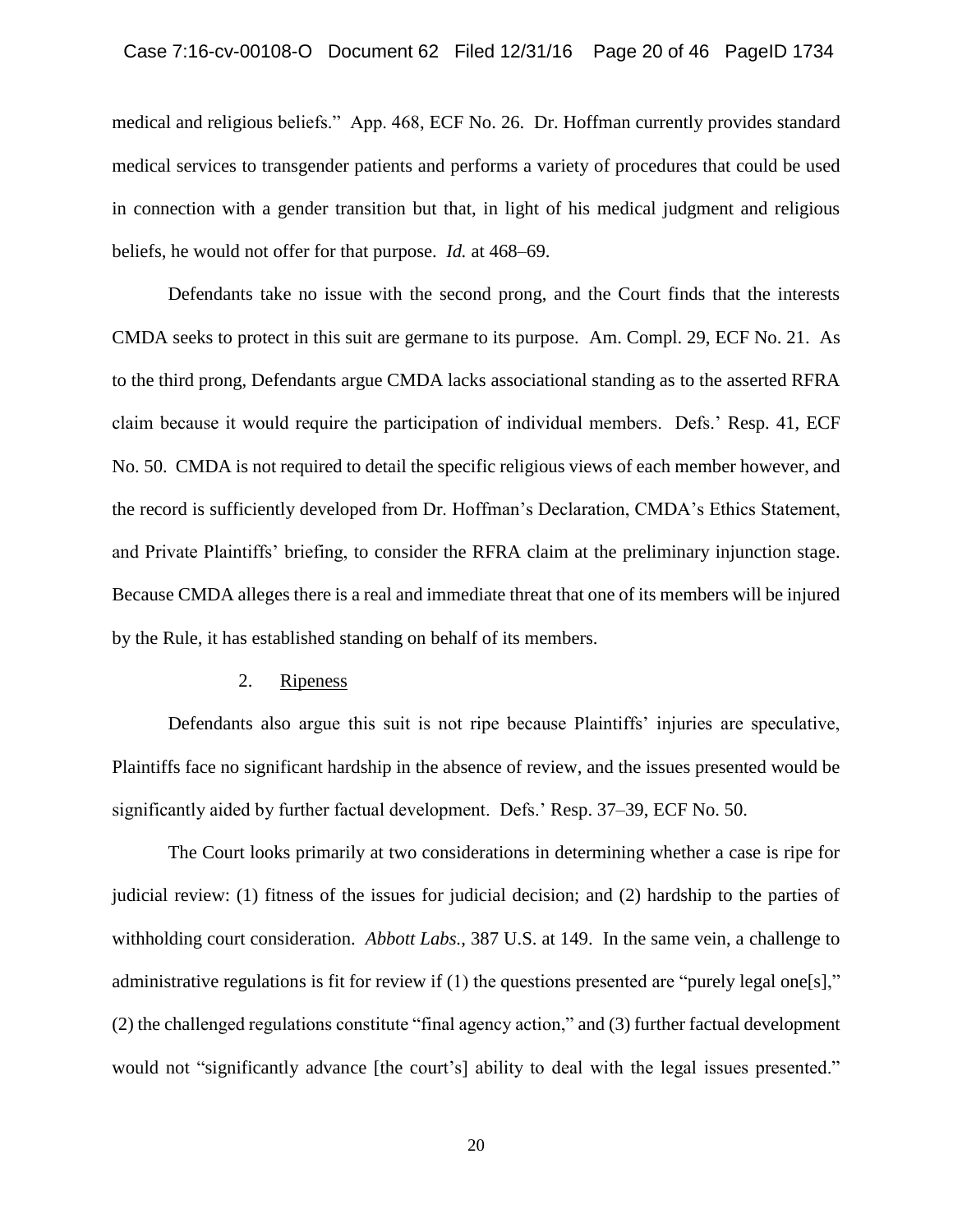*Texas v. United States*, 497 F.3d 491, 498–99 (5th Cir. 2007) (quoting *Nat'l Park Hosp. Ass'n v. Dep't of Interior*, 538 U.S. 803, 812 (2003)).

Because the present case involves primarily questions of law, the Court finds that it would not be significantly aided by further factual development. The parties do not dispute that Plaintiffs are covered entities under the Rule or that they currently exclude all insurance coverage of transition-related procedures. However, the parties disagree as to the Rule's exact application and effect on Plaintiffs. Defendants refuse to indicate whether any of the religious defenses cited by the Rule would allow Private Plaintiffs to maintain their categorical exclusions, and insist more facts are needed to determine whether Private Plaintiffs' insurance policies violate the Rule. Hr'g Tr. 51:20–24, 61:1–62:25. Absent an applicable religious defense, the Rule clearly forbids categorical exclusions of health insurance coverage for transition-related procedures. 45 C.F.R. § 92.207(b)(4); Defs.' Resp. 26, ECF No. 50. As the Rule clearly prohibits categorical exclusions of transition coverage and Private Plaintiffs have articulated their religious beliefs forbidding coverage of transitions in *any* case, it is not clear what additional facts would aid resolution of the suit, and Defendants' counsel struggled to articulate any at the hearing. 45 C.F.R. § 92.207(b)(4); *see* Hr'g Tr. 61:1–62:25, 93:14–95:16.

But even assuming that Private Plaintiffs would eventually find safe harbor under one of the federal religious protections cited by the Rule, Defendants do not dispute that Private Plaintiffs are covered by the Rule or that it directly affects their conduct. Therefore on January 1, 2017, Private Plaintiffs will be forced to either violate their religious beliefs or maintain their current policies which seem to be in direct conflict with the Rule and risk the severe consequences of enforcement.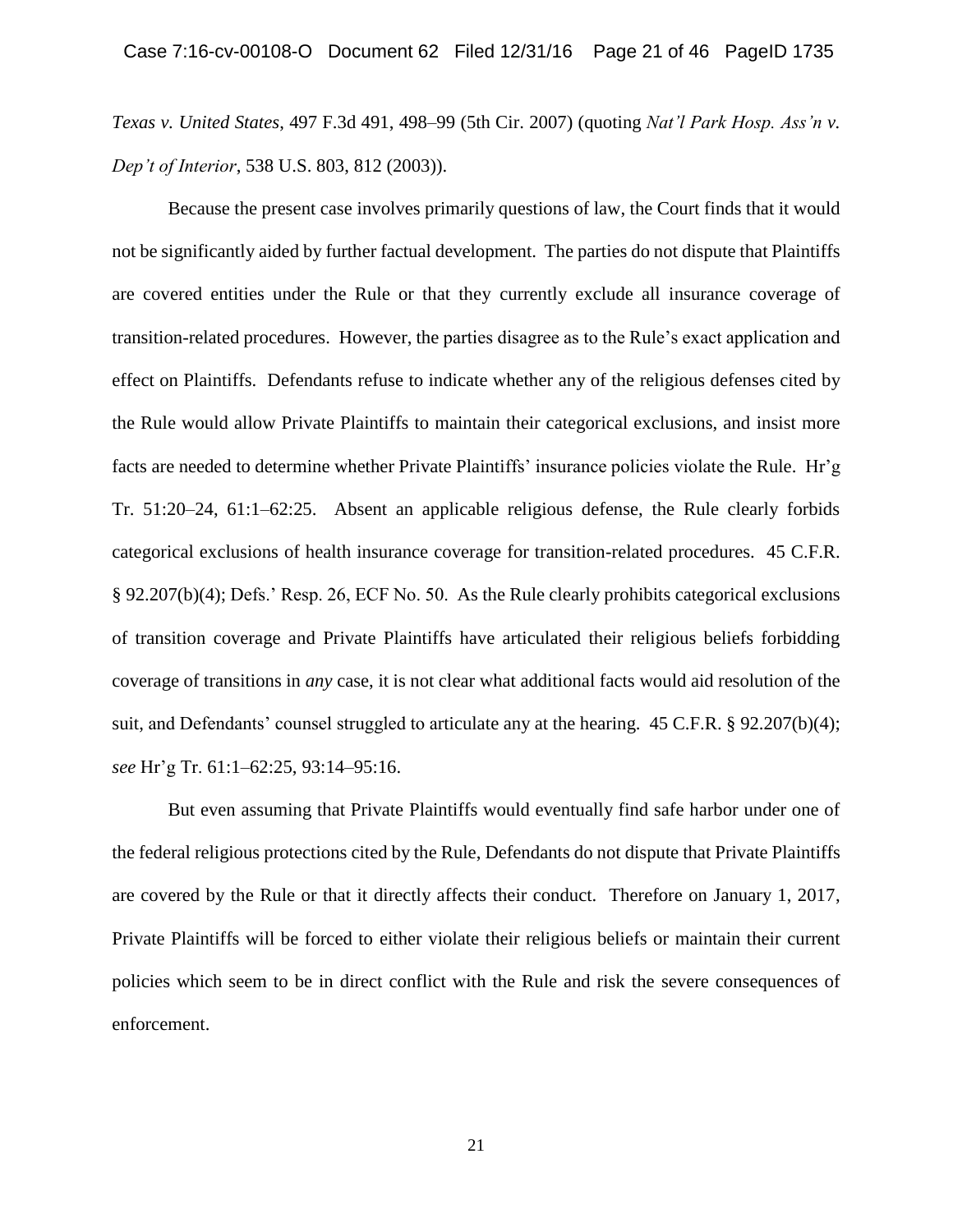Further, even if Defendants eventually agree Private Plaintiffs are covered by one of the referenced religious protections, State Plaintiffs would have no such defense available. The Rule requires State Plaintiffs to rescind their categorical exclusions of transition procedures and evaluate requests for insurance coverage of transitions on a case-by-case basis. *See* 45 C.F.R. § 92.207(b)(4). The parties do not dispute that State Plaintiffs' categorical exclusions of transitionrelated insurance coverage will be in violation of the Rule on January 1, 2017. *See* Hr'g Tr. 92:4– 8. Therefore, the Court finds no further factual development would aid resolution of the case and what little value a more developed factual record would provide is strongly outweighed by the significant hardship Plaintiffs face in the absence of immediate judicial review.

Substantial hardship is typically satisfied when a party is forced to choose between refraining from allegedly lawful activity or engaging in the allegedly lawful activity and risking significant sanctions. *Abbott Labs.*, 387 U.S. at 136 (finding the suit ripe because denying review would force plaintiffs to undergo significant hardship in an effort to comply with the challenged FDA regulation or risk serious civil and criminal penalties); *Steffel v. Thompson*, 415 U.S. 452 (1974) (finding the suit ripe because denying review would force plaintiff to choose between forgoing possibly protected speech (distributing anti-Vietnam War literature) and risking criminal punishment). Plaintiffs should not be forced to choose between forgoing conduct they believe is protected or risking substantial sanctions and liability. *Steffel*, 415 U.S. at 462.

Courts have departed from this general principle—that this impossible choice imposes a substantial hardship worthy of pre-enforcement review—only when the alleged injury is hypothetical or speculative. *See, e.g.*, *Toilet Goods Ass'n v. Gardner*, 387 U.S. 158 (1967); *United Public Workers v. Mitchell*, 330 U.S. 75 (1947); *Renee v.* Geary, 501 U.S. 312 (1991). In *Toilet Goods*, the choice faced by cosmetic manufacturers challenging an FDA regulation was complying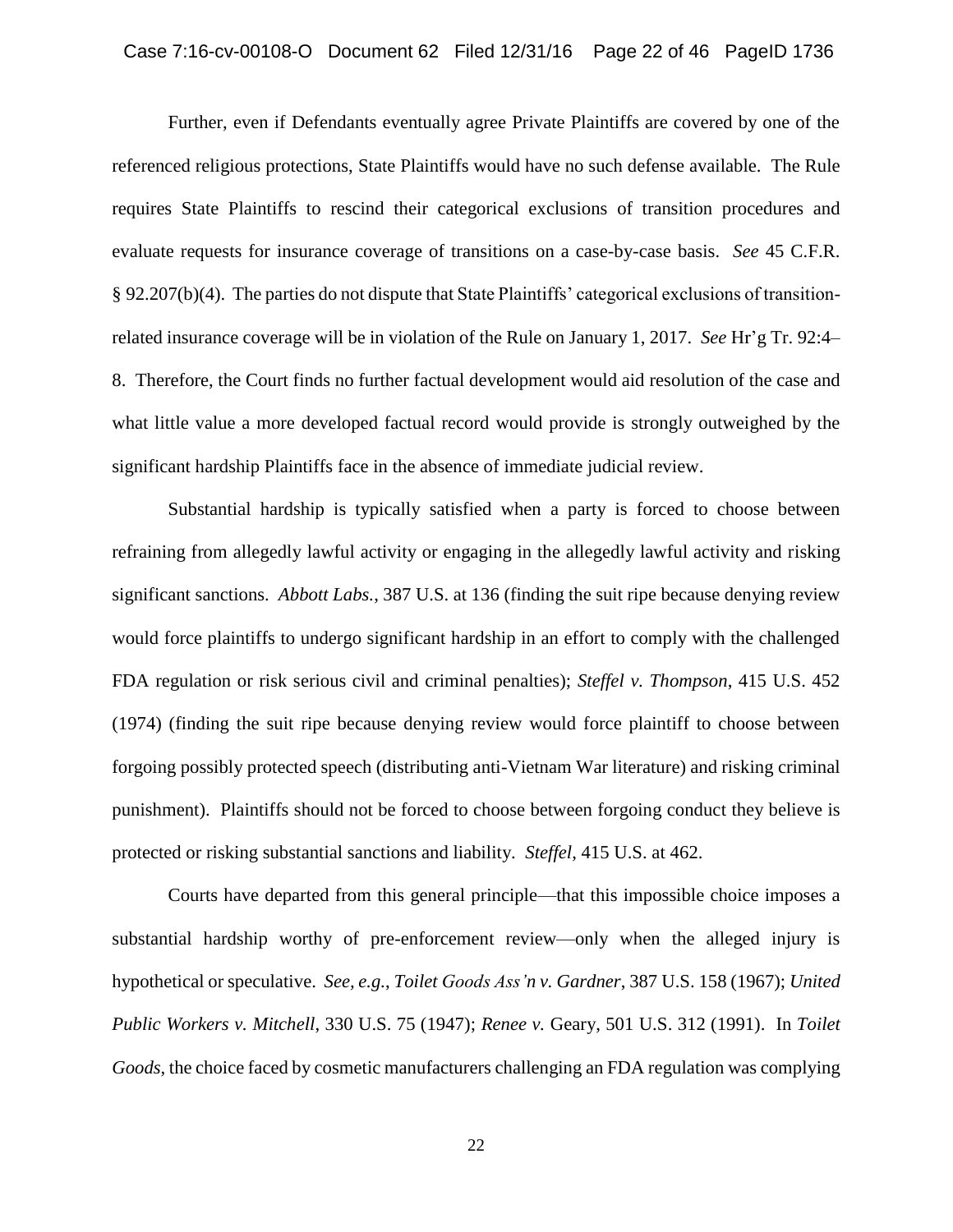### Case 7:16-cv-00108-O Document 62 Filed 12/31/16 Page 23 of 46 PageID 1737

and allowing FDA employees to inspect their facilities or refusing to comply and risking a reviewable suspension of certification services. *Toilet Goods*, 387 U.S. at 165. The Supreme Court concluded the case was not ripe for review because the challenged regulation did not immediately impact plaintiffs in "conducting their day-to-day affairs" and complying required "no advance action." *Id.* at 164. The Court also declined to find ripeness because "no irremediables" adverse consequences flow[ed] from requiring a later challenge." *Id.* In this case however, the challenged Rule affects Plaintiffs' day-to-day affairs—the provision of healthcare services for their patients and healthcare coverage for their employees. The Rule requires Plaintiffs to incur significant expense in complying with the Rule and assessing their potential noncompliance. Further, because Private Plaintiffs claim the Rule substantially burdens their exercise of religion in violation of RFRA, the Court finds that irremediable adverse consequences would result from a delay of review.

Claims are often ripe when denying review would place "the hapless plaintiff between the Scylla of intentionally flouting state law and the Charybdis of forgoing what he believes to be constitutionally protected activity in order to avoid becoming enmeshed in a criminal proceeding." *Steffel*, 415 U.S. at 462. Plaintiffs in the present case face a similar impossible choice: between the Scylla of intentionally defying federal law and the Charybdis of forgoing specific conduct they believe is constitutionally protected to avoid serious financial and civil penalties. The Court finds the impossible choice faced by Plaintiffs constitutes substantial hardship and with the issues fit for review, the case is accordingly ripe.

Defendants also claim Plaintiffs' alleged injuries are too speculative to warrant injunctive relief because the Rule incorporates "applicable Federal statutory protections for religious freedom

23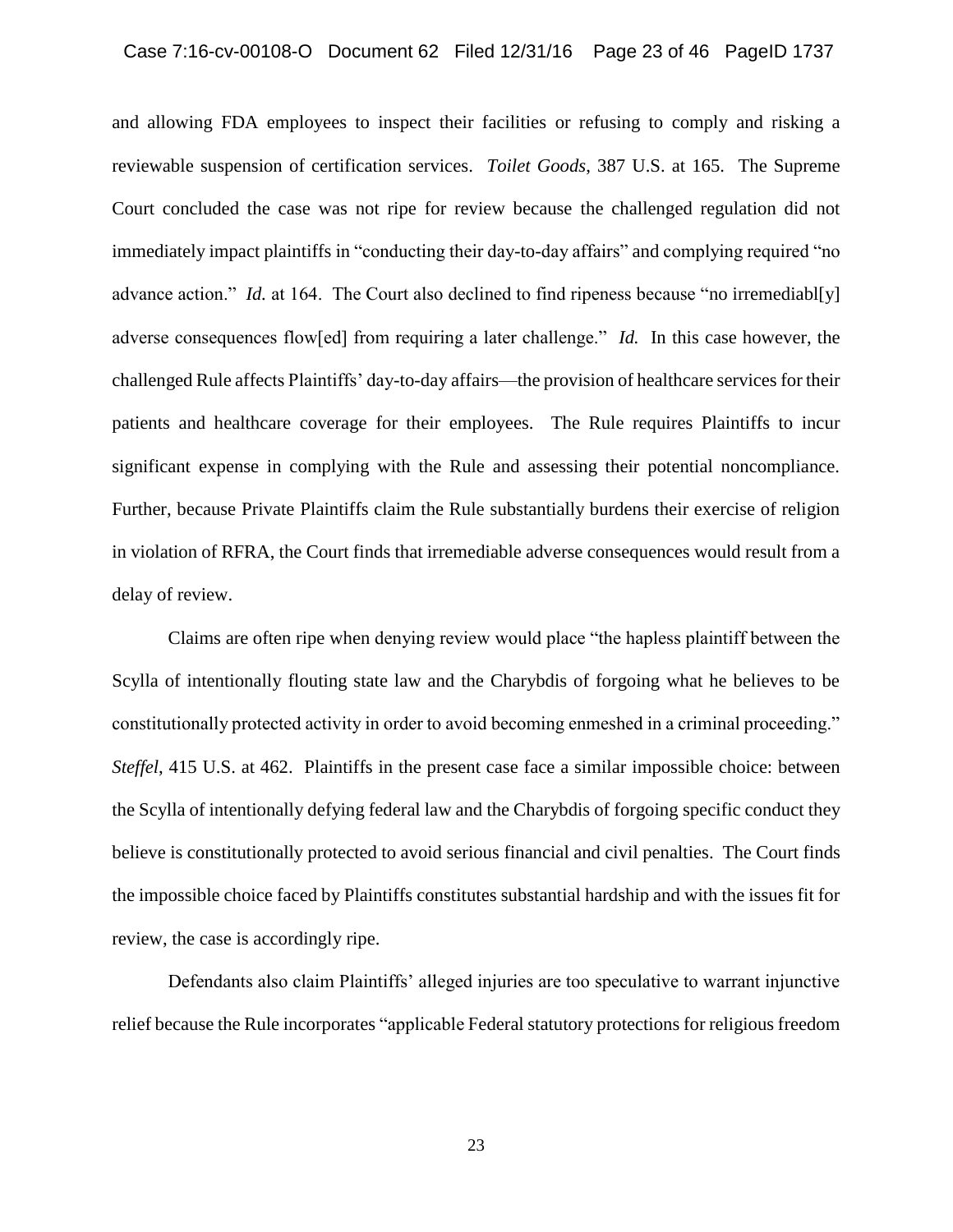and conscience." Defs.' Resp. 22–23, ECF No. 50.<sup>16</sup> For example, RFRA forbids the government from "substantially burden[ing] a person's exercise of religion" unless doing so "is the least restrictive means of furthering [a] compelling governmental interest." 42 U.S.C. § 2000bb-1(b). The Weldon Amendment forbids discriminating against "any institutional or individual health care entity . . . on the basis that the health care entity does not provide, pay for, provide coverage of, or refer for abortions." Pub. L. No. 114–113, Div. H, § 507(d), 129 Stat. 2242, 2649 (2015) ("Weldon Amendment"). The Coats Amendment forbids discriminating against an entity that refuses to undergo training in performance or referrals for abortions. 42 U.S.C. § 238n(a) ("Coats Amendment"). The Church Amendment forbids requiring any individual "to perform or assist in the performance of any part of a health service program . . . if his performance or assistance in the performance of such part of such program . . . would be contrary to his religious beliefs or moral convictions." 42 U.S.C. § 300a-7(d) ("Church Amendment").

The Court addresses Plaintiffs' RFRA argument below, but the remaining federal protections are insufficient to assure Plaintiffs of either their compliance with the Rule or safety from enforcement proceedings. The Weldon and Coats Amendments deal exclusively with abortions and do not reach religious objections to providing or covering transition-related procedures. The Church Amendment is limited to specific federal funding streams, providing no assurance that the Rule's enforcement mechanisms will not be employed to give "maximum effect to the provision[s] permitted by law." 45 C.F.R. § 92.2(b)(c); *see* Hr'g Tr., 19:1–20.

<sup>&</sup>lt;sup>16</sup> The Rule provides that "applicable Federal statutory protections for religious freedom and conscience" are available, which Defendants identify as RFRA, the Weldon Amendment, the Coats Amendment, and the Church Amendment. Defs.' Resp. 22–23, ECF No. 50 (quoting 45 C.F.R. § 92.2(b)(2)).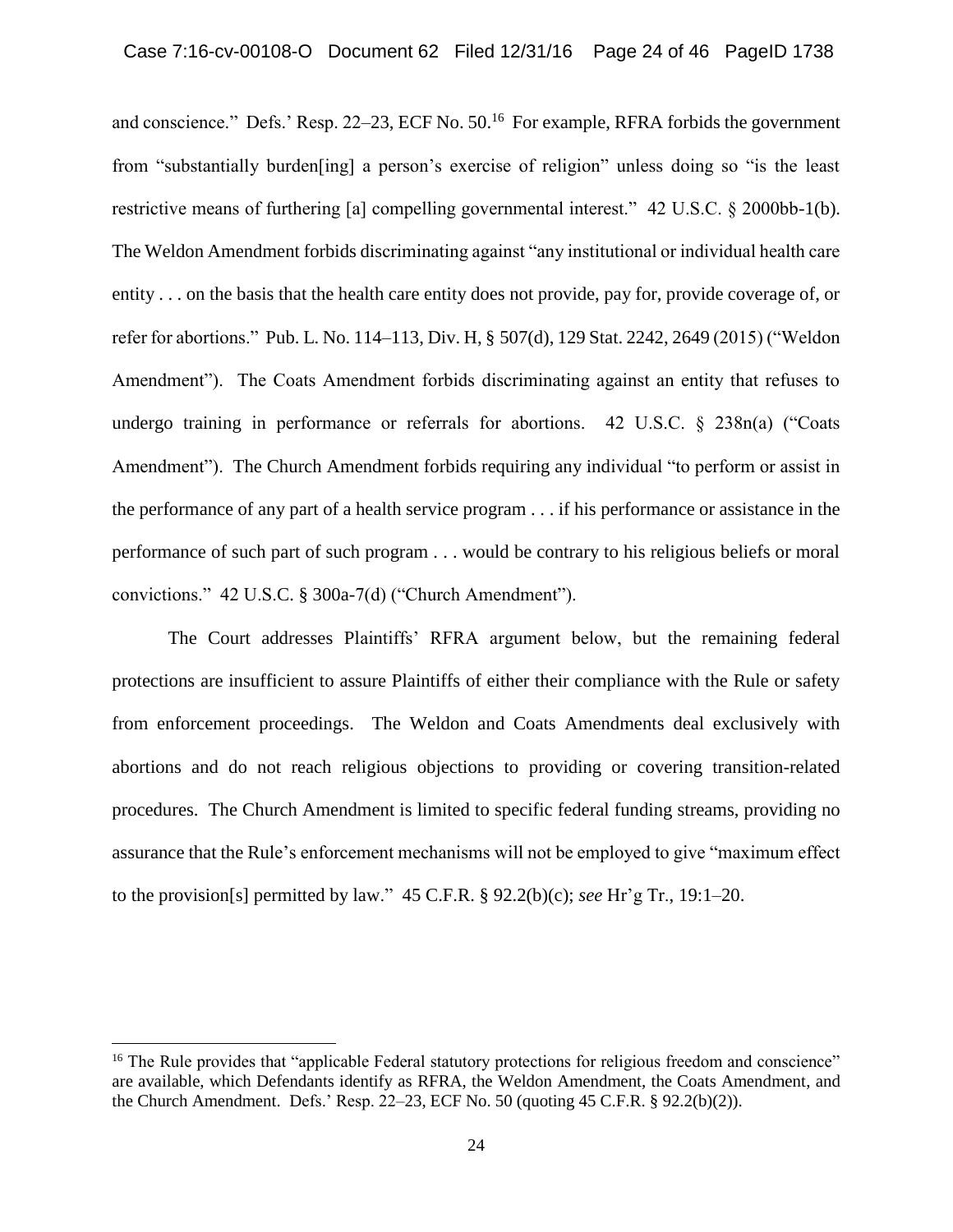# 3. Administrative Exhaustion

Defendants also allege that Congress intended to forbid pre-enforcement review of the Rule, as evidenced by the statutory enforcement scheme enacted by Section 1557. Defs.' Resp. 42–46, ECF No. 50. "The APA authorizes suit by '[a] person suffering legal wrong because of agency action, or adversely affected or aggrieved by agency action within the meaning of a relevant statute.'" *Norton v. S. Utah Wilderness All.*, 542 U.S. 55, 61 (2004) (quoting 5 U.S.C. § 702). This right of judicial review extends to agency actions "except to the extent that—(1) statutes preclude judicial review; or (2) agency action is committed to agency discretion by law." *Heckler v. Chaney*, 470 U.S. 821, 828 (1985) (quoting 5 U.S.C. § 701(a)). The "strong presumption" favoring judicial review of administrative action "fails when a statute's language or structure demonstrates that Congress wanted an agency to police its own conduct." *Mach Mining, LLC v. E.E.O.C.*, 135 S. Ct. 1645, 1651 (2015). Defendants bear a "heavy burden" to establish the Rule's unreviewability, and "where substantial doubt about the congressional intent exists, the general presumption favoring judicial review of administrative action is controlling." *Texas v. United States*, 809 F.3d 134, 164 (5th Cir. 2015) (quoting *Block v. Cmty. Nutrition Inst.*, 467, U.S. 340, 351 (1984)).

Defendants argue that Section 1557's "comprehensive scheme of administrative and judicial review" indicates Congress intended to preclude initial judicial review. Defs.' Resp. 44, ECF No. 50. Section 1557 incorporates Title VI's enforcement mechanisms for allegations of sex discrimination under the Rule, so Title VI is the relevant statute to evaluate and determine if Congress intended to divest the Court of original federal question jurisdiction over Plaintiffs' claims.<sup>17</sup> Defendants are unable to offer any binding authority that Title VI's enforcement

 $\overline{a}$ 

<sup>&</sup>lt;sup>17</sup> Plaintiffs discuss Title IX as the applicable enforcement statute. Priv. Pls.' Reply 20, ECF No. 57. But the Rule provides: "The procedural provisions applicable to *Title VI* apply with respect to administrative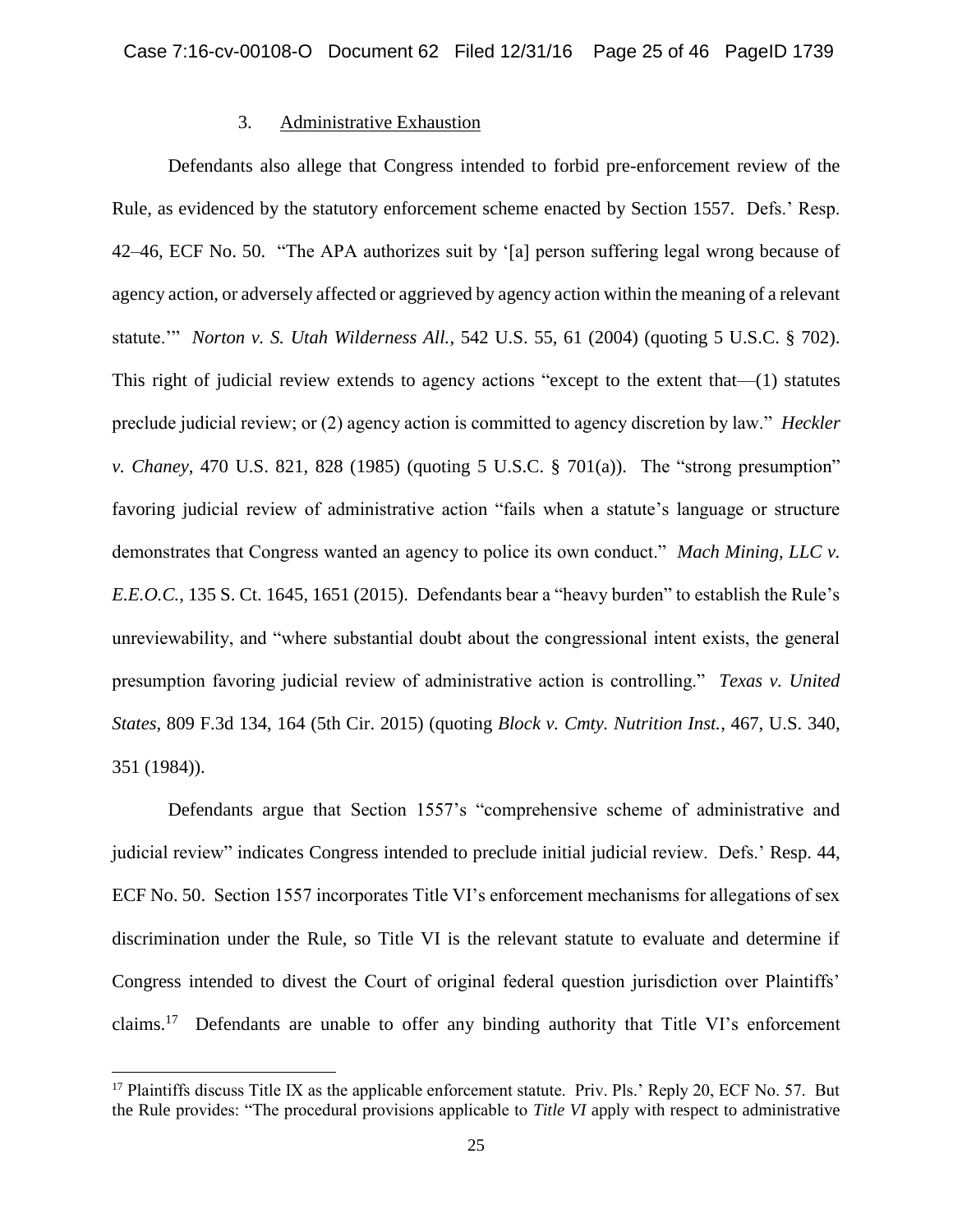mechanisms (incorporated by Section 1557) indicate Congress intended to forbid judicial review of agency actions under Section 1557.<sup>18</sup> In fact, as Plaintiffs point out, several courts have held that Title VI does not always require exhaustion of administrative remedies before judicial review.<sup>19</sup> Because Plaintiffs have presented ripe claims and Section 1557 contains no explicit or implicit bar to judicial review, the APA's basic presumption of reviewability applies. The Supreme Court has held that when a legal issue is "fit for judicial resolution" and a regulation "requires an immediate and significant change in the plaintiffs' conduct of their affairs with serious penalties attached to noncompliance, access to the courts under the Administrative Procedure Act and the Declaratory Judgment Act must be permitted, absent a statutory bar or some other unusual circumstance." *Abbott Labs.*, 387 U.S. at 153. "Judicial review of a final agency action by an aggrieved person will not be cut off unless there is persuasive reason to believe that such was the purpose of Congress." *Id.* at 140. Absent an explicit or implicit statutory bar to judicial review, the APA's presumption of reviewability applies to Plaintiffs' ripe claims.

Further, while Section 1557 establishes a thorough enforcement process for the individuals it seeks to protect, it provides no similar avenue of relief for Plaintiffs' current claims. Priv. Pls.' Reply 12, ECF No. 57. Plaintiffs must either change course to bring their insurance and physician policies in accordance with the Rule, bearing compliance costs and violating their religious views

enforcement actions concerning discrimination on the basis of race, color, national origin, *sex*, and disability discrimination under Section 1557 or this part." 45 C.F.R. § 92.302(a) (emphasis added).

<sup>18</sup> Defendants rely on authority from the Fourth and Ninth Circuits (*Taylor v. Cohen*, 405 F.2d 277, 279 (4th Cir. 1968); *Bakersfield City Sch. Dist. of Kern Cty. v. Boyer*, 610 F.2d 621, 624 (9th Cir. 1979)) for the contention that Title VI's comprehensive plan of enforcement divests district courts of jurisdiction over pre-enforcement challenges. Defs.' Resp. 44–46, ECF No. 50. The remaining authorities cited by Defendants deal with statutory schemes outside of Title VI (such as Title VII and Title IX). *Id.*

<sup>19</sup> *See, e.g.*, *Montgomery Improvement Ass'n, Inc. v. U.S. Dep't of Hous. & Urban Dev.*, 645 F.2d 291, 297 (5th Cir. 1981) ("[W]e hold that plaintiffs have a private cause of action under . . . Title VI . . . ."); *Freed v. Consol. Rail Corp.*, 201 F.3d 188, 191 (3d Cir. 2000) ("Title VI . . . does not require that plaintiffs exhaust the administrative process before bringing suit.").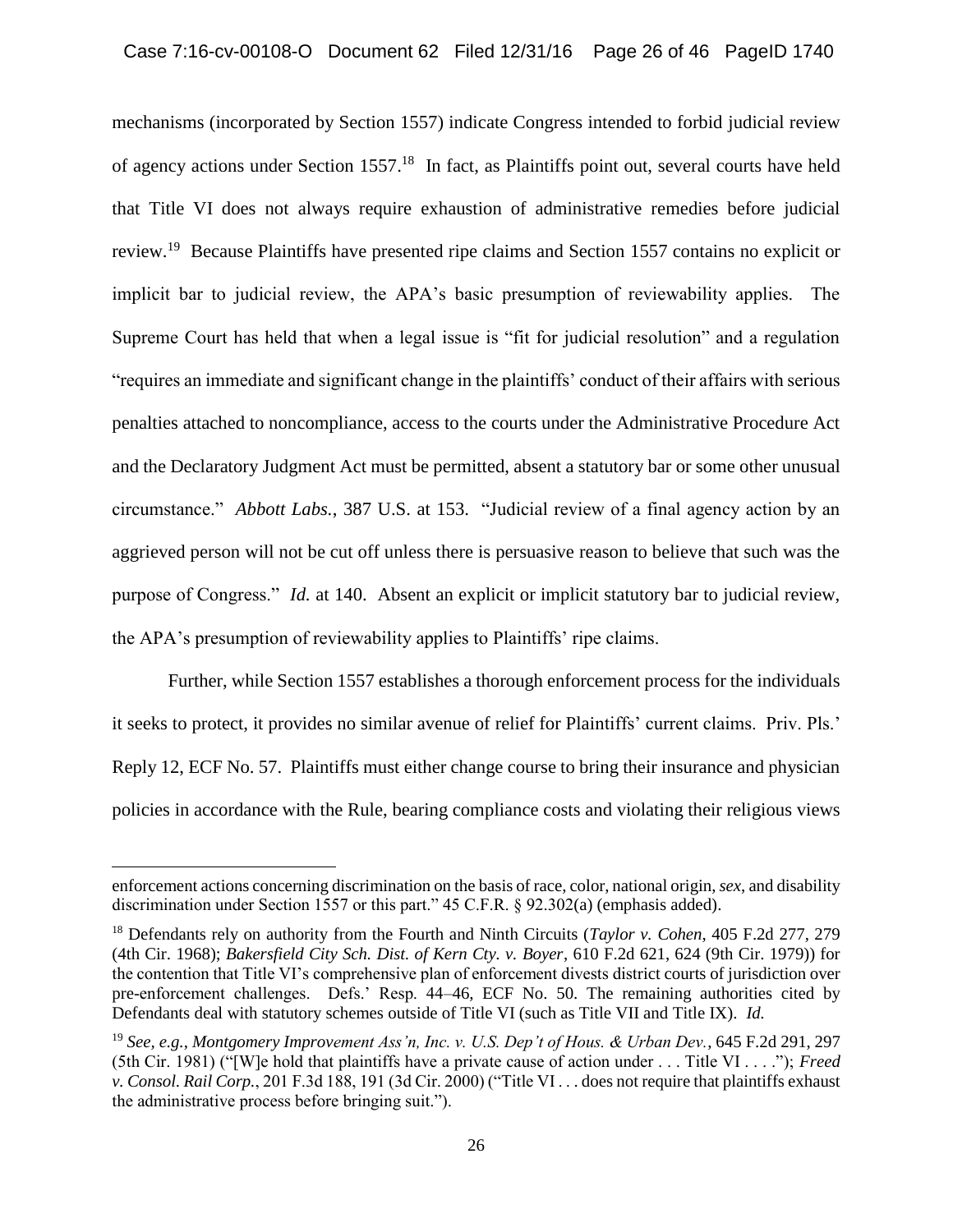and medical judgment; or roll the dice and risk the loss of federal funding or massive liability to private parties. The Court finds nothing in the Affordable Care Act—including Section 1557 precludes this action.

Because Plaintiffs have standing and allege ripe claims properly subject to judicial review, the Court next evaluates whether a preliminary injunction is appropriate.

## **B. Preliminary Injunction**

### 1. Likelihood of Success on the Merits

The first consideration in determining whether to grant Plaintiffs' motions for preliminary injunction is whether Plaintiffs have shown a likelihood of success on the merits for their claims. This requires Plaintiffs to present a prima facie case. *Daniels Health Scis., LLC v. Vascular Health Scis.*, 710 F.3d 579, 582 (5th Cir. 2013) (citing *Janvey v. Alguire*, 647 F.3d 585, 595–96 (5th Cir. 2011)). A prima facie case does not mean Plaintiffs must prove they are entitled to summary judgment. *Byrum v. Landreth*, 566 F.3d 442, 446 (5th Cir. 2009). A party "is not required to prove his case in full at a preliminary injunction hearing." *Univ. of Texas v. Camenisch*, 451 U.S. 390, 395 (1981).

### *a. Administrative Procedure Act*

Plaintiffs claim the Rule violates the APA because it is contrary to law and exceeds statutory authority by (1) interpreting Title IX's prohibition of sex discrimination to include gender identity; (2) failing to include the religious and abortion exemptions of Title IX; (3) contradicting the commands of Title VII; and (4) attempting to commandeer the states in violation of the Tenth Amendment. Priv. Pls.' Br., ECF No. 25. In response, Defendants argue the Rule is lawful and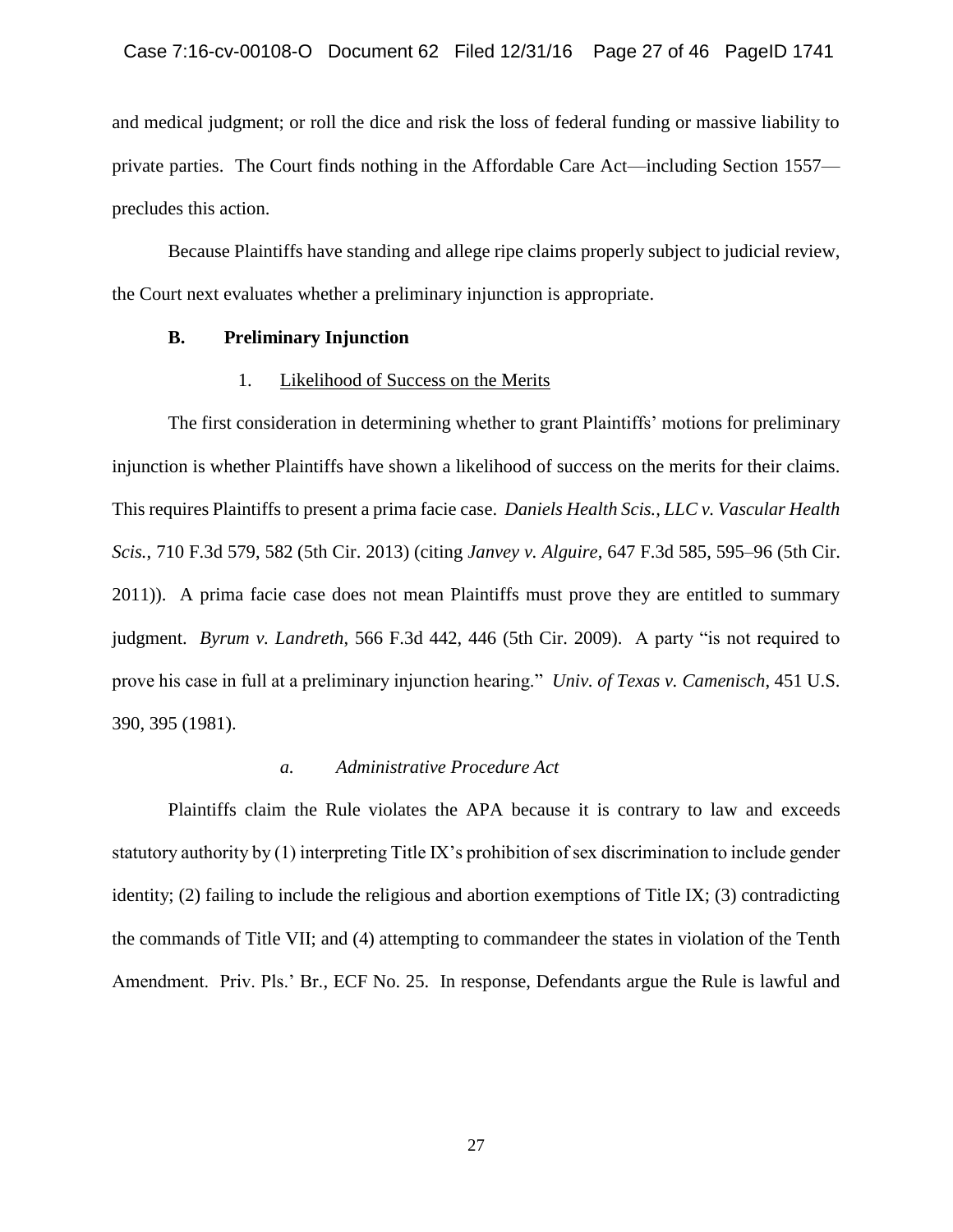argue the Rule's interpretation of sex discrimination is entitled to *Chevron* deference.<sup>20</sup> See Defs.' Resp., ECF No. 50.

In evaluating agency action under the APA, courts must "hold unlawful and set aside" agency actions that are "not in accordance with the law" or "in excess of statutory jurisdiction, authority, or limitations, or short of statutory right." 5 U.S.C. § 706(2). For "the authority of administrative agencies is constrained by the language of the statute they administer." *Texas v. United States*, 497 F.3d 491, 500–01 (5th Cir. 2007) (citing *Massachusetts v. EPA*, 549 U.S. 497 (2007)). "No matter how it is framed, the question a court faces when confronted with an agency's interpretation of a statute it administers is always, simply, *whether the agency has stayed within the bounds of its statutory authority*." *City of Arlington, Tex. v. F.C.C.*, 133 S. Ct. 1863, 1868 (2013) (emphasis in original).

The Court begins analysis of Plaintiffs' likelihood of success by considering Defendants' first and primary defense: whether HHS's interpretation of sex discrimination is entitled to deference under *Chevron*.

### *i. Chevron Deference*

In reviewing an agency's construction of a statute it administers, courts follow the familiar two-step framework articulated in *Chevron* and ask first whether Congress has directly spoken to the precise question at issue. *Chevron U.S.A. Inc. v. Nat. Res. Def. Council, Inc.*, 467 U.S. 837, 842 (1984). If so, this is the end of the matter as the court and agency must give effect to Congress's unambiguously expressed intent. *Food and Drug Admin. v. Brown & Williamson Tobacco Corp.*, 529 U.S. 120, 121 (2000); *City of Arlington, Tex. v. FCC*, 133 S. Ct. 1863, 1874

<sup>&</sup>lt;sup>20</sup> Defendants also argue Plaintiffs are unlikely to succeed on their First or Fifth Amendment claims, but because the Court is working on an expedited briefing schedule it does not reach Plaintiffs' constitutional arguments or Defendants' constitutional defenses.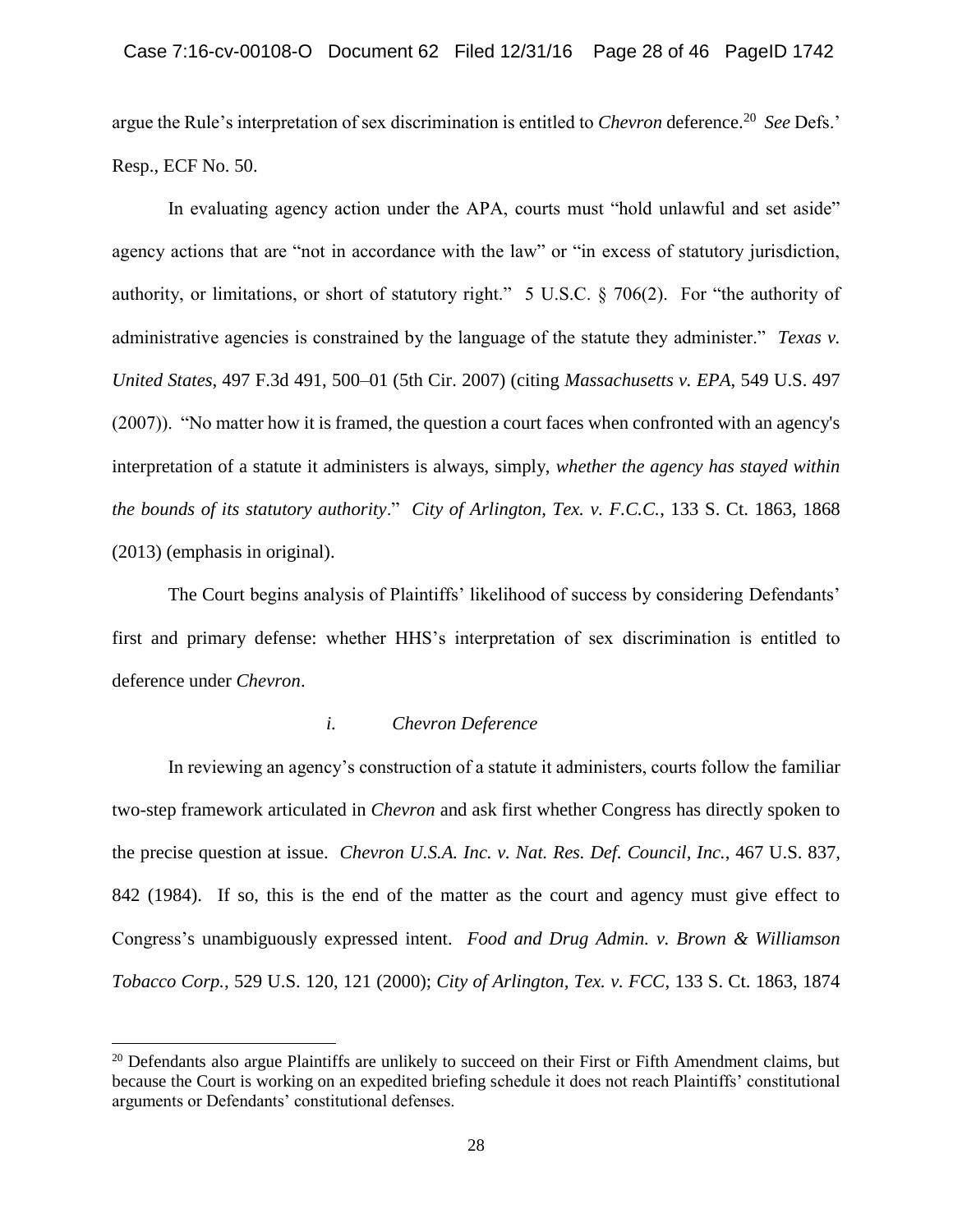(2013) (quoting *Chevron*, 467 U.S. at 842–43). If not, the court must defer to the agency's construction of the statute so long as it is permissible. *Brown & Williamson*, 529 U.S. at 121.

Step one of *Chevron* analysis includes both whether the statute confers the agency jurisdiction over an issue, as well as challenges to an agency's interpretation of a statute. *Texas v.*  United States, 497 F.3d at 500–01.<sup>21</sup> For *Chevron* deference to apply, an agency must have received congressional authority to determine the particular matter at issue in the particular manner adopted. *City of Arlington*, 133 S. Ct. at 1874 (citing *United States v. Mead Corp.*, 533 U.S. 218 (2001)). When a statute is silent or ambiguous with respect to a specific issue, courts assume the implementing agency has been granted an implicit delegation from Congress to fill in the statutory gaps, and proceed to ask whether the agency's construction is permissible. *Brown & Williamson*, 529 U.S. at 123 (citing *Chevron*, 467 U.S. at 844). "Ambiguity is a creature not of definitional possibilities but of statutory context." *Brown v. Gardner*, 513 U.S. 115, 118 (1994). When considering whether a statute is ambiguous under *Chevron*, a court must: (1) begin with the statute's language; (2) give undefined words their ordinary, contemporary, common meaning; (3) read the statute's words in proper context and consider them based on the statute as a whole; and (4) consider a statute's terms in light of the statute's purposes. *Contender Farms, L.L.P. v. U.S. Dep't. of Agric.*, 779 F.3d 258, 269 (5th Cir. 2015).

Courts use traditional means of statutory interpretation to determine if a statute is ambiguous: the text, its history, and its purpose. *Calix v. Lynch*, 784 F.3d 1000, 1005 (5th Cir. 2015) (quoting *Bellum v. PCE Constructors, Inc.*, 407 F.3d 734, 739 (5th Cir. 2005)). When the words are unambiguous, the "judicial inquiry is complete." *Desert Palace, Inc. v. Costa*, 539 U.S.

<sup>21</sup> State Plaintiffs refer to the agency's purported jurisdiction over the issue as "*Chevron* Step Zero" but the Court evaluates both agency jurisdiction and challenges to the agency's interpretation in *Chevron* step one. State Pls.' Reply 8, ECF No. 56.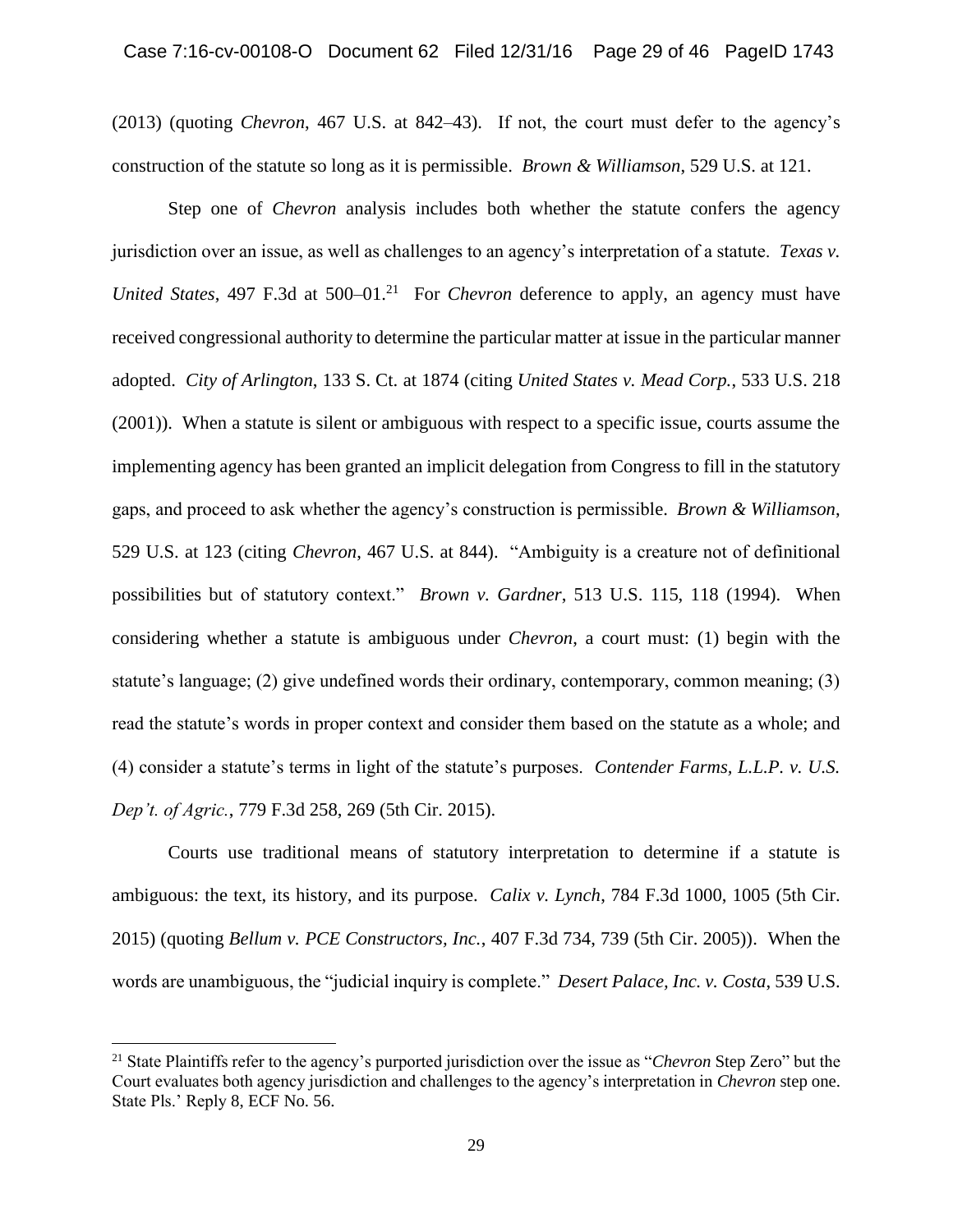90, 98 (2003) (quoting *Rubin v. United States*, 449 U.S. 424, 430 (1981)). Legislation is ambiguous if it is susceptible to more than one accepted meaning. *Calix*, 784 F.3d at 1005. But multiple accepted meanings do not exist merely because a statute's "authors did not have the forethought expressly to contradict any creative contortion that may later be constructed to expand or prune its scope." *Id.* (citing *Moore v. Hannon Food Servs., Inc.*, 317 F.3d 489, 497 (5th Cir. 2003)).

Because the authority to issue the Rule was given in Section 1557 of the ACA, the Court begins with the language of Section  $1557<sup>22</sup>$  Section 1557 clearly incorporates Title IX's prohibition of sex discrimination.<sup>23</sup> Therefore, with no ambiguity in the statute as to what is prohibited sex discrimination, the Court next analyzes the incorporated text to determine whether HHS's interpretation of the incorporated statute was in line with the text of Title IX. 42 U.S.C. § 18116 (a), (c). Title IX provides that "[n]o person in the United States shall, *on the basis of sex,* be excluded from participation in, be denied the benefits of, or be subjected to discrimination under any education program or activity receiving Federal financial assistance . . . ." 20 U.S.C. § 1681(a) (emphasis added).

Plaintiffs assert that the plain language of Title IX (incorporated by Section 1557) is clear and unambiguously prohibits biological sex discrimination. State Pls.' Br. 10, ECF No. 23. They argue Congress spoke directly to the contested issue—the meaning and scope of prohibited sex discrimination—and urge the Court to decide this issue at the first step of the *Chevron* analysis. State Pls.' Reply 12–14, ECF No. 56. Defendants assert that Section 1557's definition of sex

 $\overline{a}$ 

<sup>&</sup>lt;sup>22</sup> "The [HHS] Secretary may promulgate regulations to implement this section." 42 U.S.C. § 18116(c).

<sup>&</sup>lt;sup>23</sup> "[A]n individual shall not, on the ground prohibited under . . . [T]itle IX of the Education Amendments of 1972 . . . be excluded from participation in, be denied the benefits of, or be subjected to discrimination under, any health program or activity, any part of which is receiving Federal financial assistance . . . ." 42 U.S.C. § 18116(a).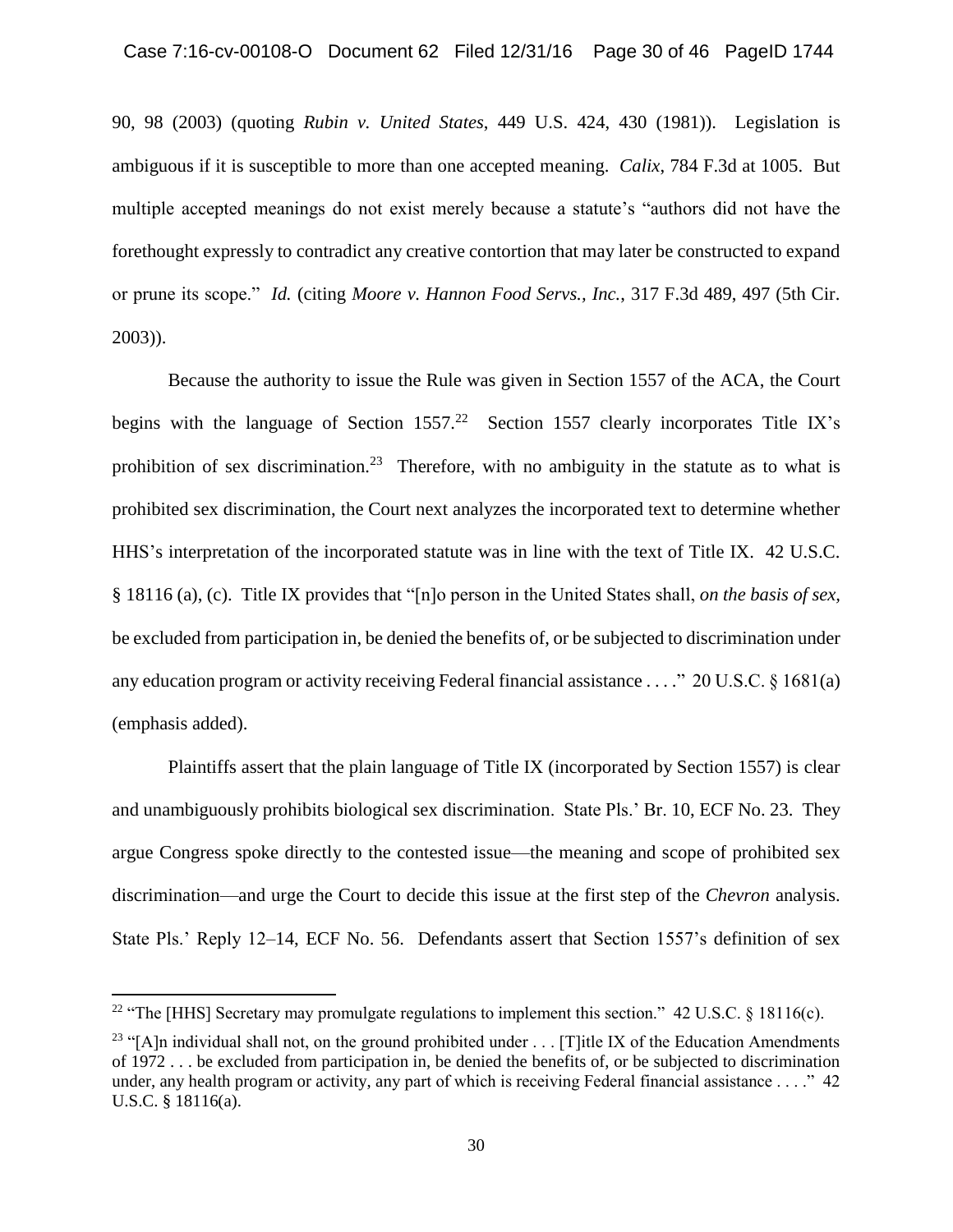discrimination is ambiguous because it fails to explicitly address transgender individuals and the Rule simply fills the statutory gap, implementing Section 1557. Hr'g Tr. 56:5–10.

The precise question at issue in this case is: What constitutes Title IX sex discrimination? The text of Section 1557 is neither silent nor ambiguous as to its interpretation of sex discrimination. Section 1557 clearly adopted Title IX's existing legal structure for prohibited sex discrimination. 42 U.S.C. § 18116(a). For the reasons set out more fully below, this Court has previously concluded: the meaning of sex in Title IX unambiguously refers to "the biological and anatomical differences between male and female students as determined at their birth." *Texas v. United States*, No. 7:16-cv-00054, 2016 WL 4426495, at \*14 (N.D. Tex. Aug. 21, 2016); *see Johnston v. Univ. of Pittsburgh of Com. Sys. of Higher Educ.*, 97 F. Supp. 3d 657, 674 (W.D. Pa. 2015), *appeal dismissed* (Mar. 30, 2016) ("Title IX does not prohibit discrimination on the basis of transgender itself because transgender is not a protected characteristic under the statute."); *see infra* III.B.1.a.ii. In promulgating the Rule, HHS revised the core of Title IX sex discrimination under the guise of simply incorporating it.

In addition to the statutory text, the Supreme Court has emphasized a common-sense approach when determining whether Congress was likely to delegate a "policy decision of such economic and political magnitude to an administrative agency." *Brown & Williamson*, 529 U.S. at 133. The challenged Rule undoubtedly implicates significant policy questions—namely, the scope and meaning of sex discrimination prohibited by Title IX and incorporated by Section 1557. If Congress wished to assign that decision to HHS, it surely would have done so expressly. *King v. Burwell*, 135 S. Ct. 2480, 2489 (2015) (citing *Util. Air Regulatory Group v. EPA*, 134 S. Ct. 2427, 2444 (2014)).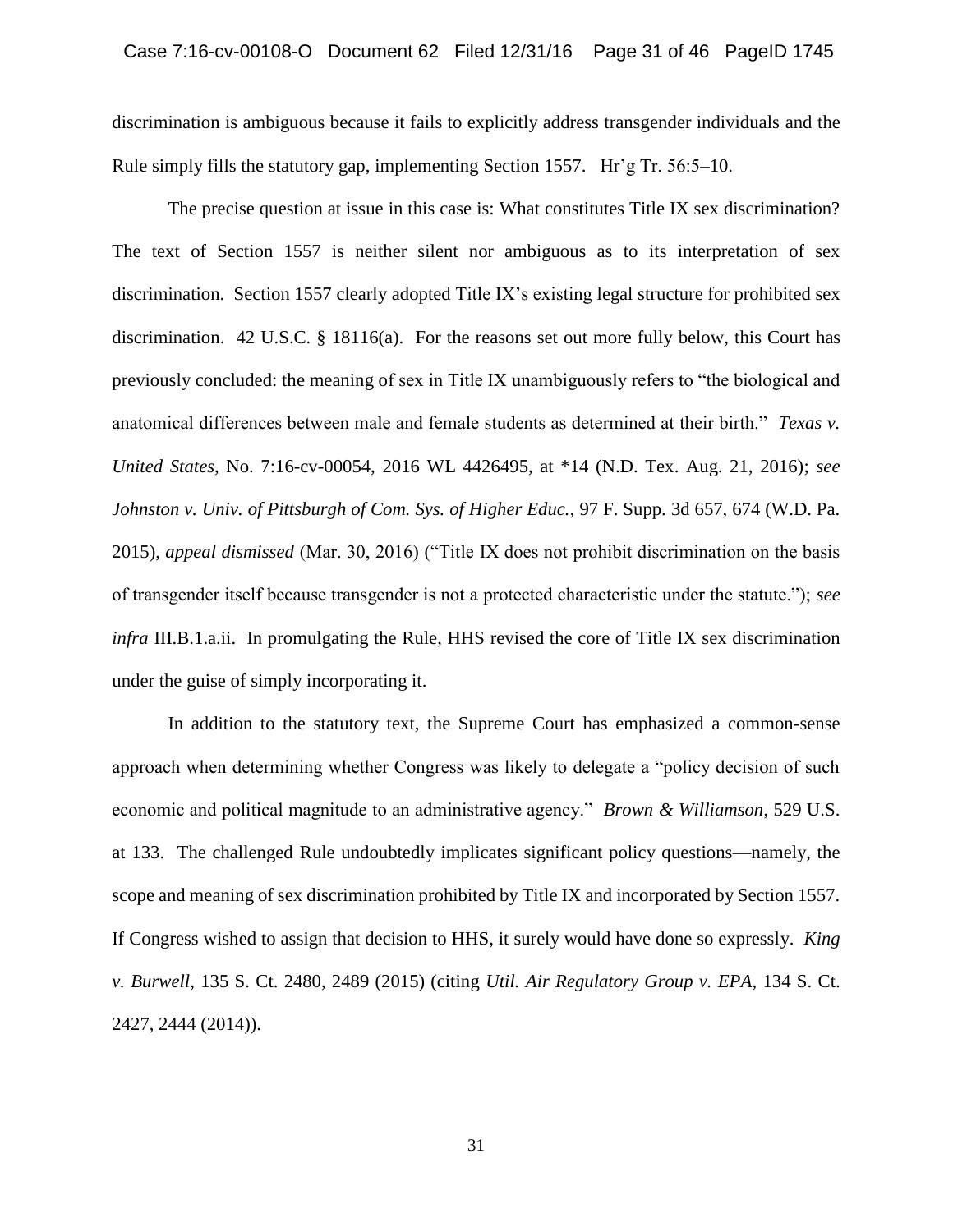### Case 7:16-cv-00108-O Document 62 Filed 12/31/16 Page 32 of 46 PageID 1746

The Court does not discount Defendants' stated goal, question the seriousness of the problem the Rule seeks to address, or weigh into the merits of the issue. But no matter how "important, conspicuous, and controversial the issue . . . an administrative agency's power to regulate in the public interest must always be grounded in a valid grant of authority from Congress." *Brown & Williamson*, 529 U.S. at 161. Because Congress clearly addressed the question at issue by incorporating Title IX's existing legal structure, and HHS had no authority to interpret such a significant policy decision—the scope of sex discrimination under Title IX— *Chevron* deference does not apply and the Court need not reach step two of the analysis. *See Brown & Williamson*, 529 U.S. at 160, 121.

### *ii. Title IX Sex Discrimination*

Because HHS is not entitled to *Chevron* deference, the Court now considers whether Plaintiffs have demonstrated a likelihood of success on their claim that the Rule violates the APA. Plaintiffs claim the Rule is contrary to law under the APA because its definition of prohibited sex discrimination conflicts with that incorporated by Section 1557. Priv. Pls.' Br., ECF No. 25. Congress's intent in enacting Section 1557 is clear because the statute explicitly incorporates Title IX's prohibition of sex discrimination. *See* 42 U.S.C. § 18116(a). It is also clear from Title IX's text, structure, and purpose that Congress intended to prohibit sex discrimination on the basis of the biological differences between males and females. *See* 20 U.S.C. § 1681.

The text of Title IX indicates Congress's binary definition of "sex." *See* 20 U.S.C. § 1681 (referring to "students of one sex," "both sexes," "students of the other sex"). When interpreting a statute, courts look to its ordinary meaning at the time it was enacted. *See, e.g.*, *Carcieri v. Salazar*, 555 U.S. 379, 388 (2009) ("We begin with the ordinary meaning of the word 'now,' as understood when the [statute] was enacted."); *MCI Telecomms. Corp. v. Am. Tel. & Tel. Co.*, 512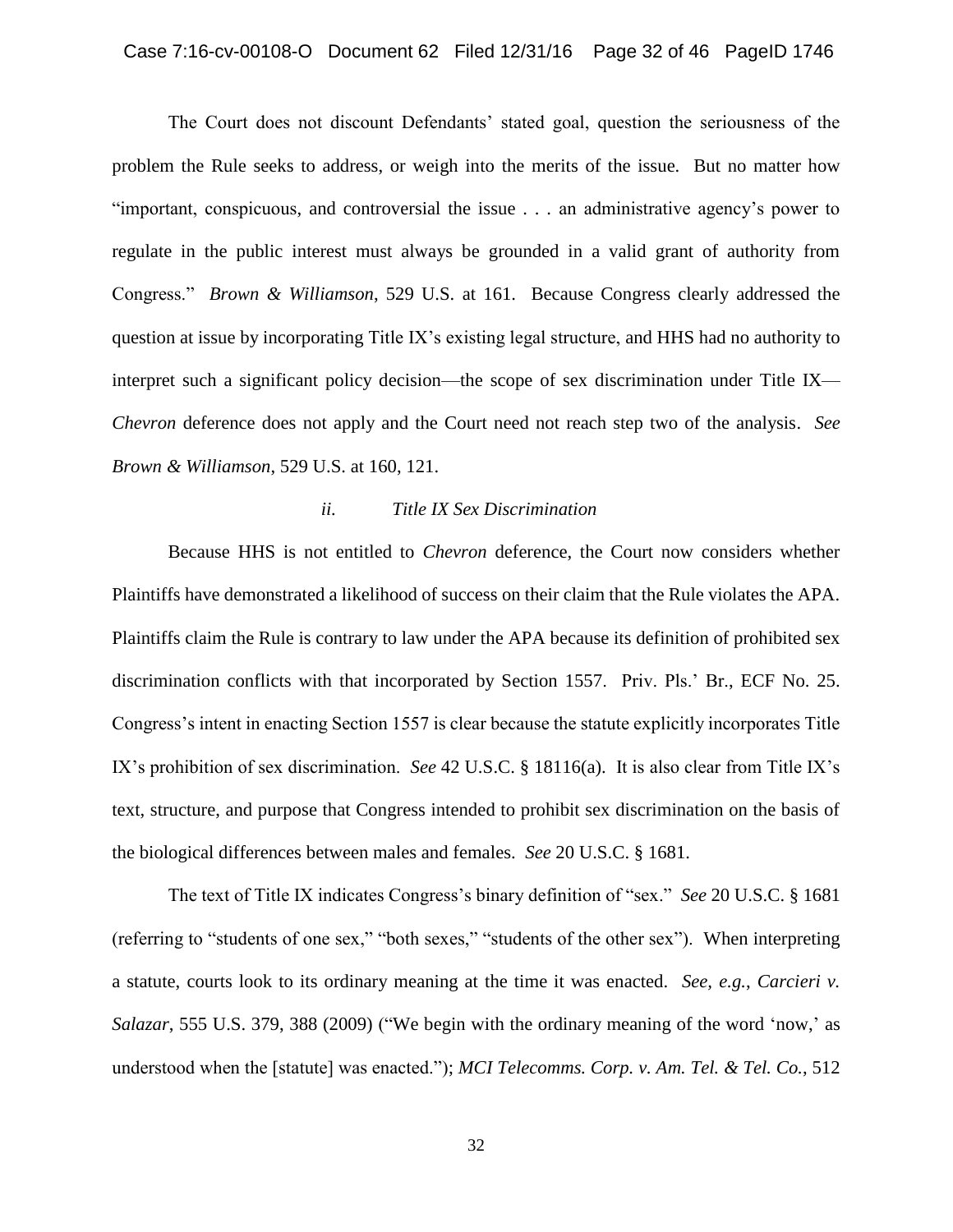U.S. 218, 228 (1994) (finding the relevant time for determining a statutory term's meaning is when the statute became law); *Baker Botts L.L.P. v. ASARCO L.L.C.*, 135 S. Ct. 2158, 2165 n.2 (2015) (interpreting "services" at the time the word was first used in the statute). When Title IX was enacted in 1972, the term "sex" was commonly understood to refer to the biological differences between males and females.<sup>24</sup> Even the early users of the term "gender identity" recognized the distinction between "sex" and "gender identity."<sup>25</sup> If Congress had intended to enact a new, different, or expansive definition of prohibited sex discrimination in Section 1557, it knew how to do so and would not have chosen to explicitly incorporate its meaning from Title IX. The structure of 20 U.S.C. § 1681 et seq. (Title IX) supports this conclusion. For example, in § 1686 Congress authorized covered institutions to provide different arrangements for each of the sexes. 20 U.S.C. § 1686. These authorized distinctions based on sex can only reasonably be interpreted to be necessary for the protection of personal privacy, and confirm Congress's biological view of the term "sex." *See G.G. ex rel. Grimm v. Gloucester Cty. Sch. Bd.*, 822 F.3d 709, 723, 734 (4th Cir. 2016), *recalling mandate & issuing stay*, 136 S. Ct. 2442 (2016). Accordingly, the text, structure, and purpose reveal that the definition of sex in Title IX's prohibition of sex discrimination

<sup>24</sup> *See, e.g.*, AMERICAN HERITAGE DICTIONARY 1187 (1976) ("The property or quality by which organisms are classified according to their reproductive functions."); WEBSTER'S THIRD NEW INTERNATIONAL DICTIONARY 2081 (1971) ("The sum of the morphological, physiological, and behavioral peculiarities of living beings that subserves biparental reproduction with its concomitant genetic segregation and recombination which underlie most evolutionary change . . ."); 9 OXFORD ENGLISH DICTIONARY 578 (1961) ("The sum of those differences in the structure and function of the reproductive organs on the ground of which beings are distinguished as male and female, and of the other physiological differences consequent on these.").

<sup>25</sup> *See, e.g.*, Robert Stroller (UCLA psychoanalyst who coined the term "gender identity") believed "sex was biological but gender was social" David Haig, *The Inexorable Rise of Gender and the Decline of Sex: Social Change in Academic Titles*, 1945–2001, ARCHIVES OF SEXUAL BEHAVIOR 93 (Apr. 2004); Virginia Prince (Transgender activist who coined the term "transgender") stated that "I, at least, know the difference between sex and gender" Virginia Prince, *Change of Sex or Gender*, 10 TRANSVESTIA 53, 60 (1969).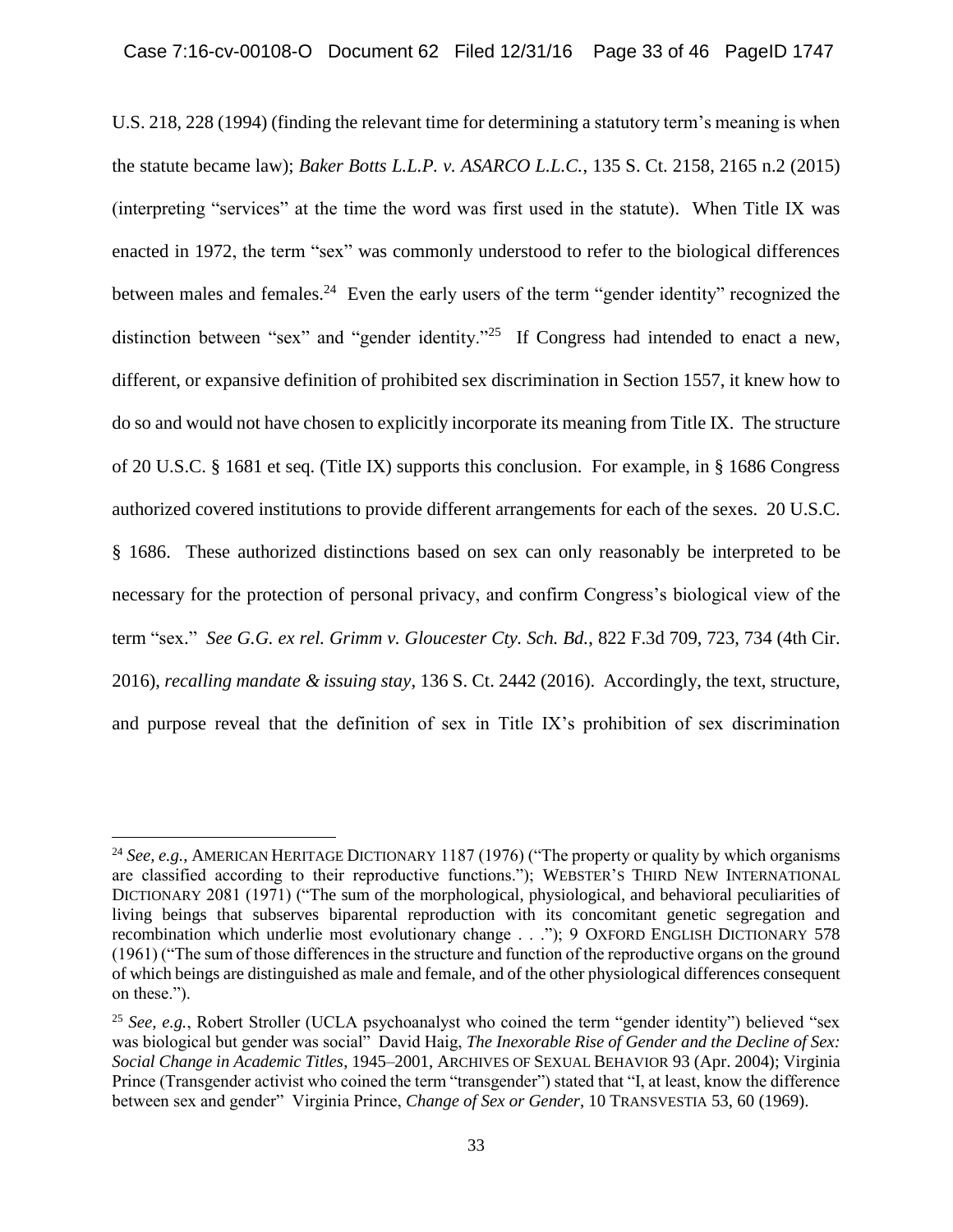unambiguously prevented discrimination on the basis of the biological differences between males and females.

But even if, as Defendants argue, the definition of sex discrimination was determined in 2010 when the ACA incorporated Title IX's prohibition of sex discrimination, the Court is not persuaded it was passed with the Rule's expansive scope in mind because: (1) Congress knew how but did not use language indicating as much, and (2) in 2010 no federal court or agency had interpreted Title IX sex discrimination to include gender identity.<sup>26</sup> That Congress did not understand "sex" to include "gender identity" when it passed the ACA is evidenced by the employment of the phrase "gender identity" by the same Congress to include protections against crimes motivated by gender identity. *See* 18 U.S.C. § 249(a)(2)(A) (hate crimes legislation passed by Congress in 2010 protecting "gender identity" and "sexual orientation");<sup>27</sup> *see also Brown & Williamson*, 529 U.S. at 143 (subsequent analogous statutes more specifically addressing a topic in an earlier statute shape the focus of the earlier statute's meaning). In addition, the 2013 amendments to the Violence Against Women Act, legislation designed to protect women, added protections for "gender identity" and simultaneously reinforced the longstanding, binary definition of "sex" by employing both terms as separate and distinct bases of discrimination prohibited by the statute. *See* 42 U.S.C. § 13925(b)(13)(A) (specifically addressing *both* sex and gender identity,

<sup>&</sup>lt;sup>26</sup> Defendants argued at the hearing that Section 1557's definition of prohibited sex discrimination determined in 2010 when the ACA was passed. Hr'g Tr. 79:4–7.

But even if the definition of sex discrimination was determined in 2010, promulgation of the proposed Rule five years later included a new and expanded definition, as evidenced by commentators' depictions of the Rule as "groundbreaking." Lena H. Sun & Lenny Bernstein, *U.S. Moves to Protect Women, Transgender People in Health Care*, Washington Post, Sept. 3, 2015 (The new Rule "for the first time includes bans on gender identity discrimination as a form of sexual discrimination, language that advocacy groups have pushed for and immediately hailed as groundbreaking.").

<sup>&</sup>lt;sup>27</sup> The 2010 legislation defines "gender identity" as "actual or perceived gender-related characteristics." 18 U.S.C.  $\S$  249(c)(4).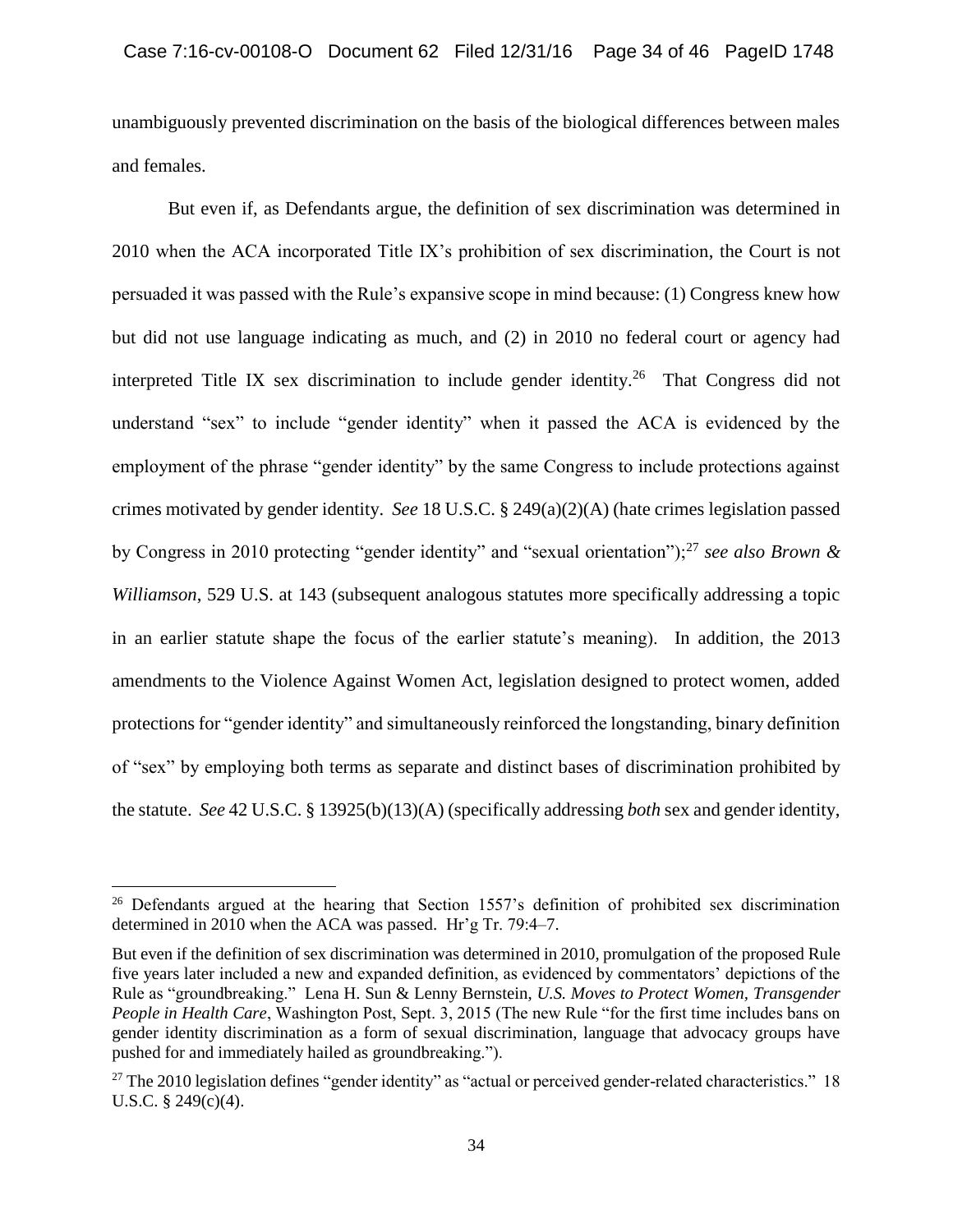declaring: "No person . . . shall, on the basis of . . . race, color, religion, national origin, sex, gender identity. . . be subjected to discrimination . . . ."). These subsequent enactments confirm that Title IX and Congress's incorporation of it in the ACA unambiguously adopted the binary definition of sex. *See Brown & Williamson*, 529 U.S. at 143.

Finally, the government's usage of the term sex in the years since Title IX's enactment bolsters the conclusion that its common meaning in 1972 and 2010 referred to the binary, biological differences between males and females. Prior to the passage of the ACA in 2010 and for more than forty years after the passage of Title IX in 1972, no federal court or agency had concluded sex should be defined to include gender identity.<sup>28</sup> Accordingly, HHS's expanded definition of sex discrimination exceeds the grounds incorporated by Section 1557.

### *iii. Title IX Unincorporated Religious Exemptions*

 Plaintiffs also claim the Rule's failure to incorporate Title IX's religious exemptions renders the Rule arbitrary, capricious, and contrary to law under the APA. Priv. Pls.' Br. 31, 33, ECF No. 25. Title IX does not apply to covered entities controlled by a religious organization if its application would be inconsistent with the religious tenets of such organization. 20 U.S.C. § 1681(a)(3) (the "religious exemption"). Title IX also states that it cannot be "construed to require or prohibit any person, or public or private entity, to provide or pay for any benefit or service,

 $\overline{a}$ 

<sup>28</sup> Defendants' briefing and the Rule's preamble relied on *Price Waterhouse* to show that "sex" discrimination encompasses "gender identity." *See* 81 Fed. Reg. at 31387–90; Defs.' Resp. 16, 49, ECF No. 50; *Price Waterhouse v. Hopkins*, 490 U.S. 228 (1989) (holding that Title VII's prohibition of sex discrimination included discrimination based on stereotypical notions of appropriate behavior, appearance, or mannerisms for males and females). But *Price Waterhouse* dealt with the definition of "sex" in the Title VII context, not the incorporated statute at issue here: Title IX. *Price Waterhouse* was decided in 1989, twenty years before the ACA was enacted. If Congress intended to prohibit the newly-expanded version of sex discrimination that Defendants claim includes "gender identity" it could have incorporated Title VII's prohibition of sex discrimination instead of Title IX. But even in *Price Waterhouse*, the Supreme Court seems to acknowledge the binary nature of sex and focuses mainly on sex stereotypes. 490 U.S. at 251 ("[i]n forbidding employers to discriminate against individuals because of their sex, Congress intended to strike at the entire spectrum of disparate treatment of men and women resulting from sex stereotypes").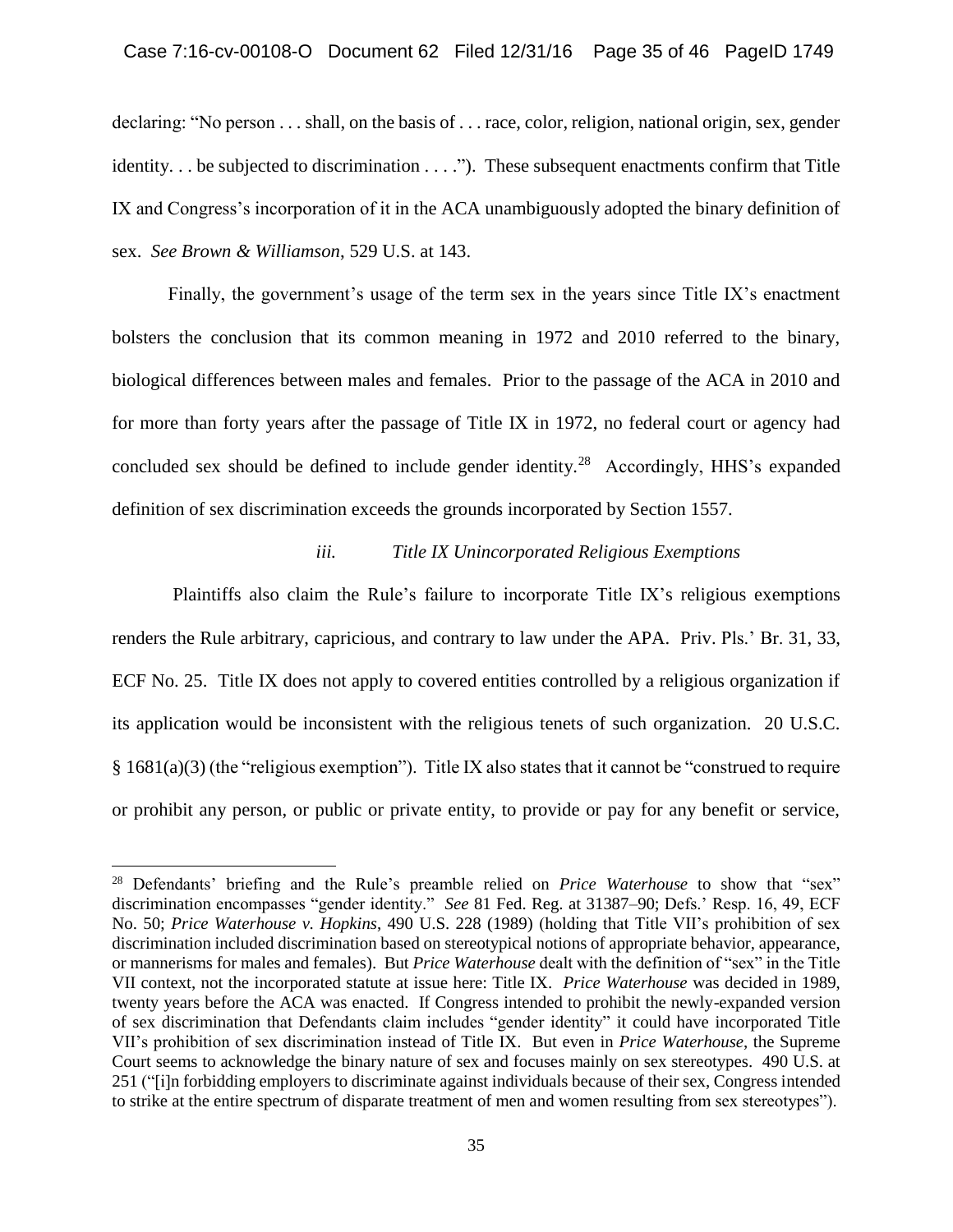including the use of facilities, related to an abortion." 20 U.S.C. § 1688 (the "abortion exemption"). The Rule did not incorporate Title IX's religious or abortion exemption even though it incorporated the exemptions of the other three federal nondiscrimination statutes.<sup>29</sup>

Defendants argue the Title IX religious and abortion exemptions were not incorporated because Section 1557 was doing a "new work," i.e., applying the education statute to the healthcare context, and the other three incorporated statutes had already been applied to the healthcare context. Hr'g Tr. 84:18–21. Defendants argue not incorporating the Title IX exemptions is of no moment because the other religious and abortion exemptions cited by the Rule are available. Defs.' Resp. 56–57, ECF No. 50.

As outlined above, the Court declines to give HHS *Chevron* deference, and when determining whether the failure to incorporate the exemptions is contrary to law, the Court must examine the text of Section 1557. This examination requires the Court to again apply well settled rules of construction which include giving the statutory text its plain and ordinary meaning, construing the statute as a whole, and giving effect to every word of the statute. *Taniguchi v. Kan Pac. Saipan*, Ltd., 132 S. Ct. 1997, 2002 (2012); *United Savings Ass'n of Texas v. Timbers of Inwood Forest Assocs.*, 484 U.S. 365, 371 (1988); *Corley v. United States*, 556 U.S. 303, 314 (2009). The canon disfavoring surplusage is "one of the most basic interpretive canons." *Corley*, 556 U.S. at 314. In construing a statute, courts are obligated to give effect to all its provisions "so that no part will be inoperative or superfluous, void or insignificant." *Id.* at 315 (quoting *Hibbs v. Winn*, 542 U.S. 88, 101 (2004)).

 $29$  "The exceptions applicable to Title VI apply to discrimination on the basis of race, color, or national origin under this part. The exceptions applicable to Section 504 apply to discrimination on the basis of disability under this part. The exceptions applicable to the Age Act apply to discrimination on the basis of age under this part."  $45$  C.F.R. § 92.101(c).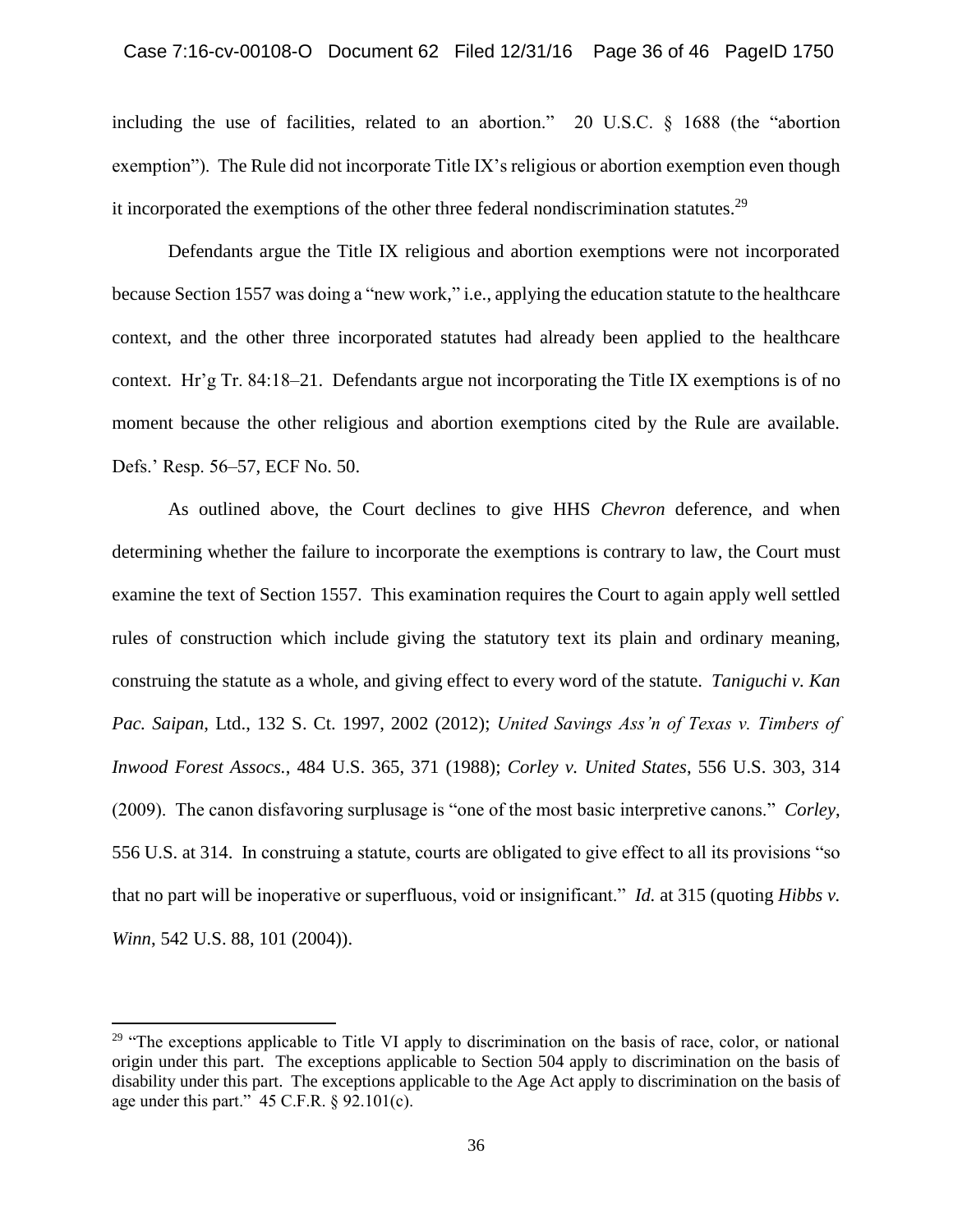The text of Section 1557 prohibits discrimination "on the ground prohibited under . . . [T]itle IX of the Education Amendments of 1972 (20 U.S.C. 1681 et seq.) . . . ." 42 U.S.C. § 18116(a). Congress specifically included in the text of Section 1557 "20 U.S.C. 1681 et seq." That Congress included the signal "et seq.," which means "and the following," after the citation to Title IX can only mean Congress intended to incorporate the entire statutory structure, including the abortion and religious exemptions.<sup>30</sup> Title IX prohibits discrimination on the basis of sex, but exempts from this prohibition entities controlled by a religious organization when the proscription would be inconsistent with its religious tenets. 20 U.S.C. § 1681(a)(3). Title IX also categorically exempts any application that would require a covered entity to provide abortion or abortion-related services. 20 U.S.C. § 1688. Therefore, a religious organization refusing to act inconsistent with its religious tenets on the basis of sex does not discriminate on the ground prohibited by Title IX. $31$ Failure to incorporate Title IX's religious and abortion exemptions nullifies Congress's specific direction to prohibit only the ground proscribed by Title IX. That is not permitted. *Corley*, 556 U.S. at 314. By not including these exemptions, HHS expanded the "ground prohibited under" Title IX that Section 1557 explicitly incorporated. *See id.* The Rule's failure to include Title IX's religious exemptions renders the Rule contrary to law.

Defendants' argument that Section 1557 was "new work" does not save this failure. Hr'g Tr. 56:11–57:18. Congress dictated that an entity would be liable under Section 1557 on the ground prohibited by Title IX. 42 U.S.C. § 18116(a). A religious organization that meets the specification of § 1681(a)(3) or any entity seeking the protection of § 1688 would not be liable for discriminating on the basis of sex under Title IX. HHS could not add additional prohibitions

<sup>30</sup> BLACK'S LAW DICTIONARY (10th ed. 2014).

<sup>&</sup>lt;sup>31</sup> The same reasoning also exempts any covered entity from having to provide abortion or abortion-related services.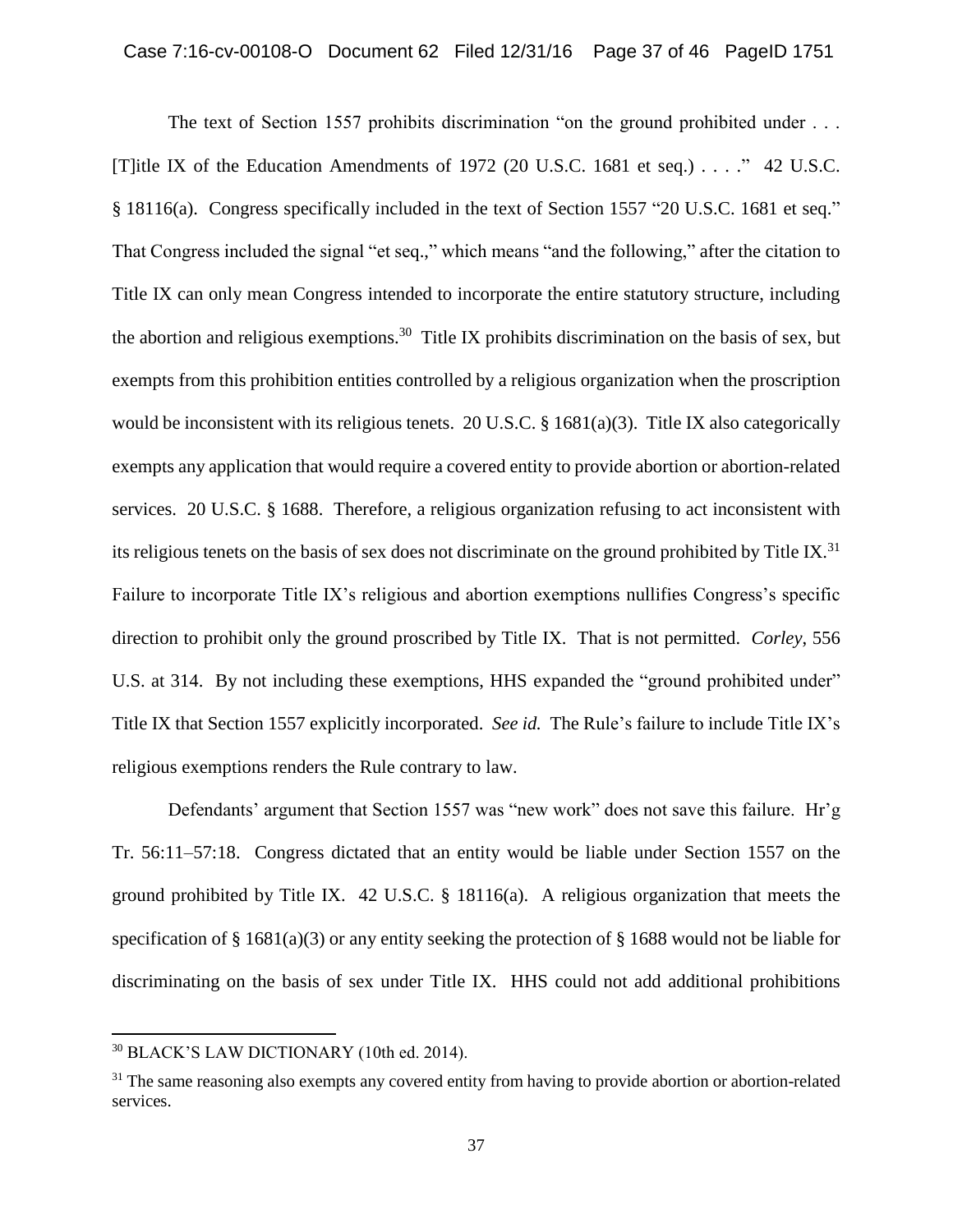simply because it was engaged in "new work." Further, HHS knew how to adapt Title IX from the education realm to the healthcare context because it provides that when cross-referencing the provisions of Title IX's use of "student," the term "individual" should be used in the healthcare context. *See* 45 C.F.R. 92.101(b)(3)(i). Accordingly, the Court finds the Rule's conflict with its incorporated statute—Title IX—renders it contrary to law under the APA.<sup>32</sup>

### *b. Religious Freedom Restoration Act*

The Court next evaluates in the alternative whether Plaintiffs have established a substantial likelihood of success on their RFRA claim. Private Plaintiffs allege the Rule violates RFRA because it substantially burdens their exercise of religion. Priv. Pls.' Br. 23–32, ECF No. 25. Defendants did not address Plaintiffs' RFRA claim in their briefing but asserted at the hearing that more factual development was necessary to evaluate the claim. Hr'g Tr. 61:1–62:25. The Court addressed the argument that more facts are needed above and finds the record is sufficiently developed to consider Private Plaintiffs' RFRA claim. *See supra*, III.A.2.

RFRA provides that the "[g]overnment may substantially burden a person's exercise of religion only if it demonstrates that application of the burden to the person . . . is the least restrictive means of furthering [a] compelling government interest." 42 U.S.C. § 2000bb-1(b). RFRA was passed by a broad coalition of legislators in direct response to a Supreme Court decision that Congress viewed as curbing longstanding constitutional protections for religious liberty and was enacted to work a "substantive change in constitutional protections." *Tennessee v. Lane*, 541 U.S. 509, 520 (2004) (quoting *City of Boerne v. Flores*, 521 U.S. 507, 532 (1997)); *see also* Douglas Laycock & Oliver S. Thomas, *Interpreting the Religious Freedom Restoration Act*, 73 Tex. L.

 $\overline{a}$ 

<sup>&</sup>lt;sup>32</sup> Both parties agree that if the Court resolves the APA or RFRA claim, there is no need to reach the remaining constitutional issues. Hr'g Tr. 57:22–25, 30:1–3.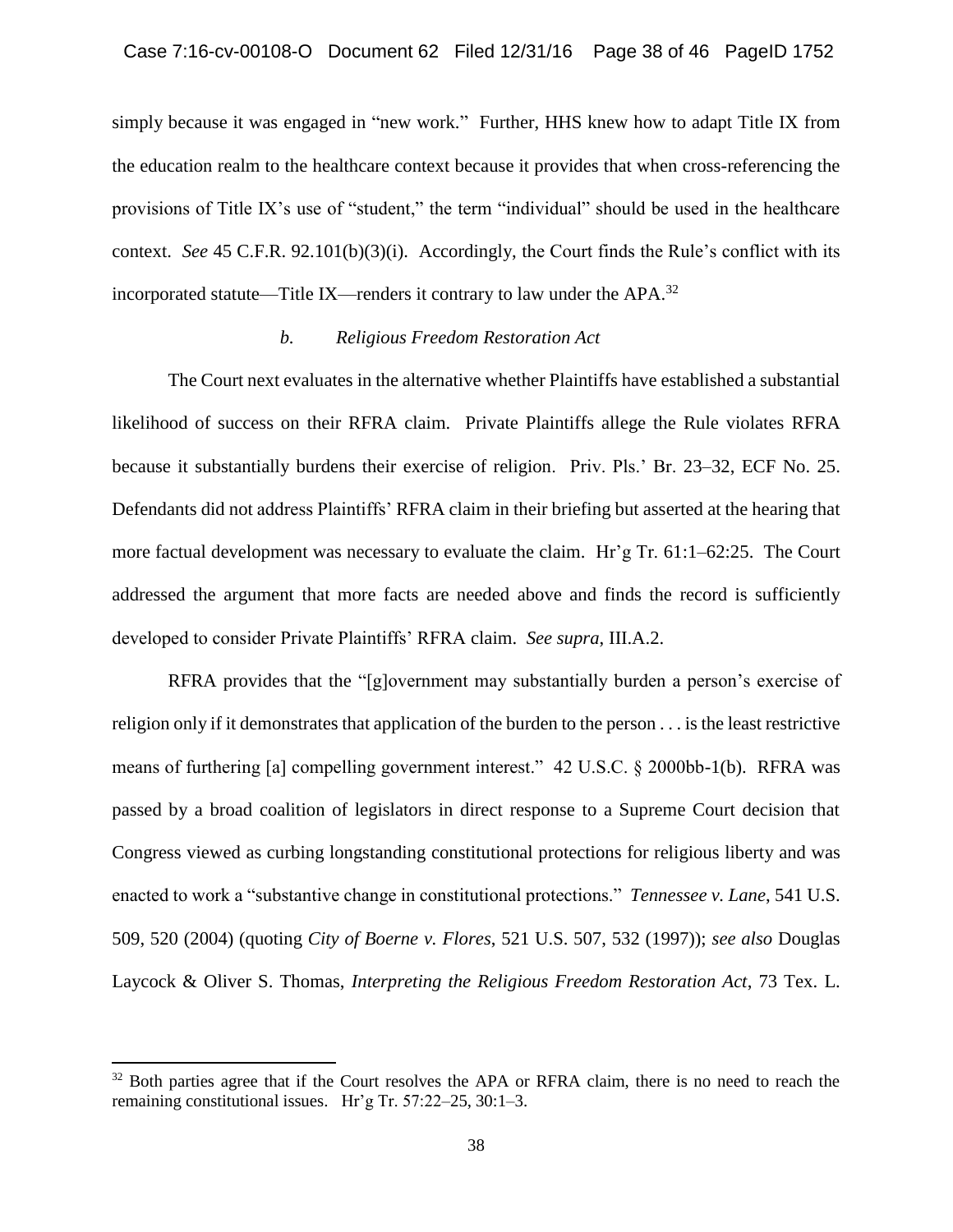Rev. 209, 210, 244 (1994). Courts evaluating a claim under RFRA must first determine if the challenged rule imposes a "substantial burden" on plaintiffs' religious exercise and if so, then whether the rule satisfies strict scrutiny.

As to the first prong, the Court must (a) identify a sincere religious exercise, and (b) determine whether the government has placed substantial pressure on Plaintiffs to abstain from that religious exercise. *Burwell v. Hobby Lobby Stores, Inc.*, 134 S. Ct. 2751, 2760 (2014). Defendants do not question or contest the sincerity of Private Plaintiffs' religious beliefs or exercise, and the Court is careful not to weigh or evaluate the relevant doctrines of faith.<sup>33</sup> As discussed above, the Court finds that Private Plaintiffs' refusal to perform, refer for, or cover transitions or abortions is a sincere religious exercise. Private Plaintiffs have demonstrated they sincerely believe such procedures would harm their patients and force their employees to "engage in material cooperation with evil." Priv. Pls.' Br. 24, ECF No. 25. The Supreme Court has explained that the exercise of religion includes "business practices that are compelled or limited by the tenets of a religious doctrine." *Hobby Lobby*, 134 S. Ct. at 2770.

In regards to whether the Rule places substantial pressure on Plaintiffs to abstain from religious exercise, the Court finds—and the parties agree—that the Rule's prohibition of categorical exclusions of transitions and abortions forces Plaintiffs to make an individualized assessment of every request for performance of such procedures or coverage of the same. The Rule therefore places substantial pressure on Plaintiffs to perform and cover transition and abortion procedures. The Rule's prohibition of categorical exclusions also forces Plaintiffs to provide the

 $\overline{a}$ 

<sup>33</sup> *See Hernandez v. Comm'r*, 490 U.S. 680, 699 (1989) ("It is not within the judicial ken to question the centrality of particular beliefs or practices to a faith, or the validity of particular litigants' interpretations of those creeds."); *see also* Stephanie N. Phillips, *A Text-Based Interpretation of Title VII's Religious Employer Exemption*, TEXAS REVIEW OF LAW & POLITICS (2016) (stressing the importance that courts avoid unconstitutional entanglement with religion when asked to weigh different doctrines of faith).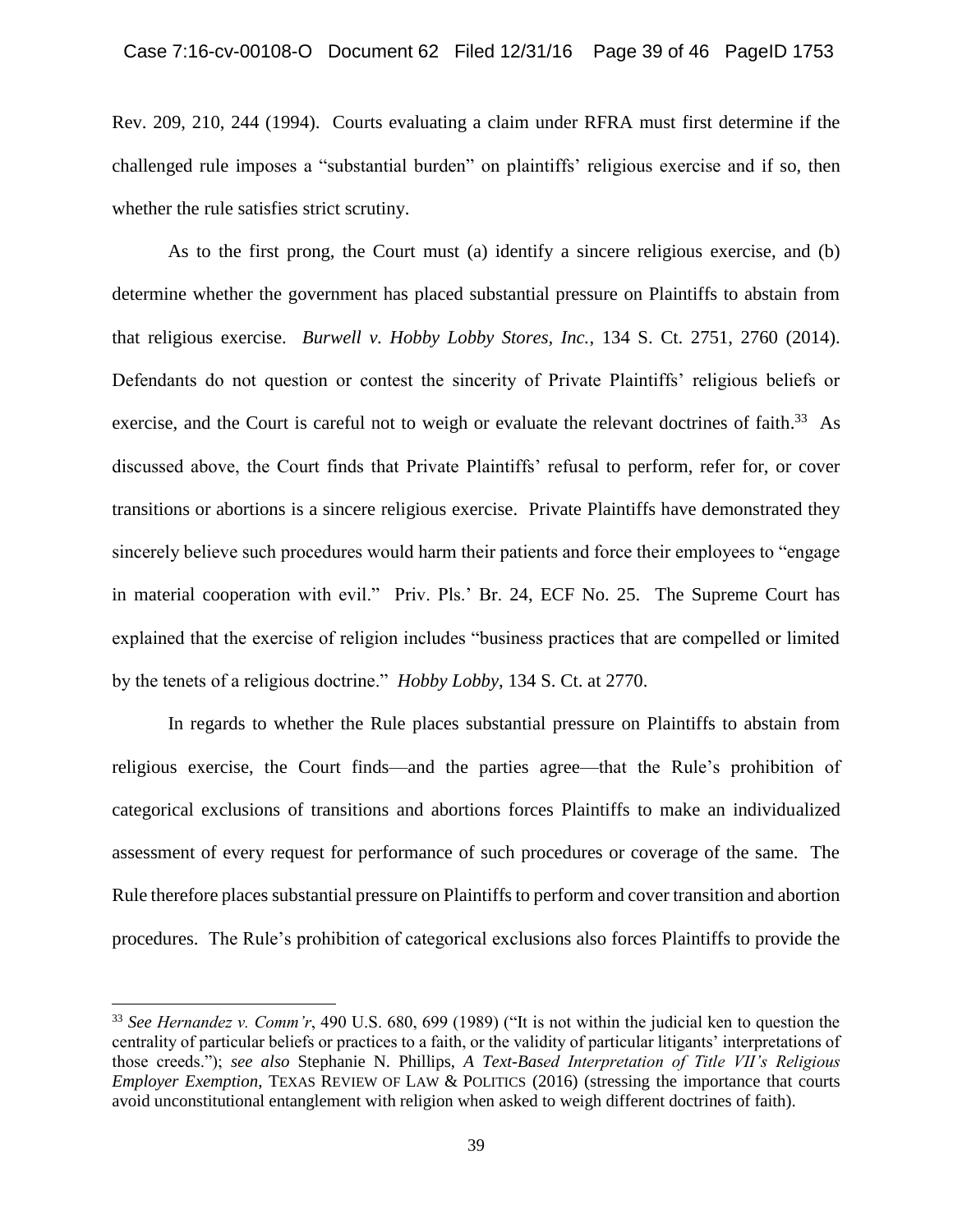### Case 7:16-cv-00108-O Document 62 Filed 12/31/16 Page 40 of 46 PageID 1754

federal government a nondiscriminatory and "exceedingly persuasive justification" for their refusal to perform or cover such procedures. 45 C.F.R. § 92.101. Private Plaintiffs' long-held view that such procedures are immoral and inappropriate in every circumstance is now at odds with the Rule's interpretation of sex discrimination because it requires them to remove the categorical exclusion of transitions and abortions (a condition they assert is a reflection of their religious beliefs and an exercise of their religion) and conduct an individualized assessment of every request for those procedures. "A law that 'operates so as to make the practice of . . . religious beliefs more expensive' in the context of business activities imposes a burden on the exercise of religion." *Hobby Lobby*, 134 S. Ct. at 2770 (quoting *Braunfeld v. Brown*, 366 U.S. 599, 605 (1961)). Accordingly, the Rule imposes a substantial burden on Private Plaintiffs' religious exercise.

As to the second prong, the government bears the burden to show the Rule satisfies strict scrutiny—i.e., "demonstrate[] that the application of the burden to the person represents the least restrictive means of advancing a compelling interest." *Gonzales v. O Centro Espirita Beneficente Uniao do Vegetal*, 546 U.S. 418, 423 (2006). The Fifth Circuit has held that to satisfy strict scrutiny under RFRA, the government "must show by specific evidence that [Private Plaintiffs'] religious practices jeopardize its stated interests." *Merced v. Kasson*, 577 F.3d 578, 592 (5th Cir. 2009). Defendants do not provide a compelling interest in their briefing and Private Plaintiffs dispute that one exists. Priv. Pls.' Br. 38–42, ECF No. 25. Although the preamble to the Rule claims broadly that the government has "a compelling interest in ensuring that individuals have nondiscriminatory access to health care and health coverage," Defendants have failed to brief the basis of its compelling interest, leaving the Court unable to determine whether Private Plaintiffs' religious practices jeopardize its purpose. *See* 81 Fed. Reg. at 31380. A compelling interest is one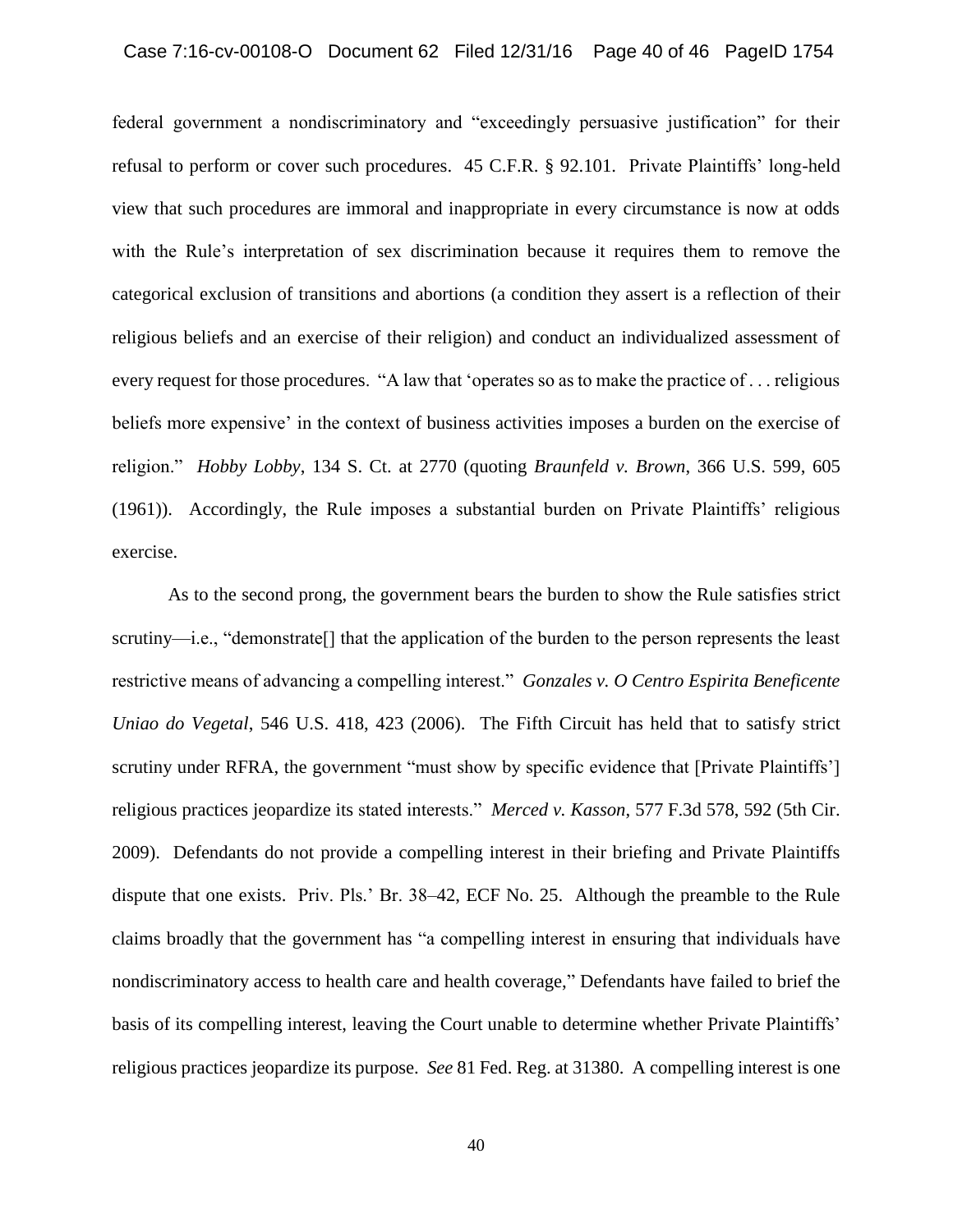the government would be willing to pursue itself. Yet, the government's own health insurance programs, Medicare and Medicaid, do not mandate coverage for transition surgeries; the military's health insurance program, TRICARE, specifically excludes coverage for transition surgeries; and the government's own medical experts reported "conflicting" study results of transition procedures—"some reported benefits while others reported harms." Centers for Medicare & Medicaid Services, *Proposed Decision Memo for Gender Dysphoria and Gender Reassignment Surgery* (June 2, 2016); *see* Pls.' App. 648, ECF No. 26; *see Hobby Lobby*, 134 S. Ct. at 2780 (significant carve outs and exceptions may indicate the government lacks a compelling interest). Therefore, it appears the government has failed to adequately carry its burden and show the Rule advances a compelling interest.<sup>34</sup>

Nevertheless, the Court assumes the Rule pursues a compelling interest, because even if it does, the government has failed to prove the Rule employs the least restrictive means. The leastrestrictive-means standard requires the government to "sho[w] that it lacks other means of achieving its desired goal without imposing a substantial burden on the exercise of religion by the objecting part[y]." *Hobby Lobby*, 134 S. Ct. at 2780. If the government wishes to expand access to transition and abortion procedures, "[t]he most straightforward way of doing this would be for the government to assume the cost of providing the [procedures] at issue to any [individuals] who are unable to obtain them under their health-insurance policies due to their employers' religious objections." *Id.* The government could also assist transgender individuals in finding and paying for transition procedures available from the growing number of healthcare providers who offer and

 $\overline{a}$ 

<sup>&</sup>lt;sup>34</sup> While Putative Intervenors proposed several compelling interests in their briefing (including "eradicating all forms of invidious discrimination," "making sure that federal funds are not used to subsidize discrimination," "making sure people are able to access healthcare coverage and services on a nondiscriminatory basis," and "safeguarding the public health") it is the government's view that controls. *Hobby Lobby*, 134 S. Ct. at 2776; Putative Intervenors' Resp. 42, ECF No. 53.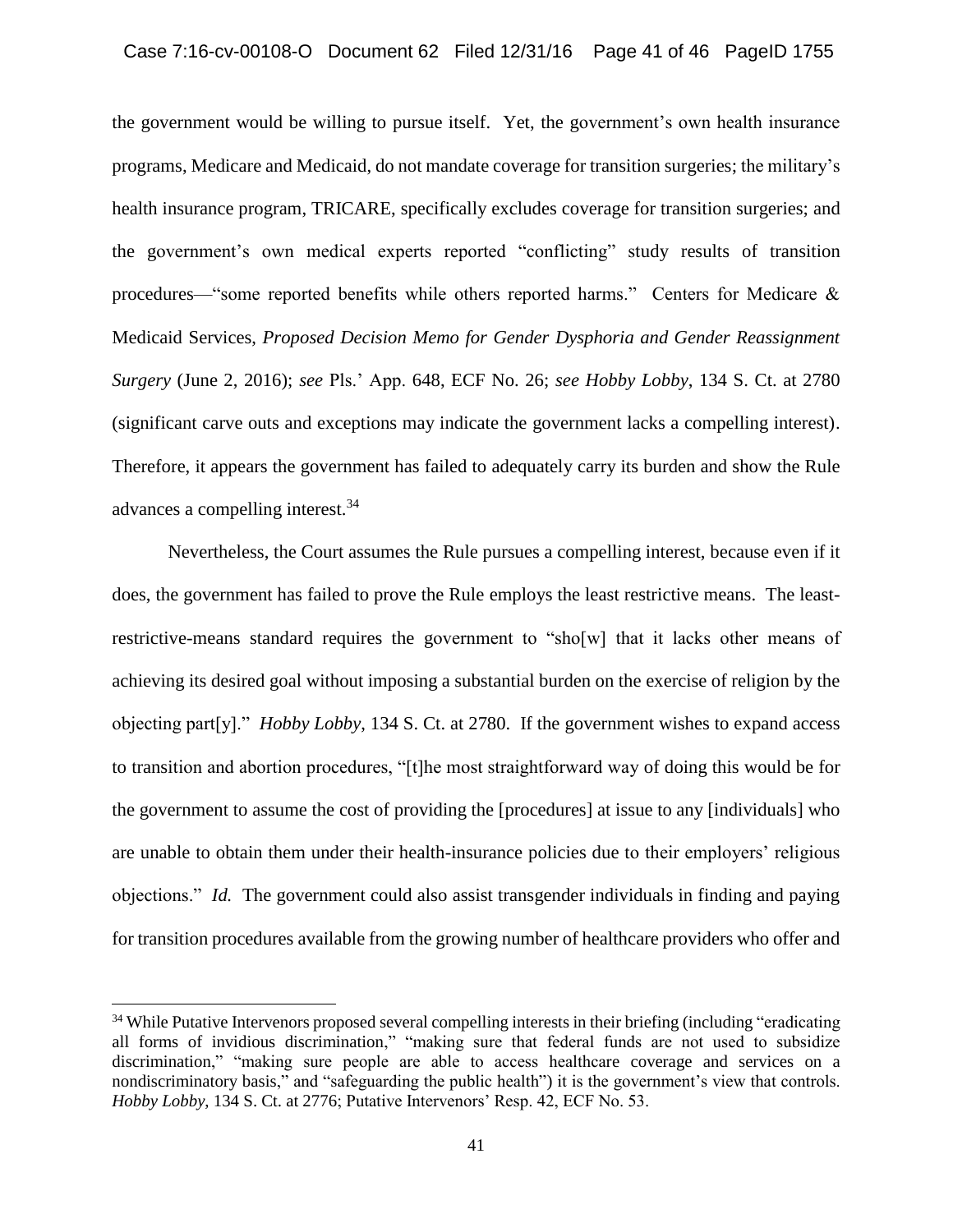specialize in those services. The government has failed to demonstrate how exempting Private Plaintiffs pursuant to their religious beliefs would frustrate the goal of ensuring "nondiscriminatory access to health care and health coverage," and the government has numerous less restrictive means available to provide access and coverage for transition and abortion procedures. *See* 81 Fed. Reg. at 31380. Accordingly, Private Plaintiffs have demonstrated a substantial likelihood of success on their claim that the challenged Rule violates RFRA.

### 2. Threat of Irreparable Harm

l

Next, Plaintiffs must demonstrate they are "likely to suffer irreparable harm in the absence of preliminary relief." *Winter v. Nat. Res. Def. Council*, 555 U.S. 7, 20 (2008). "[H]arm is irreparable where there is no adequate remedy at law, such as monetary damages." *Janvey v. Alguire*, 647 F.3d at 600 (5th Cir. 2009). An injunction is appropriate only if the anticipated injury is imminent and not speculative. *Winter*, 555 U.S. at 22.

Defendants argue Plaintiffs' asserted injuries are speculative because Plaintiffs misunderstand the scope and effect of the Rule and its incorporated religious protections. *See* Defs.' Resp. 33–36, ECF No. 50. The State Plaintiffs claim they are currently suffering injury under the ongoing HHS investigation into their insurance plans and all Plaintiffs will suffer irreparable harm on January 1, 2017, when they are forced to alter their insurance coverage plans. State Pls.' Reply 16–17, ECF No. 56. Plaintiffs also point out several entities with similar insurance policies that have already been sued under the Rule since it was issued on May 18, 2016.<sup>35</sup> State Plaintiffs allege the Rule is in direct conflict with state law that mandates a

<sup>35</sup> Priv. Pls.' Br. 37, ECF No. 25 (citing Compl., *Prescott v. Rady Children's Hosp. – San Diego*, No. 16- 2408 (S.D. Cal. Sept. 26, 2016); Compl., *Dovel v. Pub. Library of Cincinnati and Hamilton Cty.*, No. 16- 955 (S.D. Ohio Sept. 26, 2016); Compl., *Robinson v. Dignity Health*, No. 16-3035 (N.D. Cal. June 6, 2016)).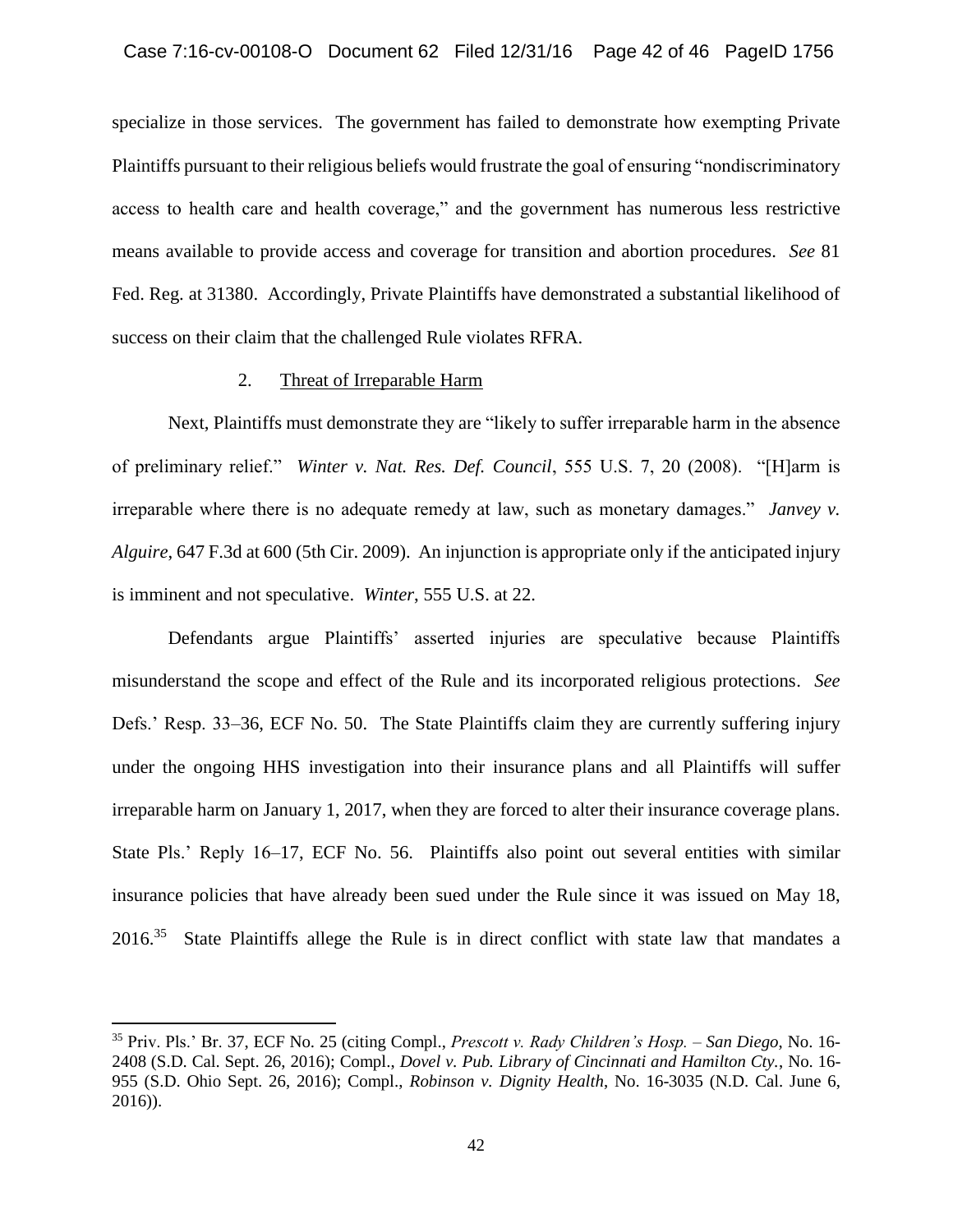### Case 7:16-cv-00108-O Document 62 Filed 12/31/16 Page 43 of 46 PageID 1757

physician's independent medical judgment be given paramount consideration when providing treatment because the Rule makes a physician's independent medical judgment one of many factors in evaluating compliance. State Pls.' Reply 18–19, ECF No. 56. *See* TEX. OCC. CODE §§ 162.0021–0022 (mandating deference to the "independent medical judgment" of physicians).

A state suffers irreparable harm anytime it is prevented from enforcing a statute enacted by representatives of its people. *Planned Parenthood of Greater Texas Surgical Health Servs. v. Abbott*, 734 F.3d 406, 419 (5th Cir. 2013) ("When a statute is enjoined, the State necessarily suffers the irreparable harm of denying the public interest in the enforcement of its laws."); *Maryland v. King*, 133 S. Ct. 1, 3 (2012) (citing *New Motor Vehicle Bd. of Cal. v. Orrin W. Fox Co.*, 434 U.S. 1345, 1351 (1977) ("[A]ny time a State is enjoined by a court from effectuating statutes enacted by representatives of its people, it suffers a form of irreparable injury.")).

Because the Rule is in conflict with state law, one of the State Plaintiffs is already undergoing investigation by the HHS's OCR, and entities similarly situated to Private Plaintiffs have already been sued under the Rule since it took partial effect on May 18, 2016, the Court finds Plaintiffs have demonstrated that they face a substantial threat of irreparable harm in the absence of an injunction.

### 3. Balance of Hardships and Public Interest

 $\overline{a}$ 

The Court next considers whether the threatened injury to Plaintiffs outweighs any damage the proposed injunction may cause Defendants and its impact on the public interest.<sup>36</sup> The threatened injury to Plaintiffs outweighs any potential harm to Defendants. Without an injunction,

<sup>&</sup>lt;sup>36</sup> The Court considers the balance of hardships and public interest factors together as they overlap considerably. *Texas v. United States*, 809 F.3d 134, 187 (5th Cir. 2015), *aff'd*, 136 S. Ct. 2271 (2016).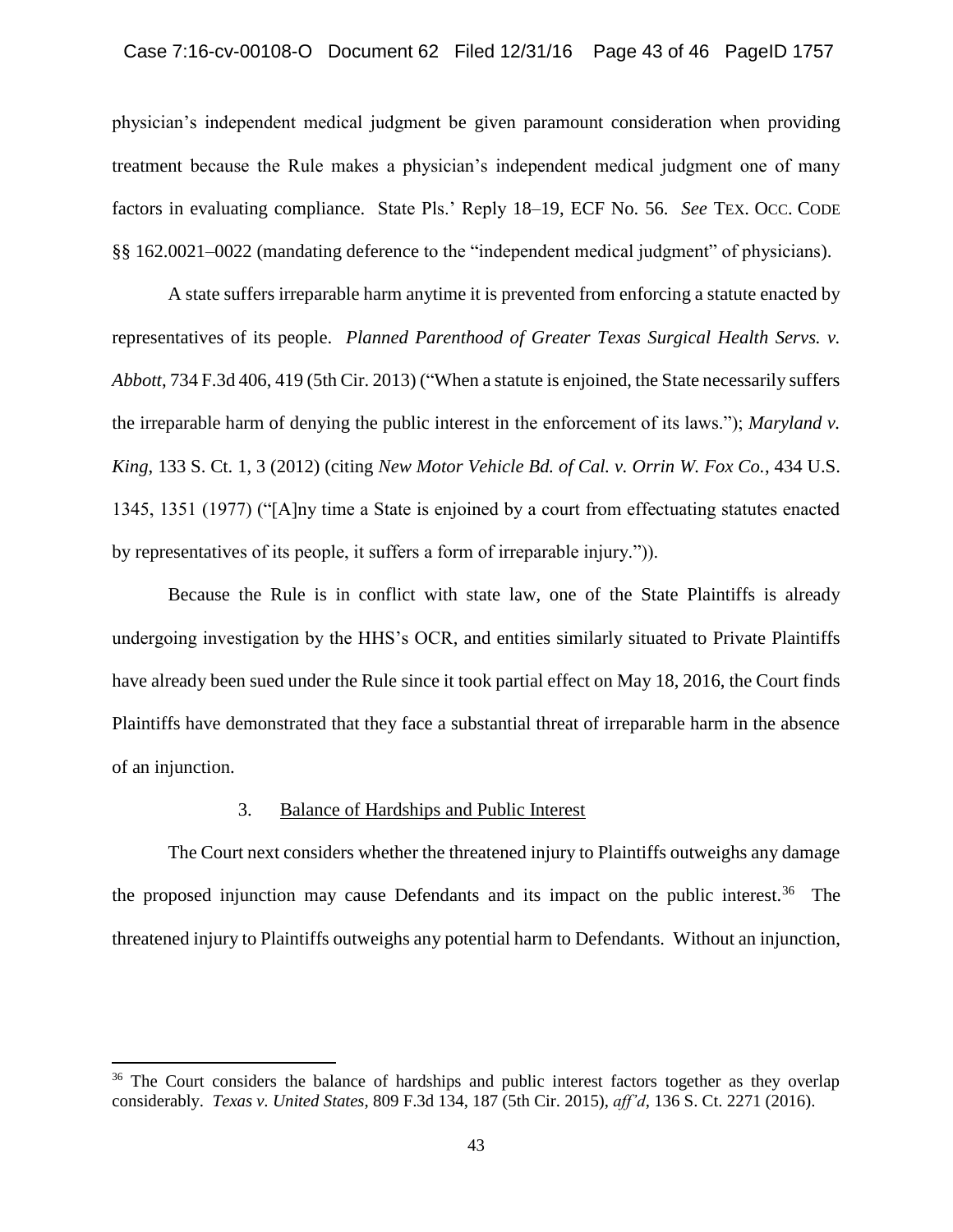Plaintiffs will be threatened with substantial harm, including the risk of federal funding withdrawal and civil liability.

On the other hand, HHS will suffer no harm from delaying implementation of the challenged portion of the Rule. The agency's six-year delay in issuing the Rule strengthens the Court's conclusion that the delay imposed by the injunction would work no significant harm on Defendants. The injunction would merely maintain the status quo—allowing HHS to prohibit sex discrimination in healthcare services as defined by Title IX and incorporated by Section 1557. If the Rule is invalid, it will be set aside in its entirety and the public interest will be served by the injunction. But even if the Rule is valid, the injunction will merely delay its implementation, pending final review on the merits.

Defendants allege that Plaintiffs delay in seeking relief should weigh in favor of denying the injunction. Defs.' Resp. 64, ECF No. 50. But the Court finds that filing suit one month after the first parts of the Rule became effective constitutes prompt action, notwithstanding the inadvertent mistake that led to a delay in serving the U.S. Attorney for the Northern District of Texas. *See* Defs.' Resp. 64, ECF No. 50. Further, Defendants' six-year delay in promulgating the Rule since the ACA's enactment demonstrates that Defendants and the public interest would suffer no irreparable injury in the face of an injunction to maintain the status quo.

For the foregoing reasons, the Court finds that Plaintiffs have satisfied all prerequisites for a preliminary injunction.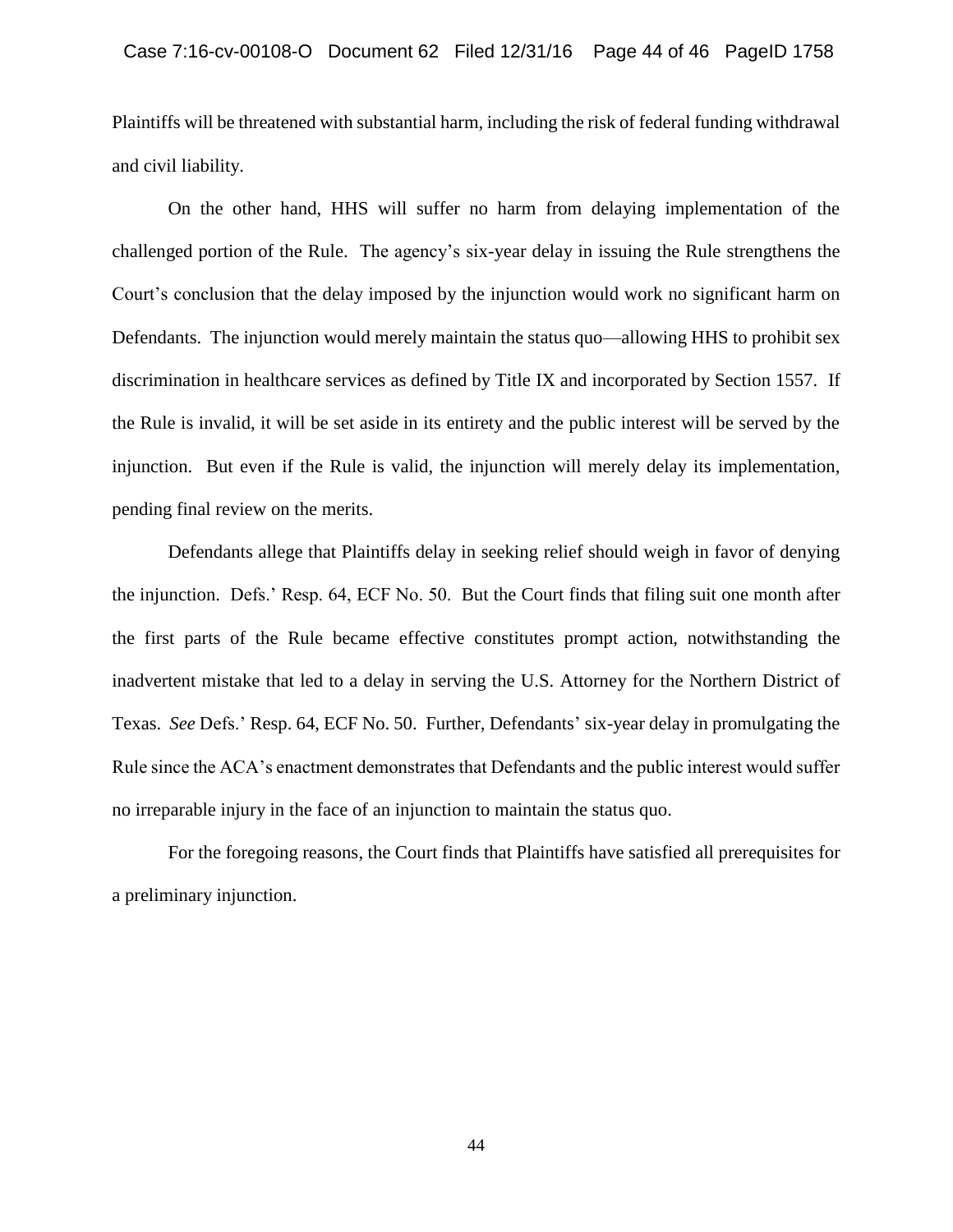# **C. Scope of Injunction**

Finally, the Court must determine the scope of the injunction. Plaintiffs seek a nationwide injunction as to the challenged portions of the Rule—prohibiting discrimination on the basis of "gender identity" and "termination of pregnancy." Priv. Pls.' Reply 24–25, ECF No. 57. Defendants argue the injunction should be limited to Plaintiffs. Defs.' Resp. 49–50, ECF No. 50.

"[D]istrict courts enjoy broad discretion in awarding injunctive relief." *Nat'l Min. Ass'n v. U.S. Army Corps of Eng'rs*, 145 F.3d 1399, 1408 (D.C. Cir. 1998). "[T]he Constitution vests the District Court with 'the judicial power of the United States.' That power is not limited to the district wherein the court sits but extends across the country. It is not beyond the power of a court, in appropriate circumstances, to issue a nationwide injunction." *Texas v. United States*, 809 F.3d 134, 188 (5th Cir. 2015) (quoting U.S. CONST. art. III, §1). "[T]he scope of injunctive relief is dictated by the extent of the violation established, not by the geographical extent of the plaintiff class." *Califano v. Yamasaki*, 442 U.S. 682, 702 (1979). A nationwide injunction is appropriate when a party brings a facial challenge to agency action under the APA. *See, e.g.*, *Nat'l Mining*, 145 F.3d at 1407–08 (invalidating an agency rule and affirming the nationwide injunction); *Harmon v. Thornburgh*, 878 F.2d 484, 495 n.21 (D.C. Cir. 1989) ("When a reviewing court determines that agency regulations are unlawful, the ordinary result is that the rules are vacated not that their application to the individual petitioners is proscribed.").

CMDA's membership extends across the country and the Rule applies broadly to "almost all licensed physicians."<sup>37</sup> 81 Fed. Reg. at 31445. Accordingly, the Rule's harm is felt by healthcare providers and states across the country, including all of CMDA's members, and the Court finds a nationwide injunction appropriate. Because the Rule includes a severability

 $\overline{a}$ 

<sup>37</sup> CMDA has members "in all [the] states." Hr'g Tr. 93:5.